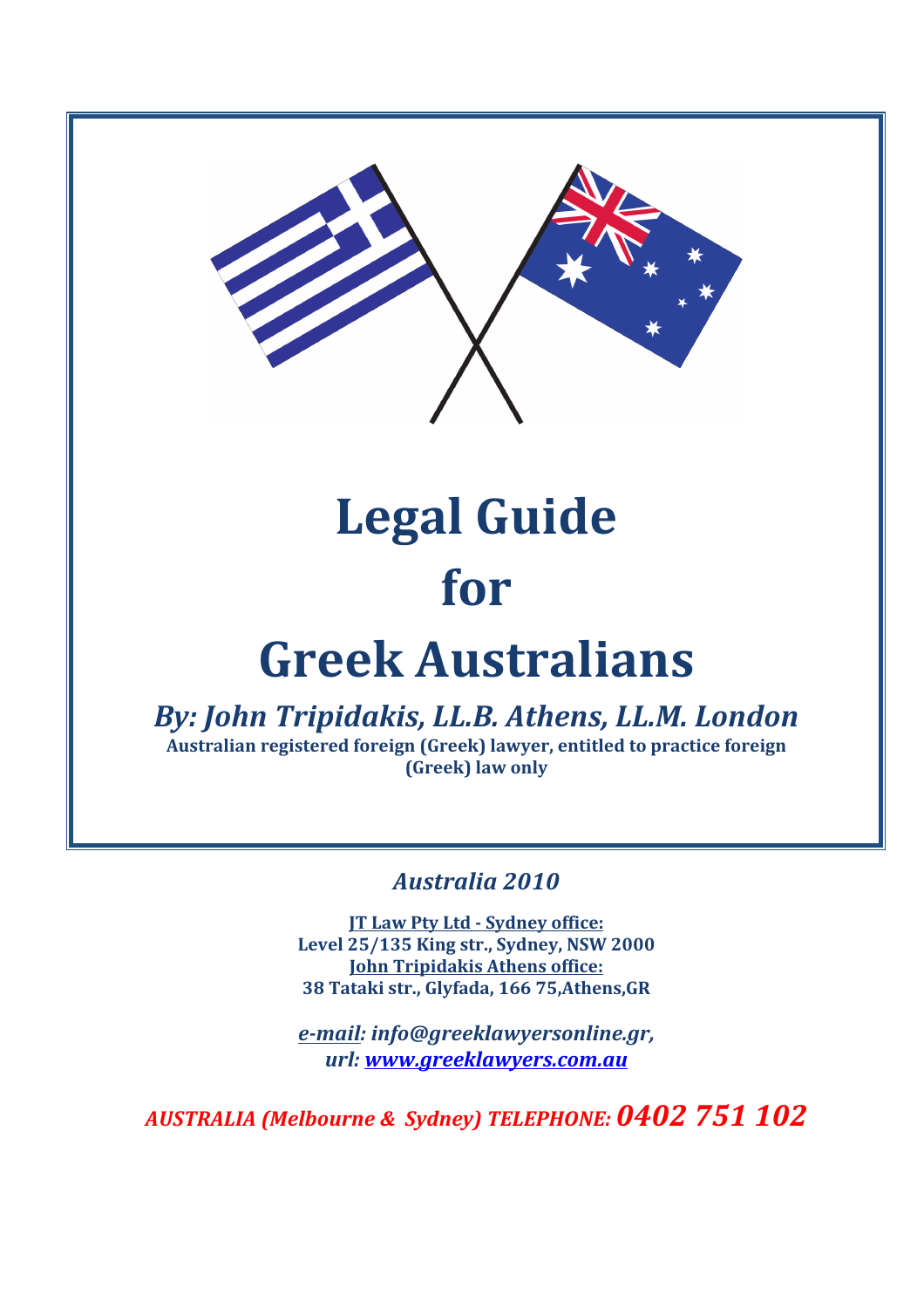| Page                                                                  |
|-----------------------------------------------------------------------|
|                                                                       |
|                                                                       |
|                                                                       |
|                                                                       |
|                                                                       |
|                                                                       |
|                                                                       |
| Trespassing of property in Greece - Adverse possession in Greece  20  |
| Joint Ownership on Real Estate Property in Greece  22                 |
|                                                                       |
|                                                                       |
|                                                                       |
|                                                                       |
|                                                                       |
|                                                                       |
|                                                                       |
|                                                                       |
|                                                                       |
|                                                                       |
|                                                                       |
| Capital Gains Tax & Value Added Tax in Greece for Real Estate  45     |
|                                                                       |
|                                                                       |
|                                                                       |
|                                                                       |
|                                                                       |
|                                                                       |
|                                                                       |
|                                                                       |
|                                                                       |
|                                                                       |
|                                                                       |
|                                                                       |
| European Union Regulation for the Recognition of Foreign Judgments 68 |
|                                                                       |
|                                                                       |
|                                                                       |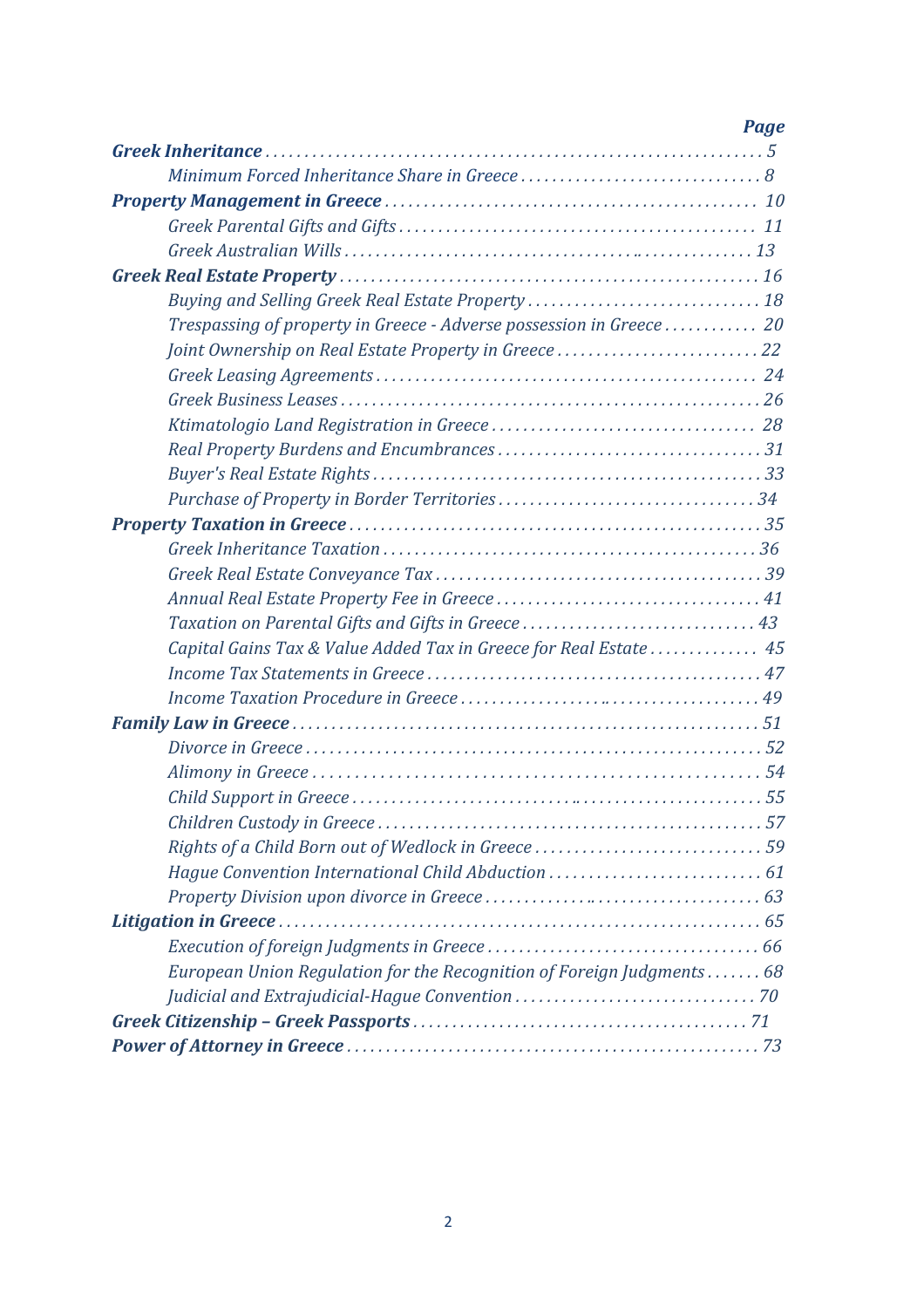## Legal Guide for Greek Australians

## **1. Greek Inheritance**

Our Greek law firm is very sensitive to the need of Greek Australians to claim their Greek inheritance. Our deep legal experience in thousands of similar cases, has led our firm to be the legal expert in clearing up Greek inheritances, even long neglected matters and/or matters contested by third parties.

As Greek Estate Lawyers, we assist in Greek inheritance issues by tracing the property title anywhere in Greece; we investigate the legal and actual status; and provide a full legal analysis report including photographs, within one week, as of the time that the client has provided the necessary information.

#### Specifically:

After the passing of a person, the crucial issue is who will be entitled to the Greek inheritance that the deceased has left, that is who will be called as his legal heir, according to the Greek Inheritance Law as this is determined by the relevant provisions of the Greek Civil Code.

Greek Inheritance Law provides the bequest of the deceased's property to his legal heirs in two ways: by virtue of a will or in intestacy.

In case that the deceased has left a Greek will, the bequest of the inherited property, i.e. the transfer of the property under the names of his heirs, appointed by the deceased, and to what property parts they are entitled to, is arranged according to the provisions of the Greek will. The law provides three types of Greek wills:

- The holographic will; written entirely by the hand of the testator, who writes the date of the Will, and signs same, verifying its content.
- The public will, which consists of the testator's last will and testament and is executed before a Notary Public under the presence of three witnesses.
- The secret will. The testator delivers the document to the Notary Public. stating that the document consists of his last Will and testament, under the presence of three witnesses.

Upon the death of the testator, the Greek will has to be probated before the competent Court or before the competent Embassy or Consulate, in order for the Greek Will's content to become known to anyone. Every person holding a Greek will is obliged to take care of its probate. The Greek will is probated, only if the original document can be submitted before the competent Probate Court or Consulate, regardless of its validity. Copy of a missing will, cannot be probated, even if it is a certified copy of the will or a photocopy of same.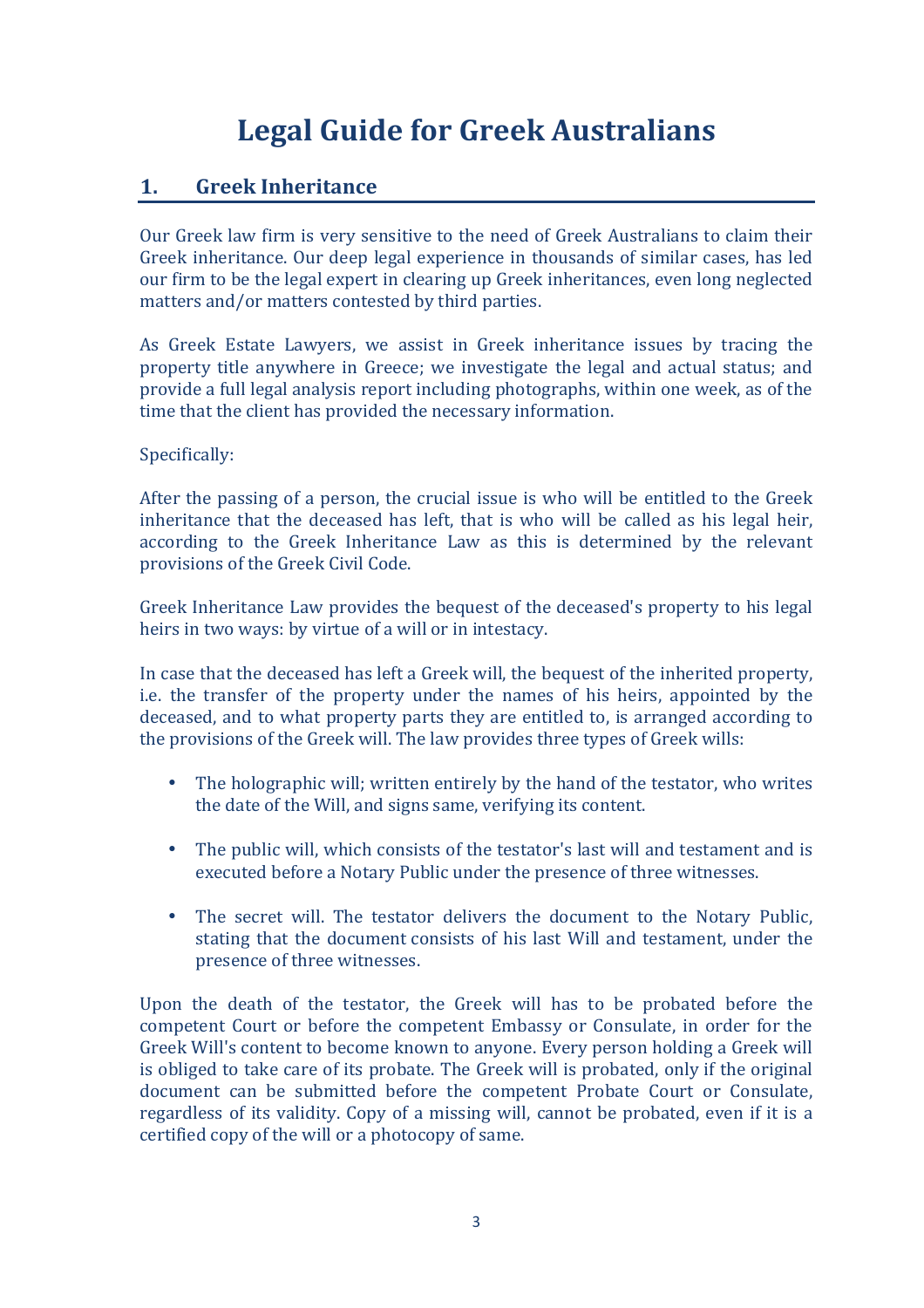In case that the deceased has not left a Greek will, or in case that the will has been nullified totally or partially, or in case that the will settles only a part of the deceased's Greek inheritance, the succession is settled by law (intestacy rules).

The relevant provisions of Greek Inheritance Law, determine the relatives of the deceased who will be called as his heirs. Succession in intestacy is based on the kinship with the deceased. Thus, the law has enlisted the relatives and therefore the legal heirs of the deceased in categories ("classes"). Relatives of previous classes exclude relatives of "next of kin" classes.

More specifically, according to Greek Inheritance Law, in the first class as heirs of the deceased are called his children, or their children in case that the latter have predeceased, as well as the surviving spouse of the deceased. In the second class, as heirs are called the parents and siblings of the deceased and if they have passed away before the deceased, their children and grandchildren, as well as the surviving spouse. In the third class, as heirs of the deceased are called his grandparents, as well as his surviving spouse. In case that none of the above exist, as legal heirs of the deceased (heirs of the fourth class) are called his great grandparents, as well as the surviving spouse of the deceased. Sole heir of the fifth class, the law names the surviving spouse, while, if none of the above exist, sole heir is the Greek State.

Greek Inheritance Law does not provide of a specific deadline for accepting an inheritance. On the contrary, the law provides a specific deadline for the renouncement of the Greek inheritance right on a deceased's Greek estate. This deadline expires within four (4) months upon the deceased's passing or after the Greek will's probate by the competent Court or Consulate. Said deadline expires a year after the deceased's passing or after the Will's probate, in case that the deceased's last domicile was abroad or if his heir became aware of the passing while he was residing abroad.

After the passing of the above deadlines for renouncement, it is conferred that the heir has accepted the estate and has substituted into the rights and obligations arising from the Greek Inheritance. The heir has the right to accept the Greek Estate by stating clearly that he accepts same, finalizing the Acceptance of Inheritance proceedings. However, in case that the Greek Inheritance consists of real estate property, the Acceptance of Inheritance is accomplished through the execution of an Acceptance of Inheritance Deed before a Notary Public, which has to be registered before the competent Greek Land Registry (Ypothikofilakeion) of the property's location and in some cases maybe the Greek Land Registry Cadastral (Ktimatologio) as well.

The heirs, (in intestacy or by virtue of a Will), must file an inheritance tax statement within 6 months, if Greece domiciled, or within 12 months, if they live abroad. The time limit for the submission of the tax statement in principle begins as of the passing; and/or the Greek will's probate date.

The inheritance tax obligation is subject to an assessment of the Estate's tax value in consideration of consanguinity levels to the deceased and applicable tax exemptions.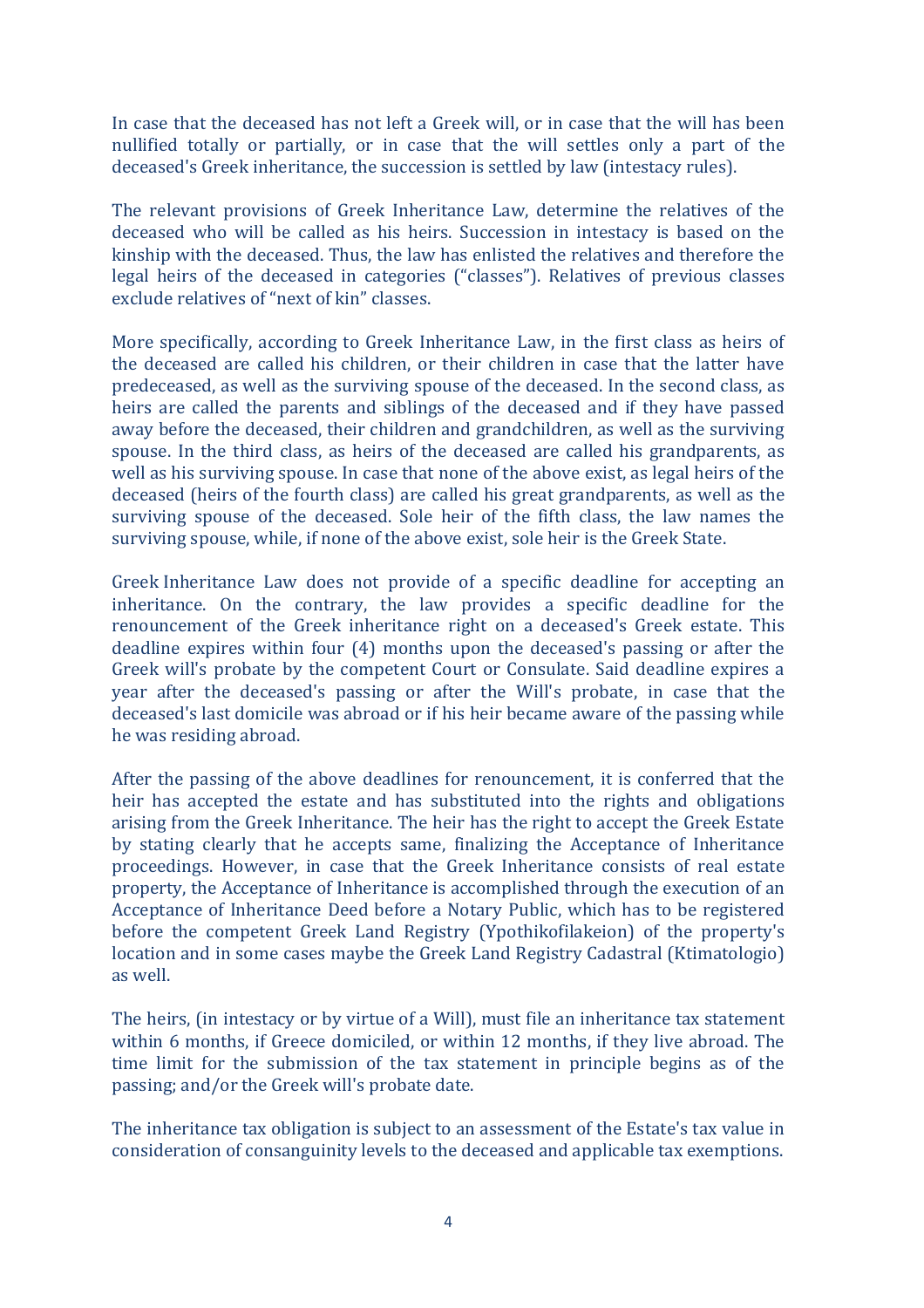The procedure of the Probate and the Acceptance of a Greek Inheritance, may be accomplished through a Special Power of Attorney to a specialized Greek Lawyer, like our Firm.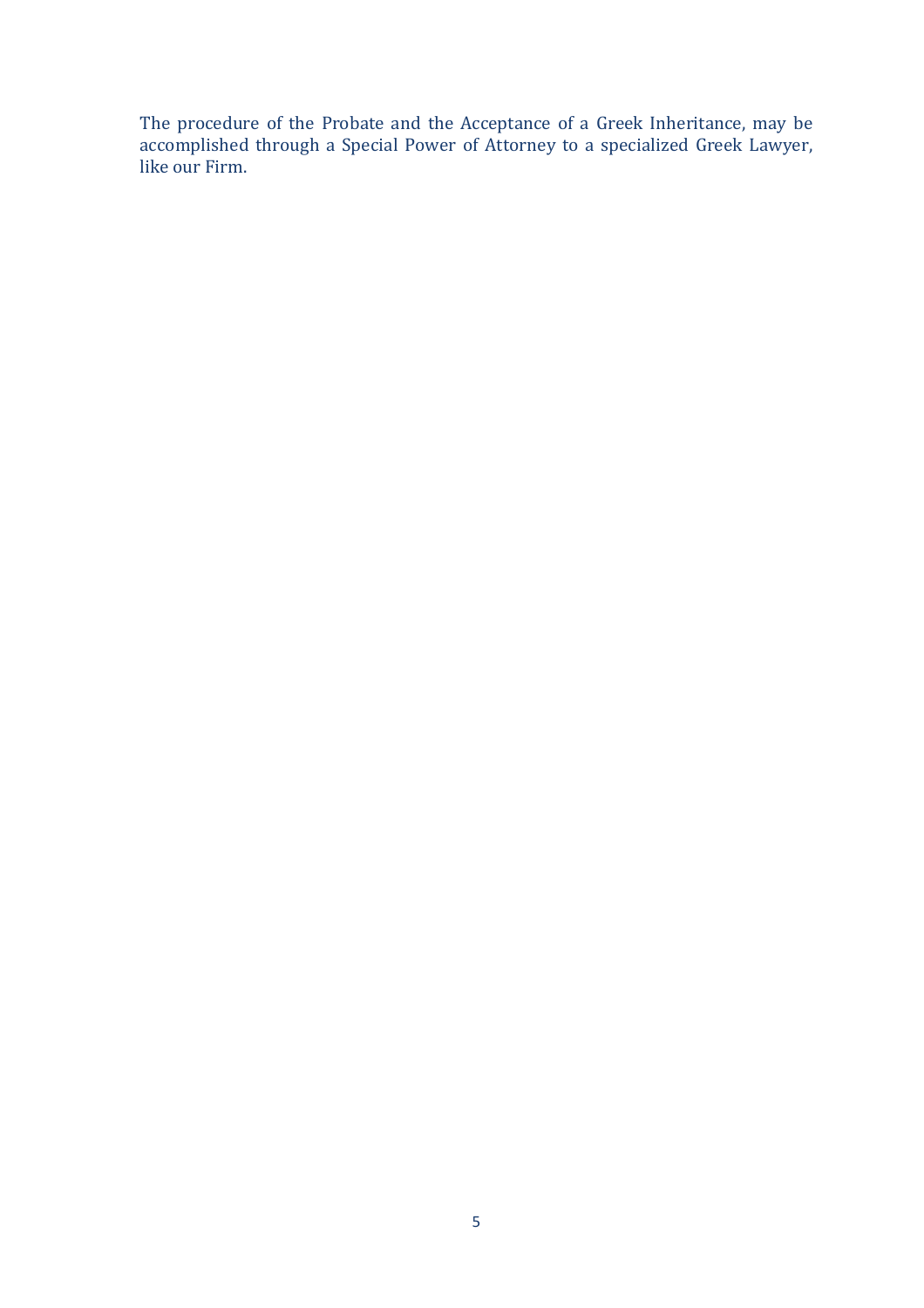## **1.1 Minimum Forced Inheritance Share in Greece**

Contrary to what may apply in the common law countries, in Greece the freedom each person enjoys regarding the disposition of his/her estate is subject to significant restrictions regarding certain family members, such as his or her children, spouse and parents. According to the applicable Greek laws, a part of each decedent's estate must be distributed to the above relatives. This part is called "nomimi moira" or "minimum forced inheritance share" in Greece; this equals half of the inheritance share each of the above relatives would be entitled to, if the decedent died intestate (i.e. without leaving a will). Any contributions, however, that the decedent may have given to each of the above heirs while living, are counted against the minimum forced inheritance share in Greece that the heir will be entitled to upon the decedent's death (for instance, if the decedent, while still leaving, gifted to one of his children a property, the value of this property counts towards the percentage of the minimum forced inheritance share in Greece that this child is entitled to from his parent's inheritance).

The testator can disinherit his relative (child, parent, or spouse) only under very limited circumstances, such as: when the relative has committed a gravely unjust act against the testator, or has lived his life unethically, or in the case of a spouse, if a valid reason for divorce existed for which the inheriting spouse was liable. In the event that the testator disinherits one of the above relatives in his will (or bequeaths to that relative a portion of his estate that is less than the provided minimum forced inheritance share), then that heir is entitled to participate in the remaining inheritance and claim the percentage missing (to complete his minimum forced inheritance share) or the entire minimum forced inheritance share (when he has been entirely disinherited). Furthermore, in the event that the existing inheritance at the time of the testator's death is not sufficient to cover the minimum forced inheritance share in Greece, the person entitled to that share has the right to seek the revocation and/or rescission of any gifts that the testator may have given while living, in order for the heir to be satisfied from the subjects of those gifts.

The minimum forced inheritance share provisions in Greece apply in the following two cases:

A) When there is a will: in the event that the relatives (children, spouse and parents) would inherit, had the testator died intestate, and do not inherit by virtue of the will (or inherit less than the minimum forced share) and

B) Intestate (no Will): when the existing inheritance does not suffice to cover the minimum forced share, due to conveyances the decedent made while living or due to restrictions that have been placed by virtue of a will.

It is important to understand that the minimum forced inheritance share right in Greece only exists when those entitled to it would inherit, if no will exists. Therefore, for instance, the parents of the decedent do not have a claim to a minimum forced inheritance share in Greece, if the decedent had a wife and children (because if no will existed, only the wife and children would inherit, and not the parents that are only called to inherit if no children exist). Grandchildren, for instance, only have a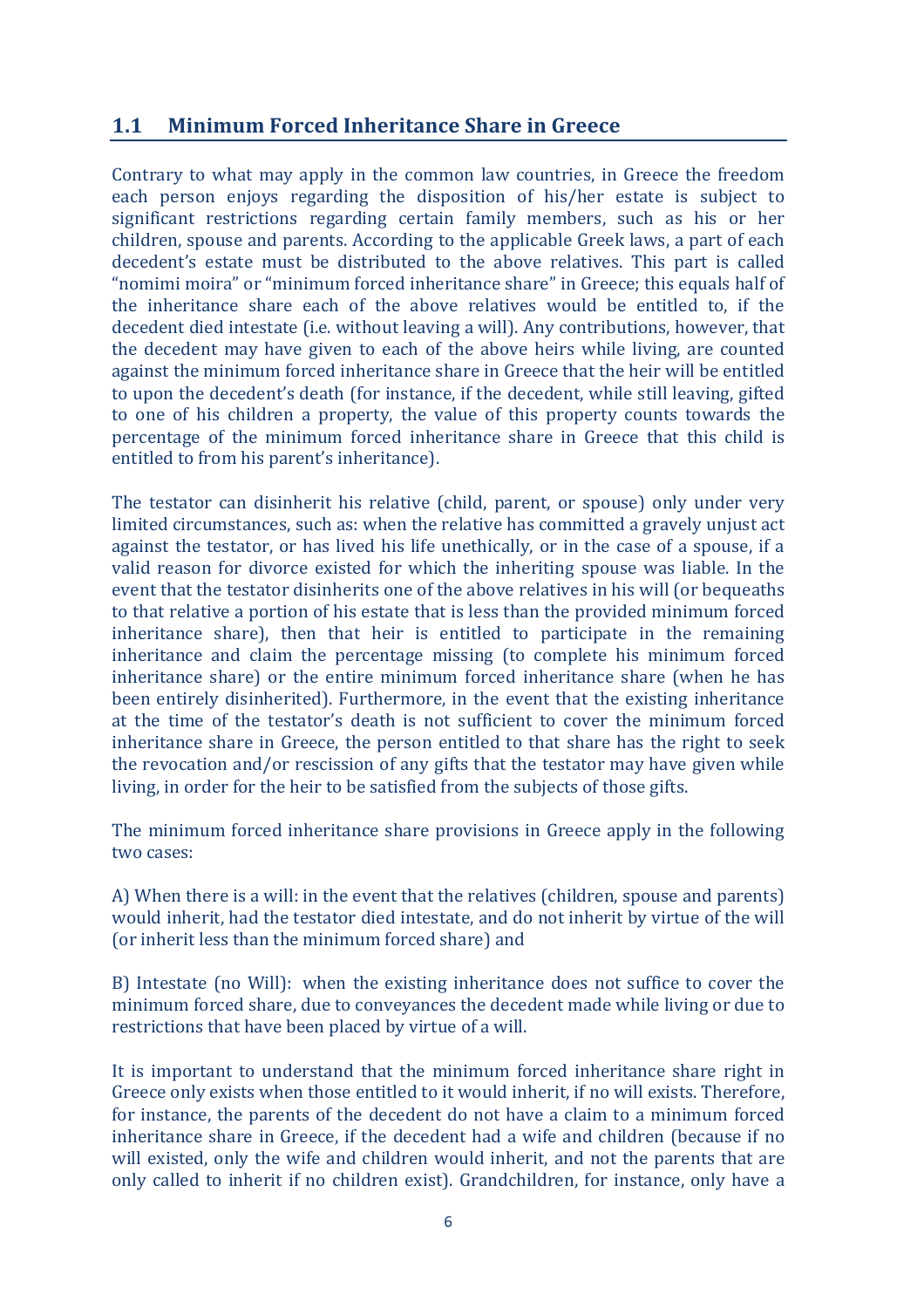minimum forced inheritance share claim if their parents are disqualified from inheriting. Furthermore, for a decedent who was survived by three children and a spouse, the following apply: the intestate share of each child is  $\frac{1}{4}$  of the estate, and the minimum forced share  $1/8$  of the estate.

Finally, regarding the legal consequences of not bequeathing the minimum forced inheritance share in the event of a will, it must be noted that this constitutes the will null and void as far as the minimum forced share is concerned. This is an absolute nullity that can be raised by anyone and can even be examined "sua sponte" by the Court. The person entitled to the minimum forced inheritance share formally obtains the inherited share (in a final manner) by accepting the inheritance and finally looses it by denouncing it.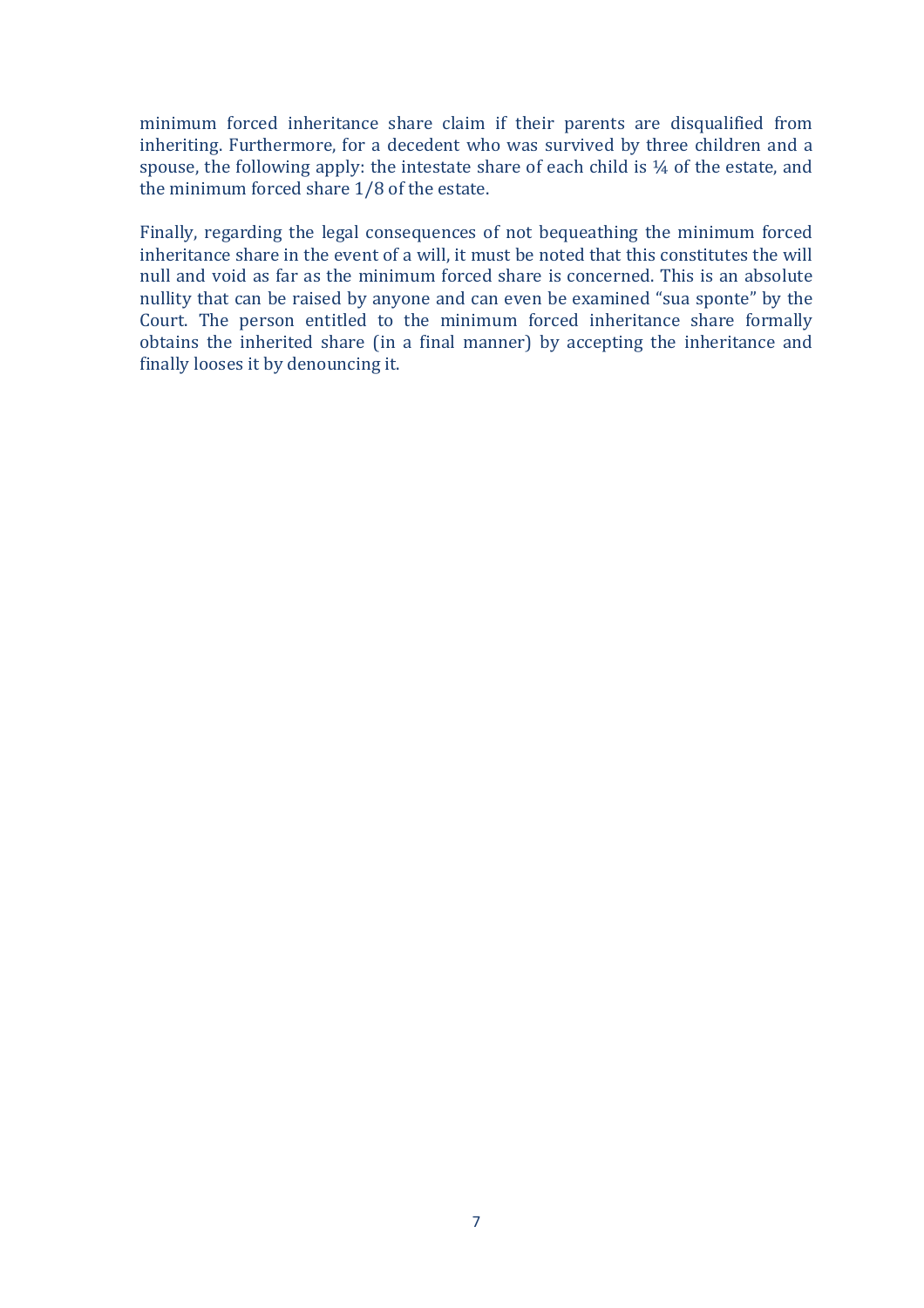## **2.** Property Management in Greece

Property management in Greece and will drafting are fundamental elements of our Greek law firm's work for our clientele. In addition to simple wills, we generate sophisticated schemes for property management in Greece including parental and inter-vivos gifts for significant legal and other savings.

#### **Wills in Greece**

Property Management in Greece primarily refers to wills, and under Greek law, wills can be either holographic or notarially executed/kept. Intestacy, without a will, succession is regulated according to the "next-of-kin" sequence, as follows:

- Spouse and children
- Spouse, parents and siblings
- Spouse, grandparents, their children and grandchildren
- Spouse and great-grandparents
- **Spouse**
- The State

Children, parents and spouses may not be disinherited by virtue of a will (as "forced share" right holders), unless for good reason, as foreseen in the law.

#### **Inter-vivos (parental) gifts in Greece**

Property management in Greece where the parental Gift includes real estate property is implemented through the execution of a Notarial Deed, by both parties (parent and child) and its subsequent registration in the competent archives of the competent Land Registry and/ or Land Registry Cadastral of the property's location.

Conveyance of Greek real estate property through a Gift, is executed through a Notarial Deed. In the absence of the notarial document, the Gift may be considered to be accomplished upon delivery of the gifted property to the grantee.

Anything related to property management in Greece, including but not limited to the procedure of Parental Gifts for Greek properties, may be accomplished through a limited Power of Attorney to a specialized Greek Lawyer, like our Firm.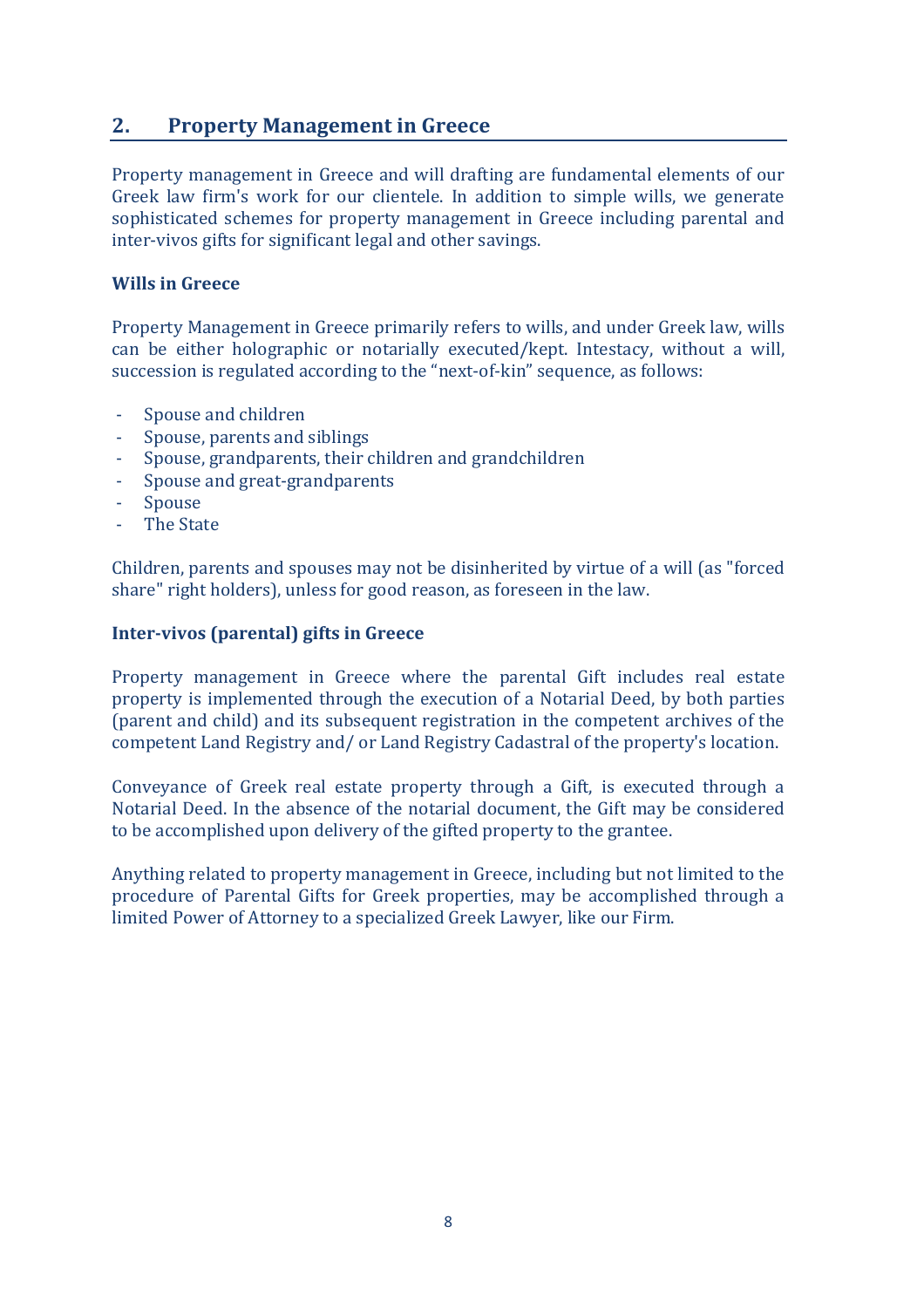## **2.1 Greek Parental Gifts and Gifts**

One of the fundamental principles of Greek Civil and Tax Law, is the protection of the family and the supply of adequate assets to children by their parents in order to assist them towards the creation or the maintenance of their family or their financial independence, or towards the establishment or the continuance of their profession. When these principles do not exceed the standards which the relevant circumstances allow, we are talking about Greek "Parental Gifts" (goniki parohi); they are not considered as gifts and are not regulated as such by Greek law.

According to the above, the provisions for gifts in Greece do not apply for gifts in Greece from parents to children and the Notarial form is not necessary, except from parental gifts which include real estate property; Then, the execution of a Notarial Deed is necessary.

In comparison to the provisions for gifts, Greek Parental Gifts can neither be revoked nor offended as unaffectionate, even in the case that forced share rights are offended. However, in the case that the gift exceeds rationale, it is considered as a gift, for the exceeding amount.

Greek Law regulates Greek Parental Gifts favorably. However, in no way, the children have the right to demand such parental gift, through claiming the gift by court proceedings.

Notwithstanding the above, the basic distinction between Greek Parental Gifts to gifts, is their favorable tax treatment. Their treatment by the tax legislator is obviously more favorable.

In case that Greek Parental Gifts include real estate property, the conveyance is implemented through the execution of a Notarial Deed, by both parties (parent and child) and its subsequent registration in the competent archives of the competent Land Registry and/or Land Registry Cadastral of the property's location.

The conveyance of real estate property through a gift in Greece, is executed through a Notarial Deed. In the absence of the notarial document, the gift in Greece may be considered to be accomplished upon delivery of the gifted property to the grantee.

The gift in Greece may also provide for periodical benefits or "ways", according to which the grantee is obliged to provide a specific benefit to the grantor in order to receive the gift from him.

The grantor reserves the right to revoke the gift, in case the grantee has proven to be ungrateful toward the grantor or to the grantor's spouse or to any other of his close relatives and especially, if he has not fulfilled his obligation to provide support to the grantor. The right to the revocation is extended to the grantor's heirs as well, in case that the grantee has intentionally killed the grantor or prohibited him from revoking the gift in Greece. Such revocation is only performed through a statement of the grantor to the grantee. The revocation is excluded in case that the grantor has forgiven the grantee, or if a year has passed since the time that the grantor became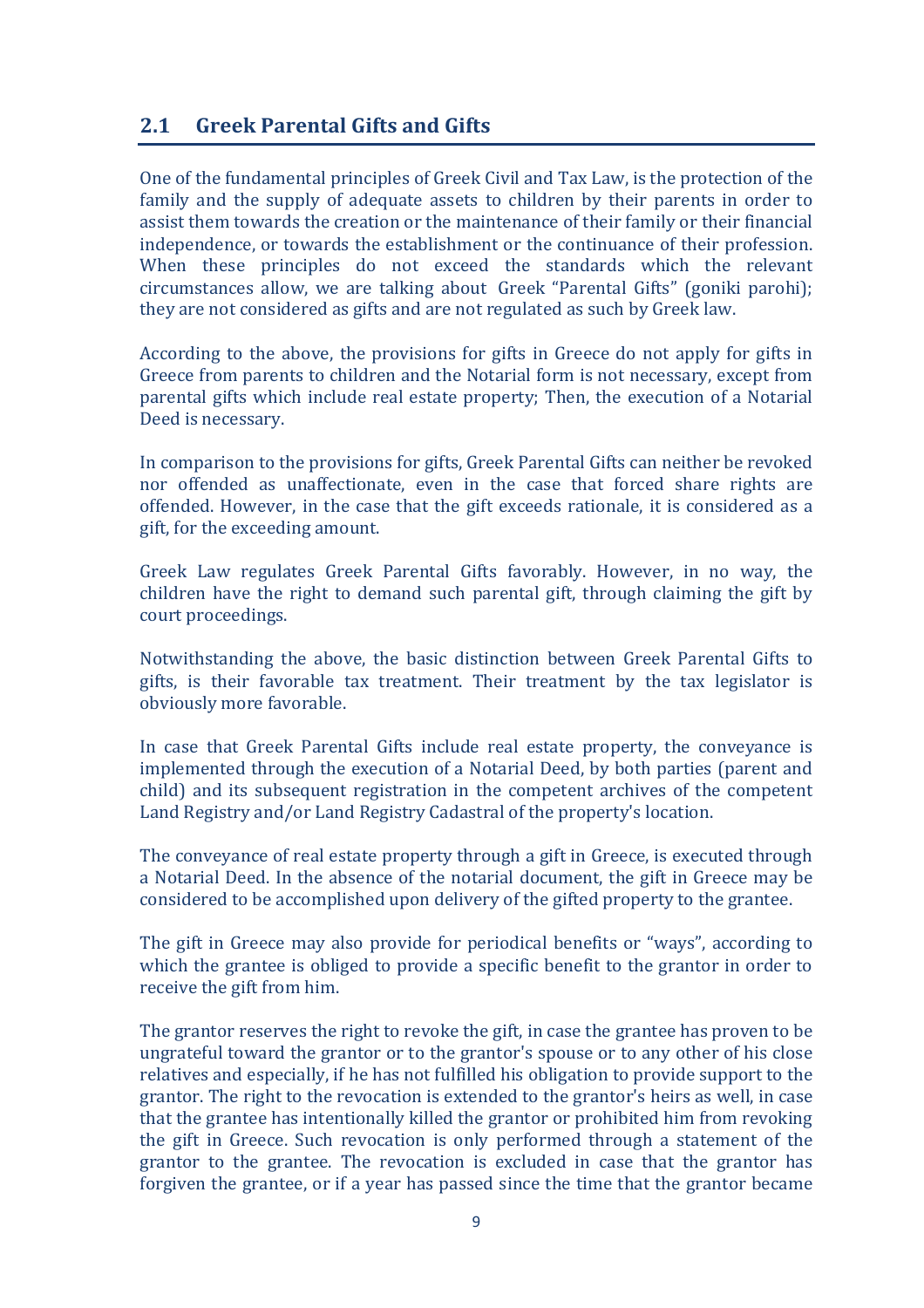aware of the reason for revocation, without proceeding with same. Finally, the revocation of the Greek Parental Gift, is prohibited when the gift has been performed due to legal or moral obligation.

The procedure of Greek Parental Gifts for Greek properties may be accomplished through a limited Power of Attorney to a specialized Greek Lawyer, like our Firm.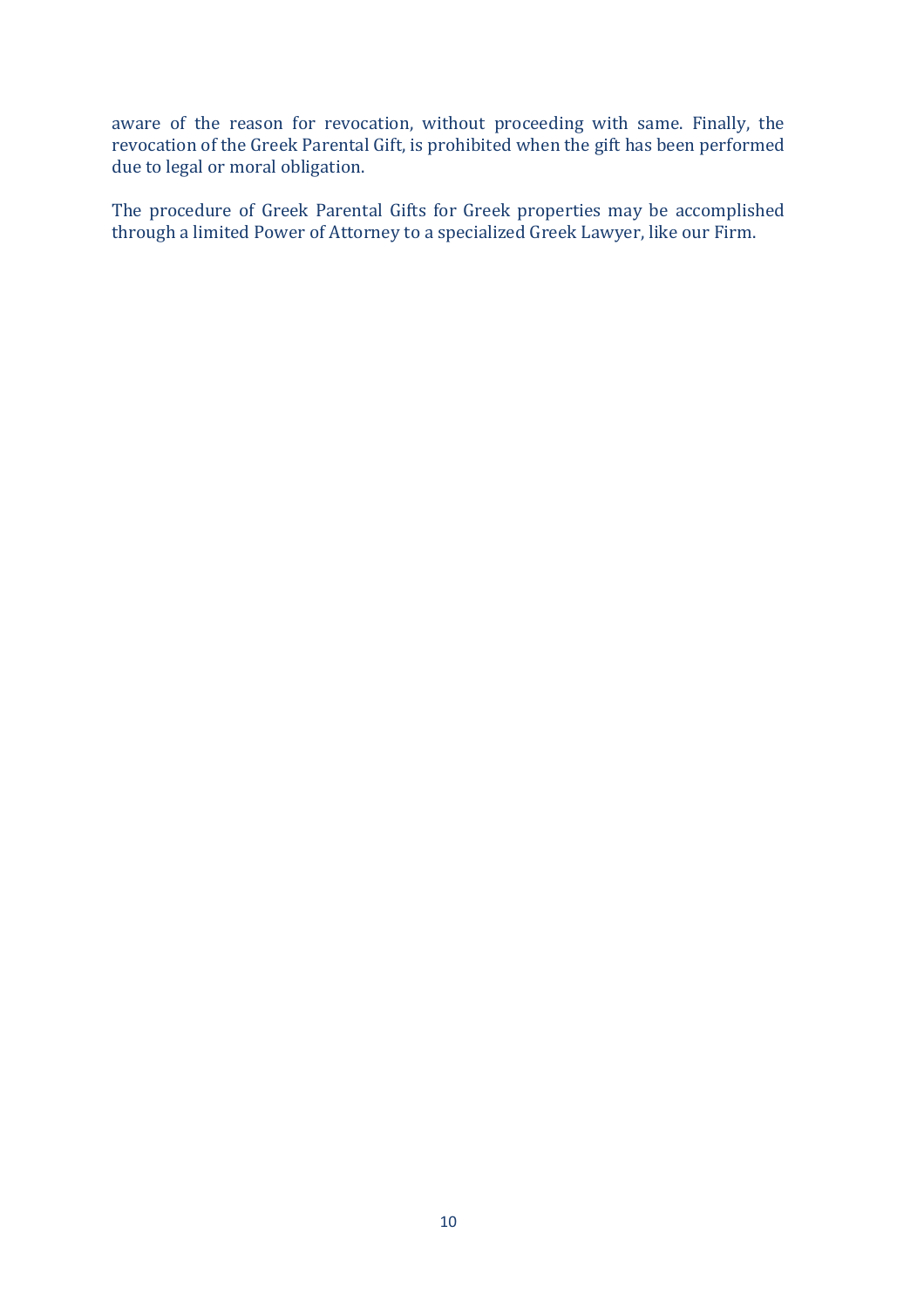## **2.2 Greek Wills**

#### **Frequently Asked Questions**

#### *I* am a (first, second or third) generation Greek of the Diaspora. I own real estate *property in Greece. How can I leave this to my children?*

By executing a Will including the specific property and the persons to inherit you (heirs).

#### *I* wish my spouse to live in my house in Greece (or receive the rents) through her *lifetime.* Can this be done?

Of course. Life Estate is a right that can be inherited.

#### *How should such a Will be drafted?*

According to Greek Law. The most common types of Wills provided by Greek Law, are the following:

Types of Greek Wills:

• Holographic Greek Will:

Written by hand and bearing the date and the signature. No expenses. It can be executed in any country. It should be delivered to a trustful person-preferably a specialized attorney- who will undertake its probation to the Greek Court (Athens Court of First Instance), right after the deceased's death.

#### • Public Greek Will:

Executed before a Public Notary in the presence of witnesses. Should it be executed before a Australian Public Notary, it must bear the Note APOSTILE, provided by the Hague Convention (ratified both by Australia and Greece). Here again, it must be probated by the Greek Court, right after the deceased's death.

Secret Greek Will:

The testator delivers the document to the Notary Public, stating that the document consists of his last Will and testament

#### *I* have provided for my Greek assets through my foreign Will. Can this Will be *used in Greece?*

Of course. After the deceased's death, it should be probated before the Athens Court of First Instance, together with all relevant documents (certificate of death etc).

#### *Is* it the Greek Will/Law that regulates inheritance rights on my assets in *Greece?*

According to Greek Law, Greek Estate issues are governed by the law of the nationality that the deceased had at the time of his death. If he had both the foreign and the Greek nationality (like most Greek of the Diaspora do), then, Greek law applies.

May we note here, that Greek nationality is acquired, even if only one of the parents is Greek.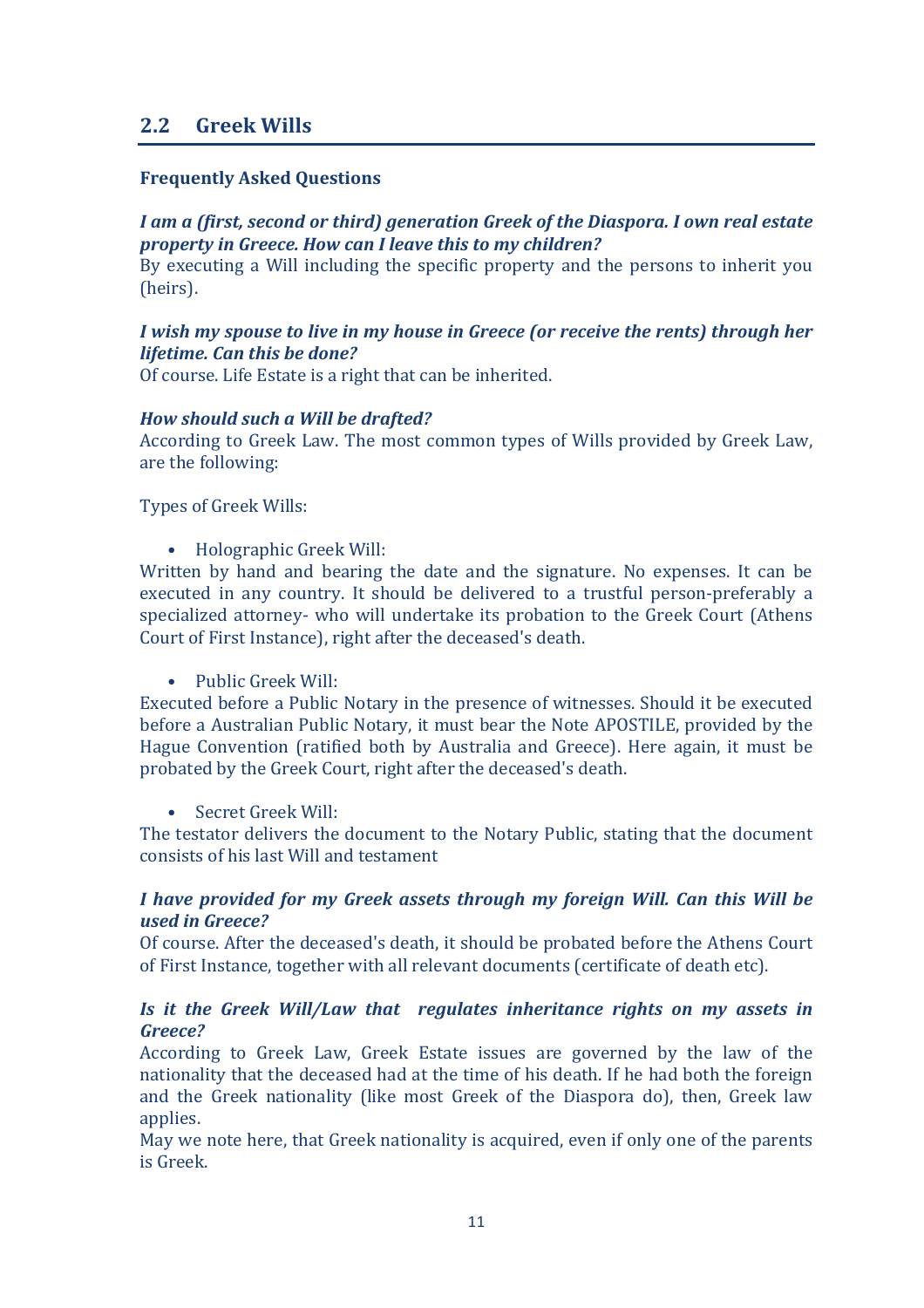#### *Can I exclude from my assets to be inherited in Greece my spouse or my children?*

Children, parents and husband/wife cannot be excluded completely from their inheritance rights in Greece by virtue of a will, except for very specific reasons (for example life threat of the deceased). This is called a "forced share" right ("nomimi moira").

#### *I* insist that my spouse has nothing to do with Greece and *I* do not wish him/her *to* take any percentage of my Greek assets there. I wish to leave them only to my *children, so that they know their roots. Can this be arranged?*

Provided that there is no impact on other protective provisions, our Greek Law Firm would probably recommend that a Parental Gift be done to the children now, with or without withholding of the Life Estate. In the first case, the owner of the Life Estate may use (or receive rents from) the property through his lifetime; Upon his death, full title will be conveyed to the children automatically, without any inheritance proceedings.

#### *I have already executed a will. Can I draft a new one?*

Of course. According to Greek Law on Wills, the latter revokes any prior will, if they are in conflict. To avoid uncertainties, it is better that there is specific revocation in the latter will of any former wills.

#### *What happens if I do not execute a will for my property in Greece?*

In case that a will is not found (intestate succession), the law arranges the line and the shares of the inheritance according to the following:

- Husband / wife and children
- Husband / wife, parents and brothers / sisters
- Husband / wife, grandparents, their children and grandchildren
- Husband / wife and great-grandparents
- Husband / wife
- The State

#### *What is the inheritance tax in Greece that my heirs will have to pay for the property that they will inherit?*

The heirs, (intestate or through a will), must file an inheritance tax statement within 6 months, if they live in Greece or 12 months, if they live abroad. The time limit for this statement begins as of the death; should there be a will, as of the date of the will's probation. The statement can be submitted either in person or through an authorized attorney.

For the assessment of the inheritance tax, the heirs are enlisted in categories according to the relation that connects them with the deceased. For each category a different progressive tax scale applies, rising from  $0\%$  up to  $60\%$ .

#### *Can my heirs avoid Greek inheritance taxes?*

We are estate tax specialists in Greece. By applying the appropriate structures and by utilizing some vehicles the law provides (such as parental gifts combined with withholding of the life estate right), inheritance tax can be minimized.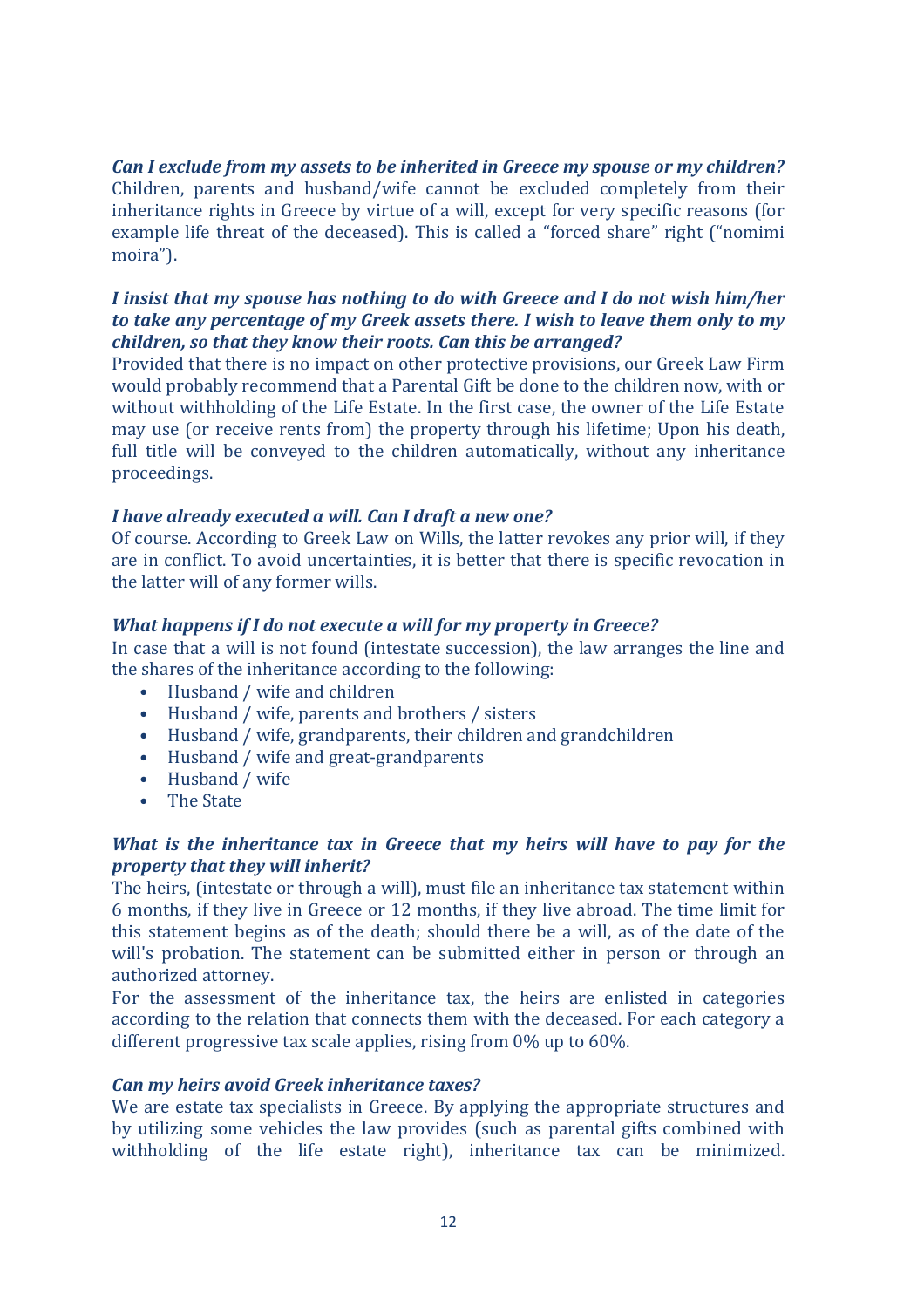#### *Will my heirs have any obligations over and above the inheritance taxes in Greece?*

When the inheritance includes real state in Greece, then the heir must "accept" the Estate in Greece by virtue of a Deed (Greek Title) drafted and executed before a Public Notary, which must be registered in the Land Registry (Ypothikofilakeion) of the area in Greece where the real estate is located, in the name of the heir.

Additionally it must be declared in the newly established Land Registry Cadastral (Ktimatologio) in order to perfect your Title on the Greek property. Failure to comply with the above, does not lead to ownership. The above transactions can be carried out either in person or through an attorney.

#### *Can I leave my Greek real estate property to my heirs totally in undivided interests, or do I have to divide it first?*

If the estate includes real estate in Greece and is inherited by more heirs (society of heirs) it is possible to be divided among them as it is, or if that is not possible, to be sold upon a court's judgment. The proceeds of this compulsory auction sale will be distributed between the heirs in proportion to their shares.

Finally, it must be stressed that Greek Estates, and in particular real estate situated in Greece, should not be neglected without administration. Ownership is in jeopardy, if someone takes physical possession on the real estate (adverse possession), especially if the real estate is rural or just a lot.

The procedure of the Probate and the Acceptance of an Estate in Greece, may be accomplished through a Special Power of Attorney to a specialized Greek Lawyer, like our Firm.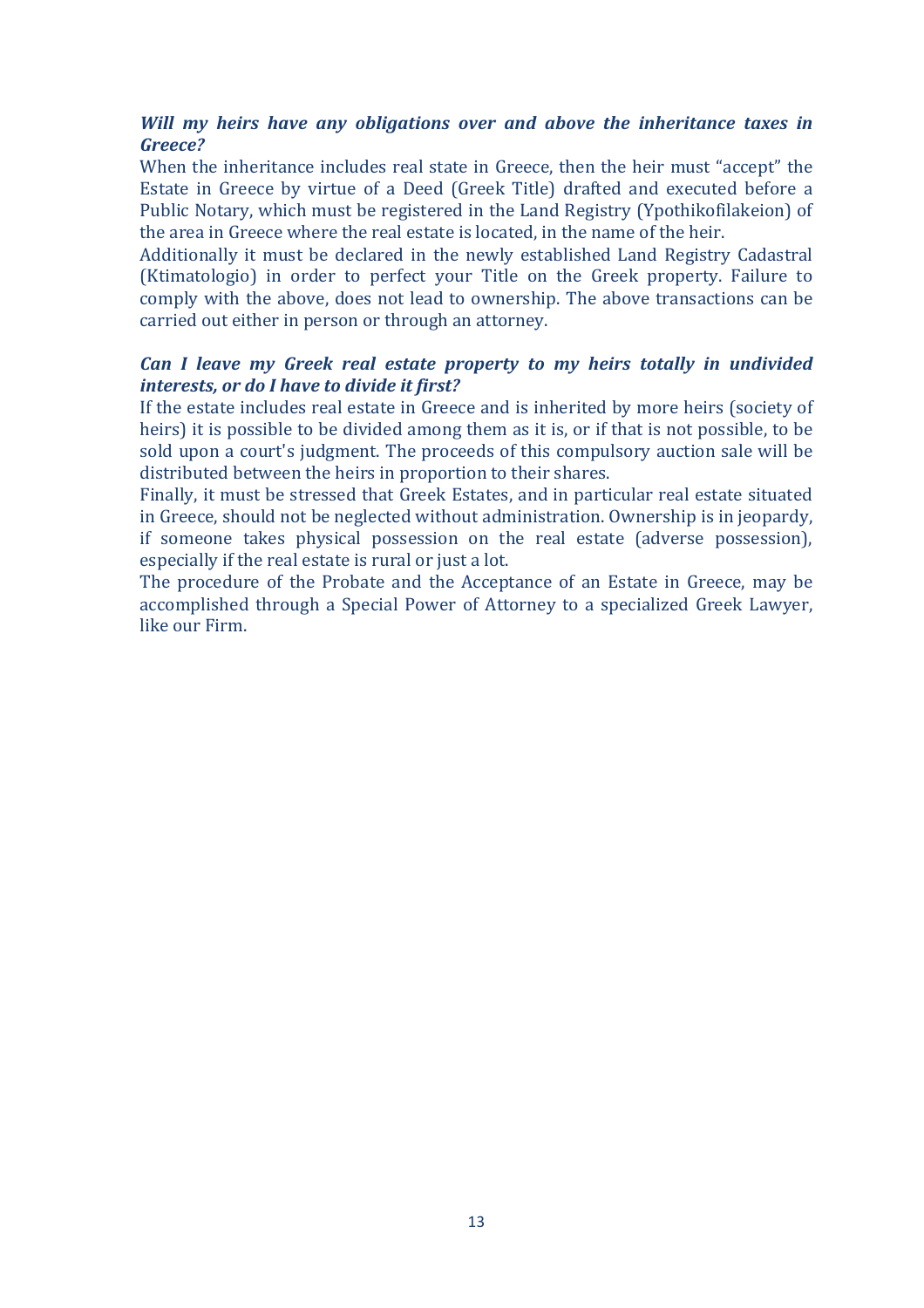## **3. Greek Real Estate Property**

#### **Purchasing Greek Real Estate Property**

As Greek Estate Lawyers, we able to:

- ensure flawless legal title to the buyer
- apply for acquisition permits, if the property is characterized as a "border" area" in Greece
- undertake all relevant currency and taxation procedures
- confirm through impartial Greek appraisers the property's fair/true market value
- negotiate terms of sale
- draft and duly execute the Deed, also arranging for its proper registration with the competent Land Registries in Greece

#### **Selling Greek Real Estate Property**

As highly skilled practicing Greek lawyers, we can:

- intensively market the property through networks of realtors in Greece and key individuals.
- prepare and duly execute the deed at the client's pre-approved terms and price.
- undertake all tax and municipal Greek tax clearances.
- wire-transfer the sale proceeds to client's designated foreign or Greek bank account through our trustee account - in one day as of their collection.

#### **Administration of Greek Real Estate Property**

- Review of the clients' titles to the property; determination if the title is  $100\%$ clear (fully probated and registered; free of any liens, faults, encumbrances, claims etc.).
- Determination (with the assistance of certified professionals, civil Engineers, Bank appraisers etc.) of your Greek property's marketing / leasing potential.
- Depending on your wishes, we can list your property for rent; enter into negotiations with potential tenants; secure a solid lease agreement (which we can entirely prepare for you); monitor cash flow/income into a Greek Bank account that we can set up for you (with the possibility of your remote access to same via the Bank's web portal etc.); filing of rental income tax returns for you; wire transfer of the rental income to your designated account of choice abroad etc. etc.
- Handling of litigation or disputes (if need be), e.g. incl. eviction of tenants; renegotiation of rental price; renewal of lease agreements etc. etc.
- Tax-wise handling of your matter in the most efficient way (to minimize your eventual tax obligation) - after all, over and above being certified Athens lawyers, we are experts in taxation law and have authored  $/$  co-authored many publications on tax-related legal matters.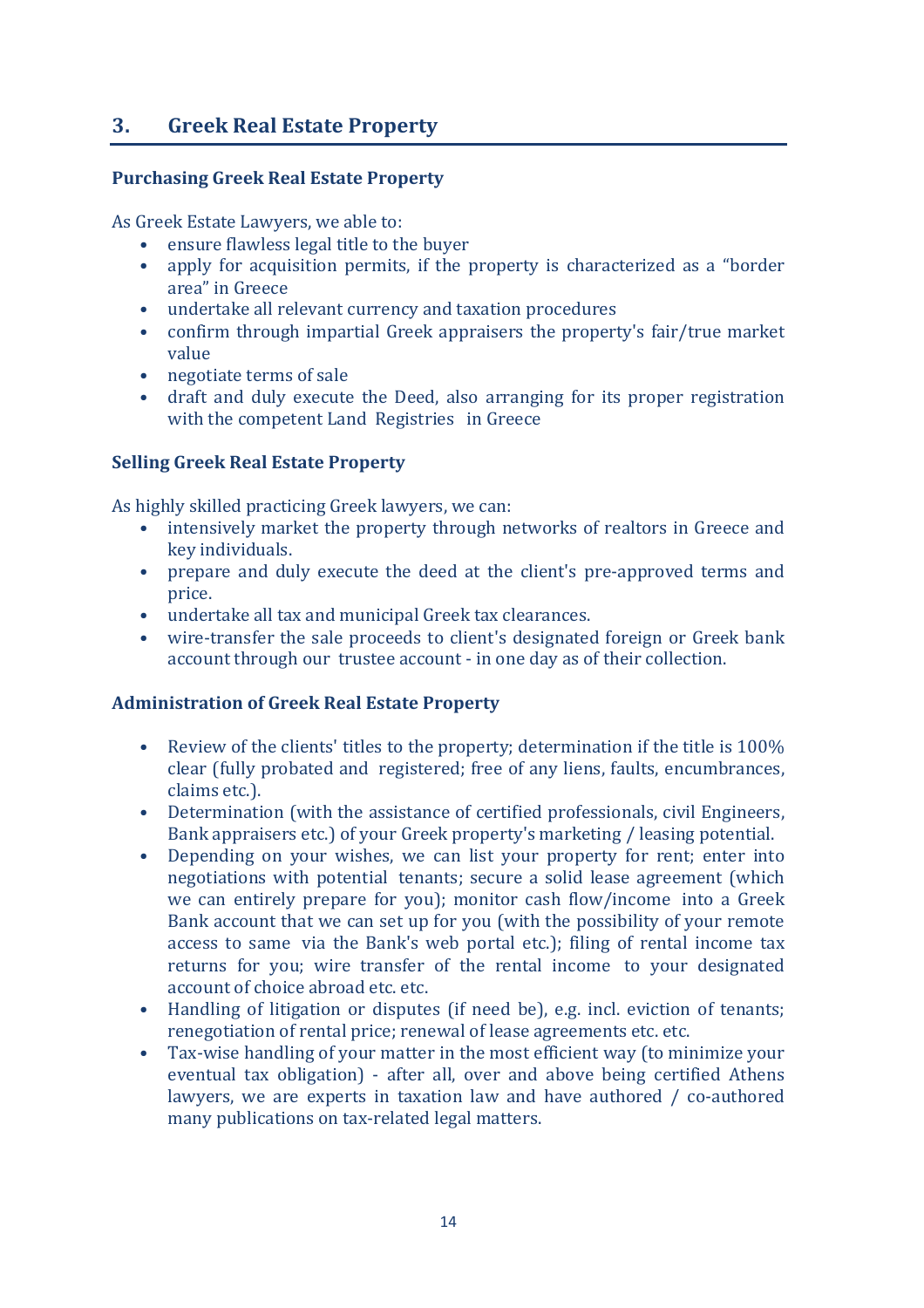#### **Development of Greek Real Estate**

The best return of your Greek real estate (eg a plot, vacant or not) may sometimes lie in its development rather than its sale. Accordingly, we can locate and enter into agreements with contractors and/or other professionals for the building of your property to your wishes and specifications. Mind the very convenient vehicle of "anti-parohi" which practically results in your attaining one or more completed apartments in exchange of your plot to the contractor's disposal.

#### **Litigation in Greece**

In our over 100 years of combined relevant experience as Greek Lawyers, we have practically encountered and successfully handled all kinds of dispute or public domain litigation related to real Estate in Greece. Accordingly, we represent our clients at court efficiently in regard to any judicial matter of their properties, be that as plaintiffs or defendants.

All the above procedures for your Greek Property, may be accomplished through a limited Power of Attorney to a specialized Lawyer in Greece, like our Law Firm.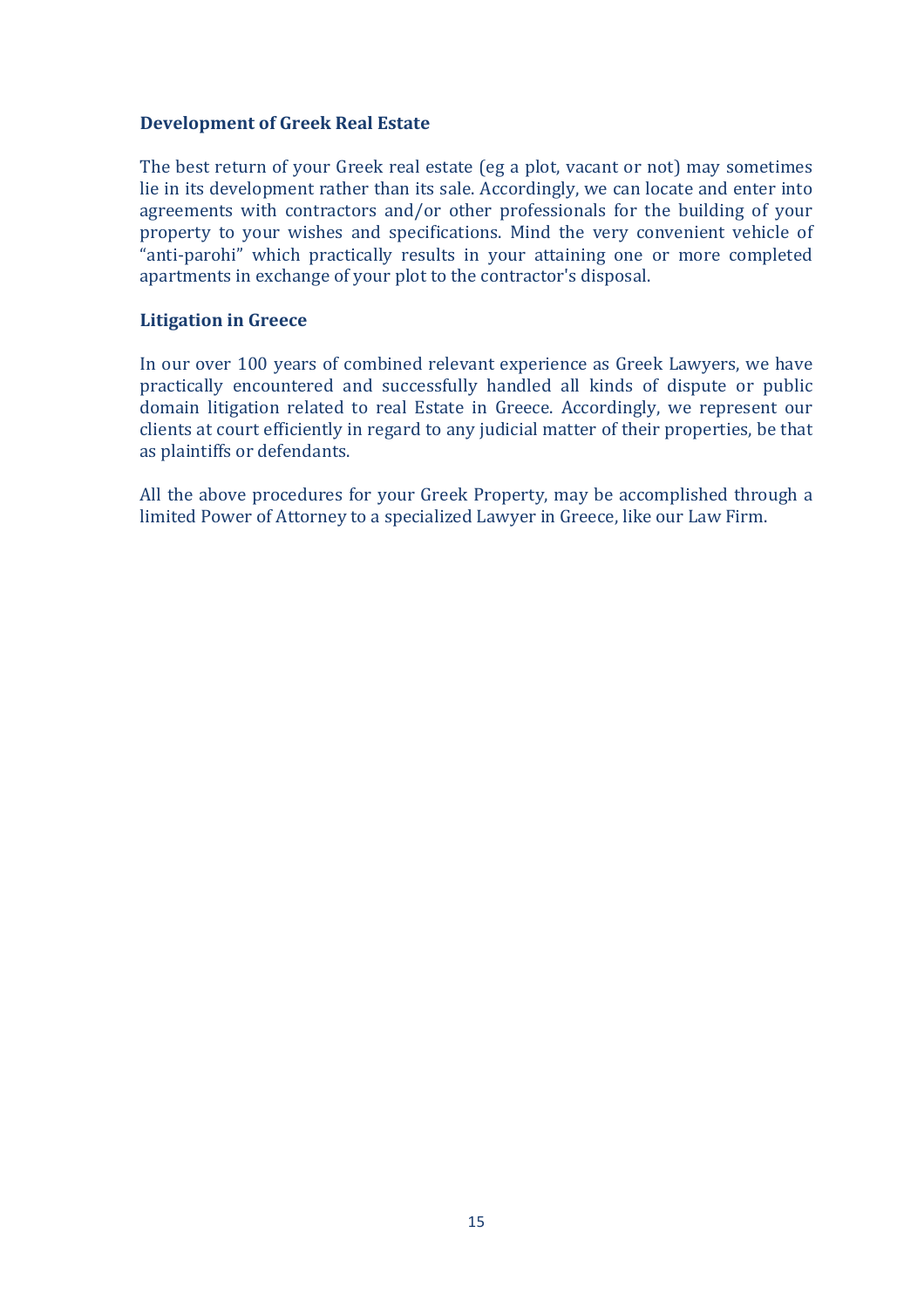## **3.1 Buying and Selling Greek Real Estate Property**

One of the most important sections of financial activity in Greece, is the conveyance of Greek real estate property; a section which has flourished within the last years. The procedure of Greek real esate property acquisition is quite simple. However, for safe conveyance, it is necessary for some issues concerning the property to be settled, prior to the Deed's execution.

Buying and selling Greek real estate property is implemented only by executing a Notarial Deed before a Greek Notary Public or before the Greek Consulate, for Greeks residing abroad. Buying Greek real estate property is accomplished through the registration of the Notarial Deed, before the competent Greek Land Registry (Ypothikofilakeion) and/or the Land Registry Cadastral (Greek Ktimatologio) of the property's location.

The first and indispensable legal step, before the execution of the Deed, would be to conduct a title search on the Greek real estate property to be sold, before the relevant archives of the competent Land Registry (Ypothikofilakeion) and / or the Land Registry Cadastral (Ktimatologio) of the property's location. A qualified Greek lawyer needs to conduct the title search for the Greek real estate property. Through this and through reviewing all relevant listings either under the name of the owner reagrding the Greek real estate property, as depicted in the Land Registry archives or under the entries, noted under the specific property (in areas where the Land Registry Cadastral is already in effect), the absence of legal flaws is ensured, as well as the lack of registered burdens, lawsuits, seizures, mortgages imposed against the property. Against to what might be in effect in other countries, the Notary Public is not obliged to investigate the status of the property and of the facts that the parties provide him with. The Notary Public in Greece, is only responsible for the execution of the Notarial Deed, while the contracting parties (through their Greek Lawyer) are responsible for the investigation and the accuracy of the facts provided to him.

Selling Greek real estate property can be freely remitted abroad without any restrictions.

Greek law on conveyances of Greek real estate property, provides a number of restrictions to the buying of Greek real estate property in certain areas, which have been characterized as "border areas". These restrictions apply to foreigners for national security reasons. For the execution of any conveyance Deed within these areas, a permission by the National Board of Defense / Ministry of Defense is required; permission which is granted only in rare cases. The above permission is not required for people who have Greek Nationality or are descended from Greek parents. All Greek Australians are of Greek descent. An exemption from this restriction applies to citizens of the European Union, as well.

For the execution of the Conveyance Deed in Greece, a number of documents are required (i.e. issuance of tax registration number, certificate of tax clearance, certificate that there is no Inheritance  $/$  Gift tax due if the property was acquired by the seller through Inheritance or Gift, Municipal Tax clearance, copy of the building permit, in case that the building was raised later than 1983, issuance of a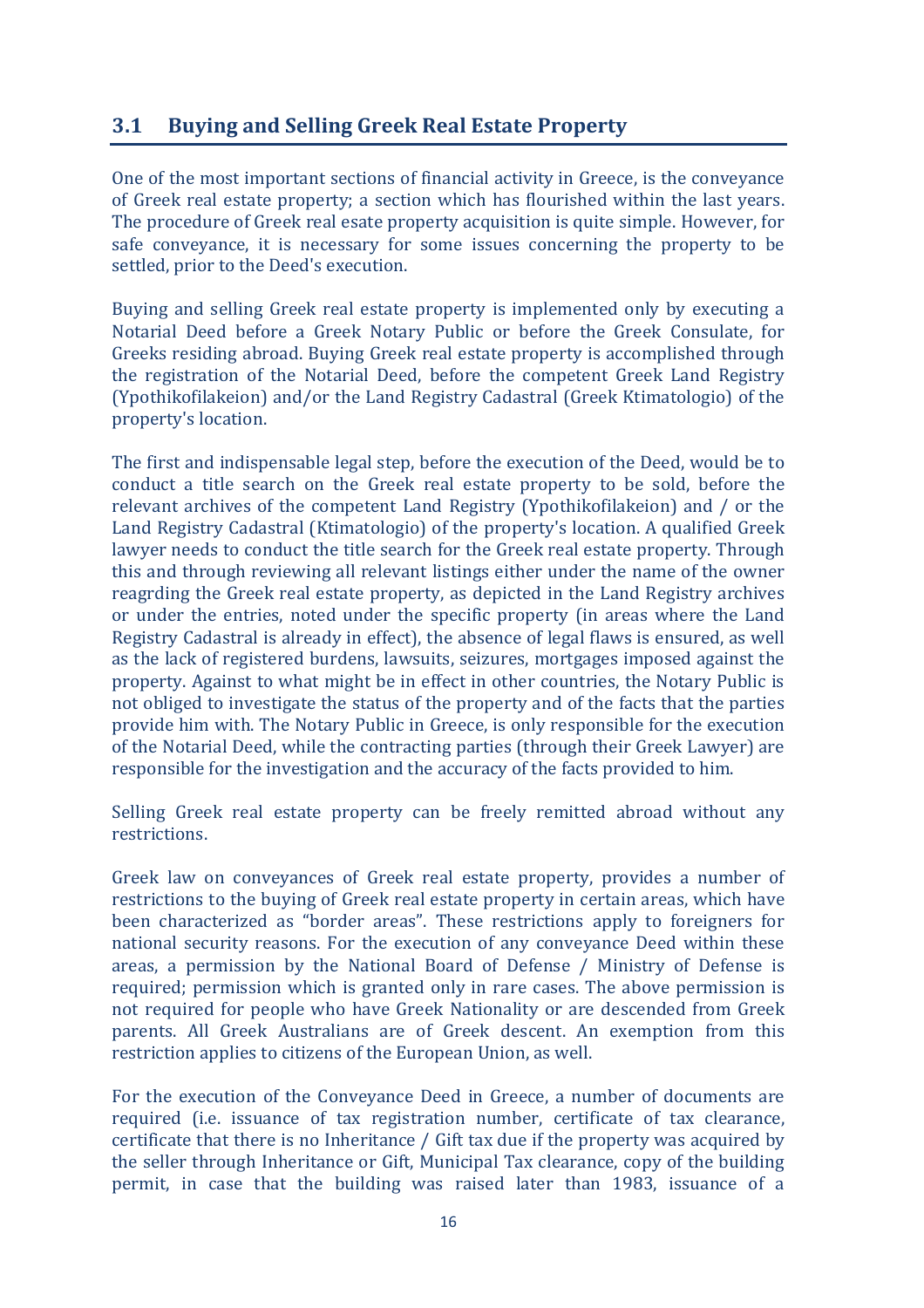topographic diagram, when plots are conveyed, etc.); additionally, the submission of the conveyance tax statement, by virtue of which the parties declare to the tax authority the payment of the imposed tax, is indispensable. The Greek Notary Public is obliged to attach to the Conveyance Deed, a copy of the submitted conveyance tax statement, as well as the receipt of payment of the conveyance tax imposition.

All the above procedures for Greek real estate property, can be accomplished through a limited Power of Attorney to a specialized Lawyer in Greece, like our Law Firm.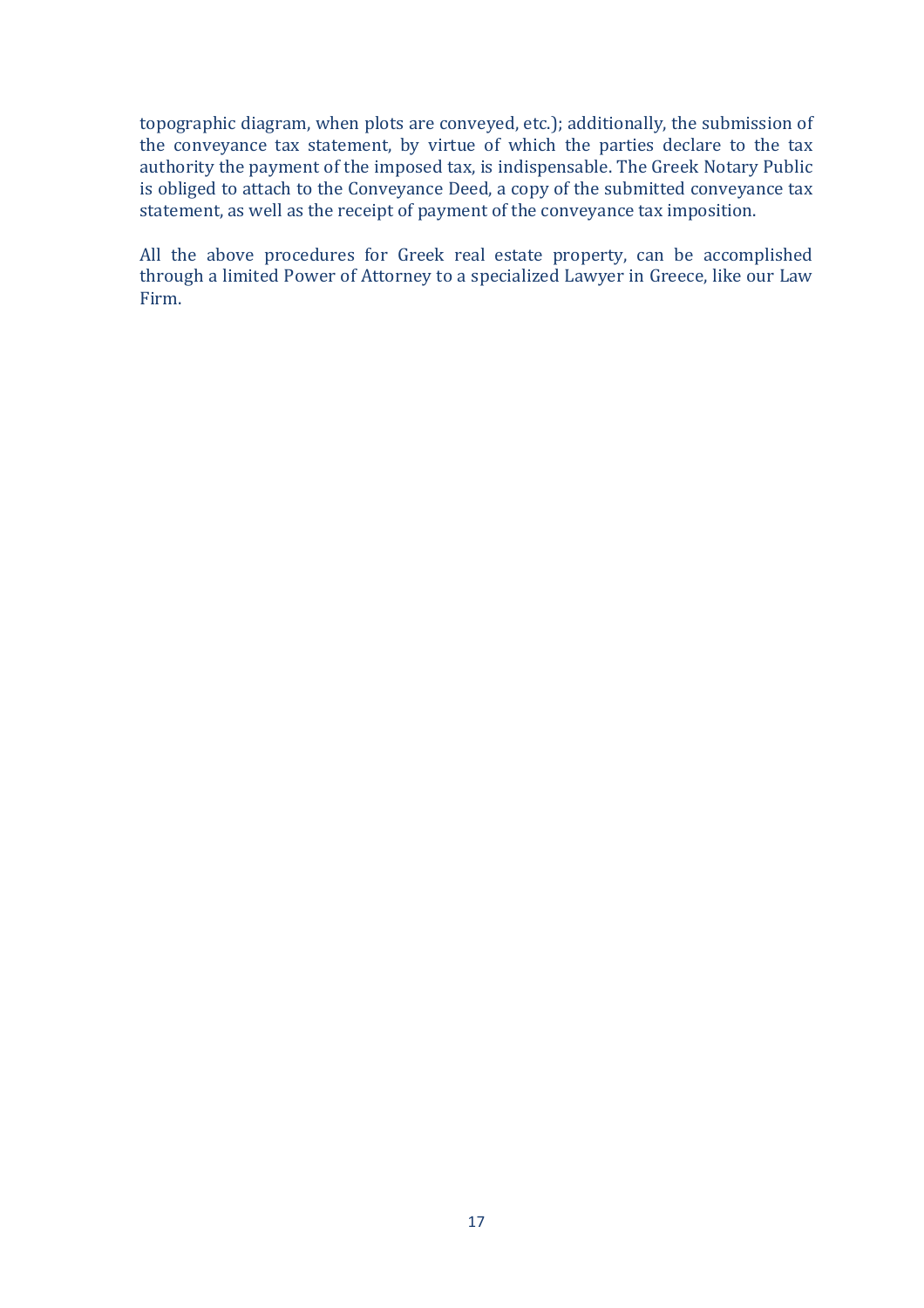## **3.2 Trespassing of property in Greece - Adverse possession in Greece**

One of the major problems that property owners, including those residing abroad, often encounter, is the trespassing of property in Greece by others claiming ownership rights. The lack of executing formal Notarial Deeds in the past and effecting conveyances of ownership rights through verbal agreements and through verbal partitions of jointly inherited properties, has resulted to many land owners, not having recorded Deeds to prove their rights. Additionally, it is often the case that people have taken advantage of the physical absence of the legal owners and raise claims on Greek properties, which have been unattended by legal owners for many years.

According to Greek real estate law, someone may acquire property in Greece not only through a Notarial Deed (purchase Deeds, Acceptance of Inheritance Deeds, Gift Deeds, etc...), duly executed and registered before the competent Greek Land Registry archives, but also through adverse possession rights ("hrisiktisia"). The law provides of two types of adverse possession in Greece: the ordinary and the extraordinary.

In order to claim "ordinary" adverse possession rights, a person has to be in possession of a Greek property for a period of more than 10 years, exercising his ownership rights in good faith by virtue of a legal title of the property. However, although the Deed by virtue of which he acquired the property is legal, there could be a legal flaw (e.g. the person who conveyed the property was not the legal owner or he was incompetent to contract and convey ownership, etc..).After the passing of 10 years of exercising adverse possession rights as owner of the Greek property, this person is legally granted ownership of the property through "ordinary" adverse possession rights.

In other cases, a person may claim extraordinary adverse possession rights. In order to acquire property through extraordinary adverse possession in Greece, a person has to claim that he is in possession of the property, exercising uninterrupted ownership rights on it, for a period of more than 20 years. Thus, without having a legal title on the Greek property proving his ownership right, a person who claims and proves that he has in his uninterrupted possession a property for a period of more than 20 years, is recognized by the Greek law as legal owner.

In most of the cases, the recognition of adverse possession in Greece is established through the filing of a lawsuit against another person who contests such ownership rights before the competent Court of First Instance of the property's location. The Court upon examining the relevant evidence and witnesses, issues its ruling, recognizing or not the adverse possession rights that the petitioner claims. The relevant ruling is then registered to the competent Greek Land Registry archives of the property's location.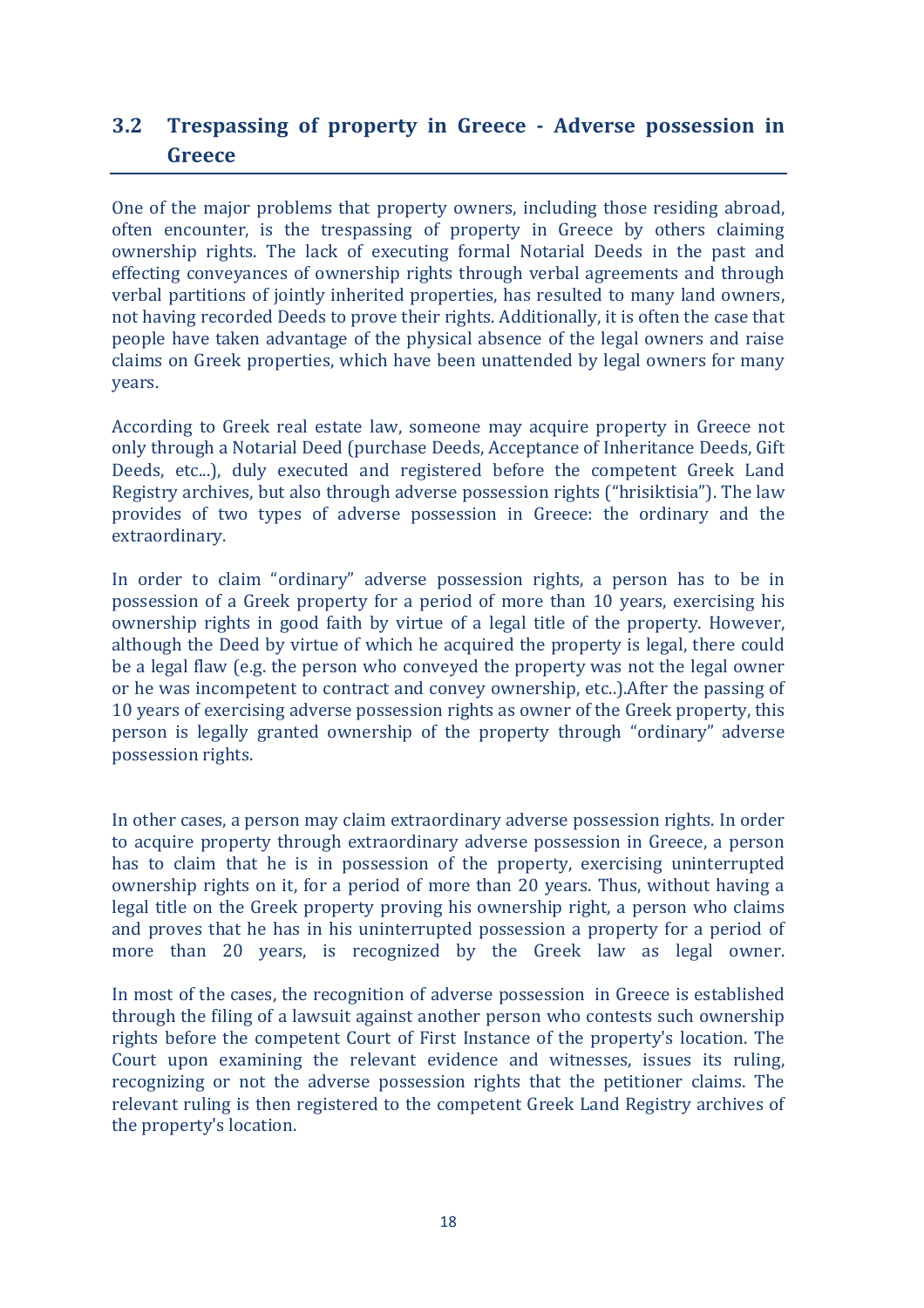In general, all properties may be subject to adverse possession in Greece. However, the law provides of particular exemptions from adverse possession such as the properties which have been designated for public, municipal or religious needs. Moreover, adverse possession in Greece cannot be exercised in properties owned by the Greek State, by monasteries and churches, as well as to the components of the main property, before being separated from it. Additionally, a co-owner may not claim adverse possession rights, against the other co-owners, unless he has specifically informed them of his intention to possess the property as the sole owner.

Protection of owners against those who claim adverse possession in Greece, can be effected either extra judicially or through Court proceedings. The legal owner has to file a lawsuit in Greece against those who claim adverse possession rights, requesting the recognition of his ownership against the squatters. The Court, upon review of the required documentation, will rule as to the actual legal owner of the property and as to whether the squatter has fulfilled the necessary conditions for claiming adverse possession (squatter's rights in Greece leading to Legal Title).

While the Civil Code has tried in good faith to regulate ownership rights in Greece on properties that have been left unattended for many years, people have taken advantage of the physical absence of the legal owners, exercising squatters' rights on Greek property. It is often the case of people who believe that their properties have been taken care of by their relatives or local acquaintances, while claims have been raised on their properties, resulting to losing them.

All the above procedures for the protection of your Greek Property against the adverse possession, can be accomplished through a limited Power of Attorney to a specialized Lawyer in Greece, like our Law Firm.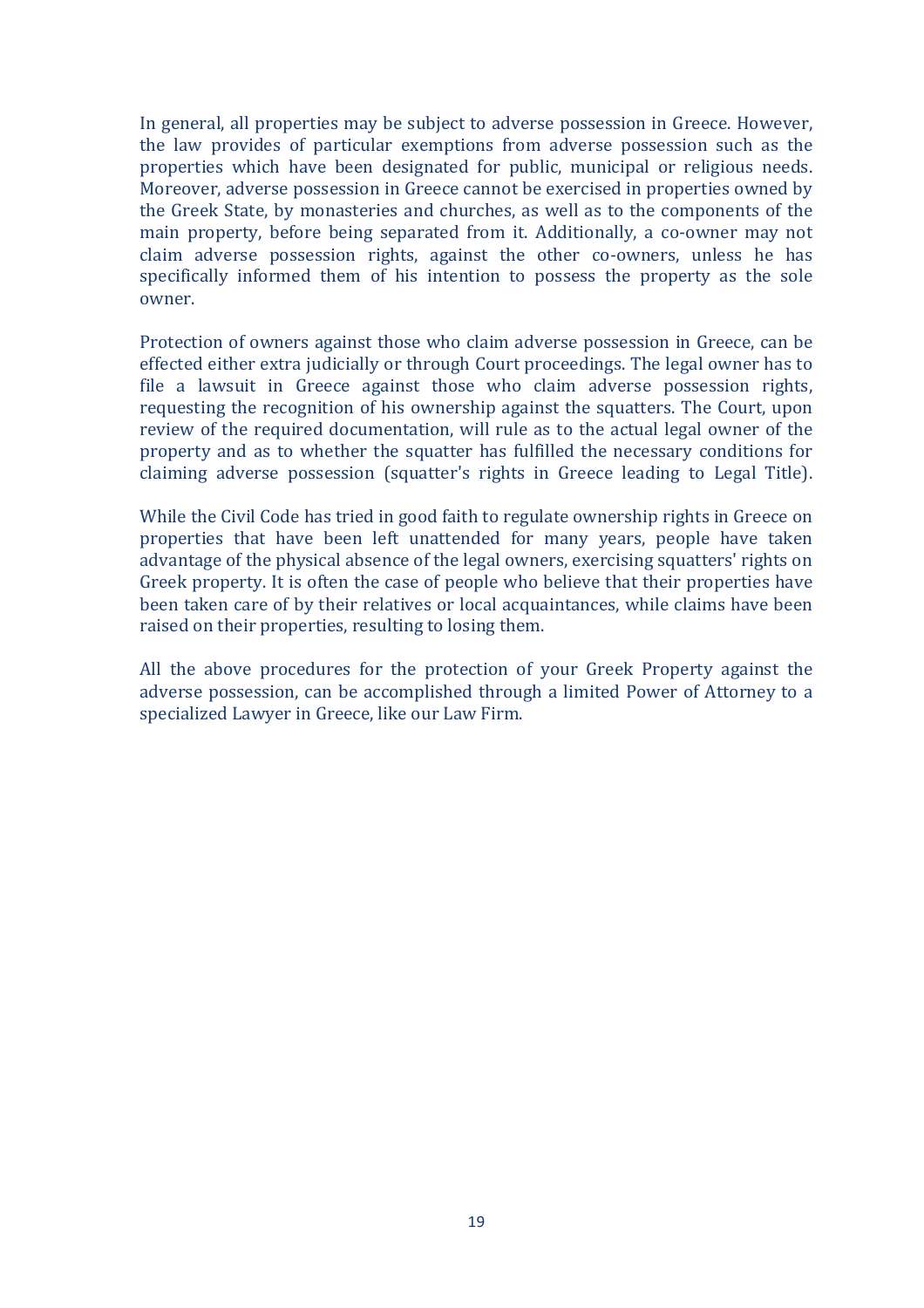## **3.3 Joint Ownership on Real Estate Property in Greece**

According to Greek Law, when a right belongs jointly to more than one people, there is a "society of rights". The members of the society, i.e. the beneficiaries of the coowned interest shares, are the share-holders. Each share consists of a separate right, which can be freely conveyed and interpreted to a respective share on the entire property (undivided interest shares). In other words, the right of society is not limited to any specific part of the joint property. A case of society of rights is the joint ownership on real estate properties in Greece.

The society of rights on real estate properties creates rights and obligations to the joint ownership in Greece, which are regulated by the Greek real estate law. With regard to the joint ownership's rights, each co-owner has the right to use freely the jointly owned property, provided that said use does not exclude the rights of the other co-owners. Therefore, each co-owner has the right to use the joint property in Greece freely, as long as the other co-owners are not prohibited from using the property. Each co-owner has also the right to convey his/her share on the joint ownership in Greece, without requiring the consent of the other co-owners.

Joint ownership in Greece, creates not only rights among the joint owners but obligations, as well. Such obligations are either specifically regulated by law or by the principle of good faith. Therefore, joint ownership in Greece involves obligations such as payment of debts arising from the joint property; expenses for its maintenance; its management; and its usage. Each co-owner is liable on these obligations up to his share on the joint property, i.e. up to the percentage on the joint owned property that he owns.

The administration of the joint real estate property in Greece, belongs to all the joint owners. The law provides that co-owners are liable to each other for any fault performed with regard to the administration of the properties. However, in cases of danger, each co-owner is allowed to take any necessary actions, without waiting for the other co-owners' consent.

Due to the common and frequent disagreements among the co-owners, it is often questioned how the management of the joint real estate property in Greece can be achieved. Therefore, Greek law provides that, due to obvious difficulty of achieving consent by all owners, the management and usage of the joint ownership in Greece can be effected upon the relevant decision of the majority of co-owners. If the decision is not taken upon the relevant agreement of all co-owners or by the majority of them, each co-owner has the right to apply to the Court in order to rule on the most appropriate way for the property's management. The Court may also appoint an administrator of the joint ownership in Greece.

Therefore, the majority of the co-owners have the primary role on the administration of the joint ownership in Greece. The majority, however, does not have the right to decide for the substantial alteration or disposal of the joint real estate property and for any costly additions on same. Furthermore, the majority can not request from the Court to rule on the above.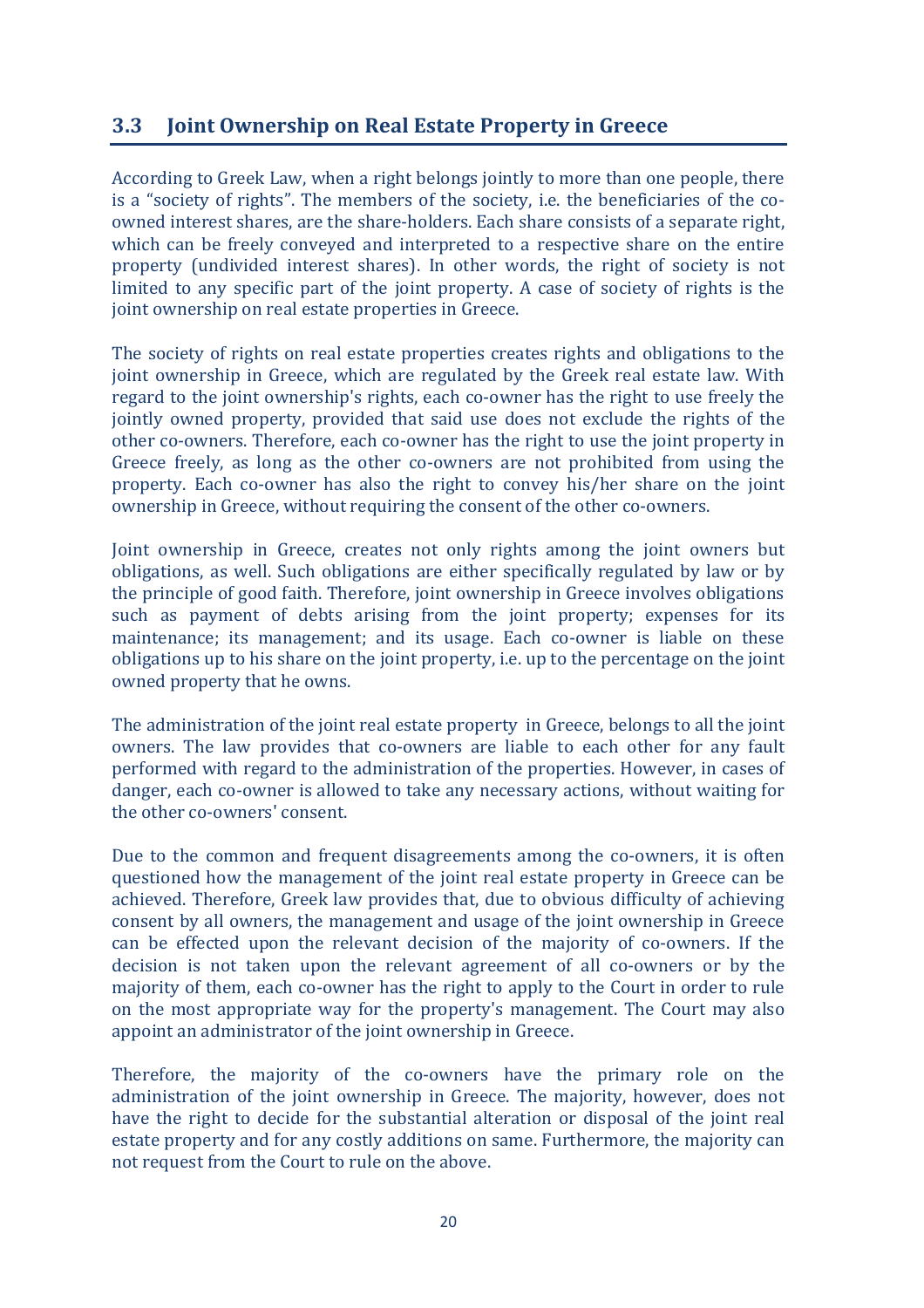As already indicated, each co-owner can freely convey his/her share. However, the conveyance of the entire property can only be affected through the relevant decision of all co-owners and not just with the decision of the majority.

Each co-owner, regardless of his share on the property, can request the dissolution of the society through the partition of the joint ownership from the Greek Courts.

Greek real estate laws provide two means of distribution of the joint property; extra judicial partition and judicial. Through the extra judicial distribution, the co-owners can freely decide on their own, for the distribution of the joint ownership, defining themselves the desirable means of partition.

The competent Court in Greece for the partition of properties, is the Court of First Instance of the property's location. The Jurisdiction of the Court is defined according to the market value of the property

The Greek Court freely decides on the means of partition of the joint real estate property in Greece. It is at the Court's discretion to rule on the most appropriate means of partition, without being bound by the claims of each party. The Court will have to examine whether the "actual" partition of the property is feasible, i.e. the physical distribution of the property according to the respective share, without reducing the value of the property. In case that the above solution is not feasible (e.g. an apartment) or decreases significantly the value of each co-owner's share, the Court may order the sale of the property through a compulsory auction. The price received in the auction shall be distributed among the joint owners, in proportion of each co-owner's share.

All the above procedures for the protection of your Greek Property, can be accomplished through a limited Power of Attorney to a specialized lawyer in Greece, like our Law Firm.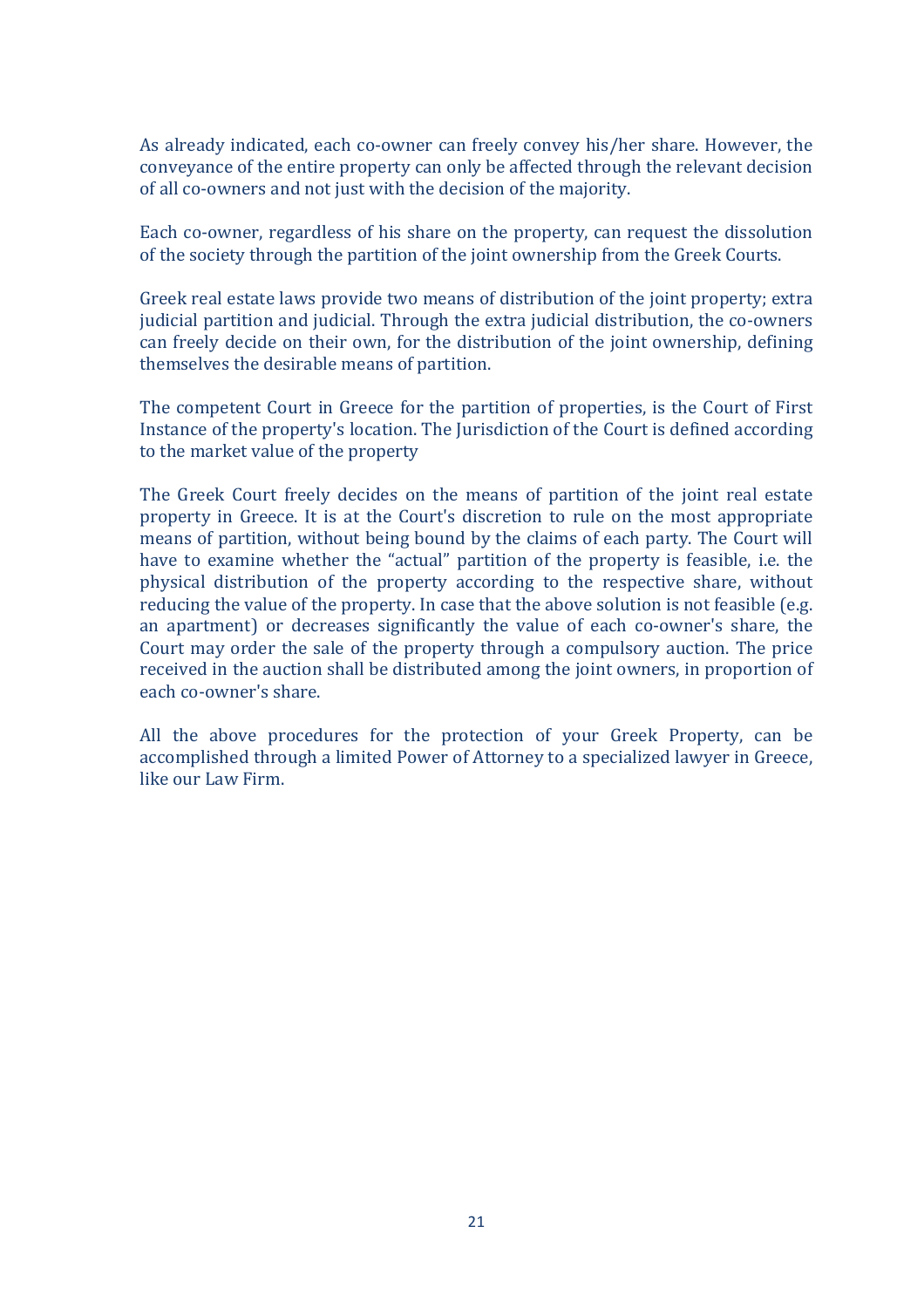### **3.4 Greek Leasing Agreements**

Leasing agreements in Greece involves private law contract, agreed between two parties, the landlord and the tenant. Within in the Greek leasing agreement, the landlord undertakes the obligation to give the use of the property to the tenant for the period that has been agreed. On the other side, the tenant undertakes the obligation to pay the agreed exchange (rent) for the use of the property.

Greek leasing agreements for home residence and Greek leasing agreements for professional (business) use, are specifically regulated by the law, due to the social interest of these leases. These Greek leasing agreements are regulated with specific laws, in order to ensure the required security on everyday dealings and their specific regulation.

The establishment of the Greek leasing agreement is effected through the execution of a document, by virtue of which the terms of the lease are agreed or even with an oral agreement between the parties. In cases of real estate properties leases, law provides that the lease agreement should be executed under the form of a private agreement and then certified by any Greek Tax Authority.

The duration of the lease Greek leasing agreement may be agreed as definite, i.e. the duration of the lease is agreed specifically, or as indefinite. The execution of the leasing agreement under a specific form is not necessary for the validity of the contract. More specifically, in cases of leases which will be used as home residence of the tenant, the Greek leasing agreement will last for a period of no less than 3 years. The parties are free to agree for a shorter period, with a new agreement, which has to be executed in a period of six months or more after the beginning of the lease.

Greek Law on leasing agreements provides that the landlord is obliged to give the property to the tenant, proper for the agreed use, without flaws or deficiencies, for the period that the lease agreement will last. Additionally, he is obliged to keep up the property suitable for the agreed use, undertaking the responsibility to perform any necessary repairs and any works required for the maintenance of the leased property. It is specifically provided by law that taxes and burdens concerning the lease, burden the landlord, as well as any damages and expenses that will incur from the usual usage of the property; however, this can be stipulated otherwise.

The tenant undertakes the obligation to pay the agreed rent, on the agreed date, or within the usual dates and to maintain the Greek leased property in a good condition, using it for the agreed purpose. In cases of flaws and faults, the tenant has the right not to pay the rent or to request for its decrease.

The lease expires after the passing of the agreed duration of the Greek leasing agreement. Upon expiration of the Greek leasing agreement, which has been agreed for indefinite duration, the leasing agreement expires upon the termination from each of the parties. The right of termination is also on the landlord, in case that the tenant, against the landlord's protests, is not using the property properly and according to the stipulated purpose or misbehaves against the rest of the tenants.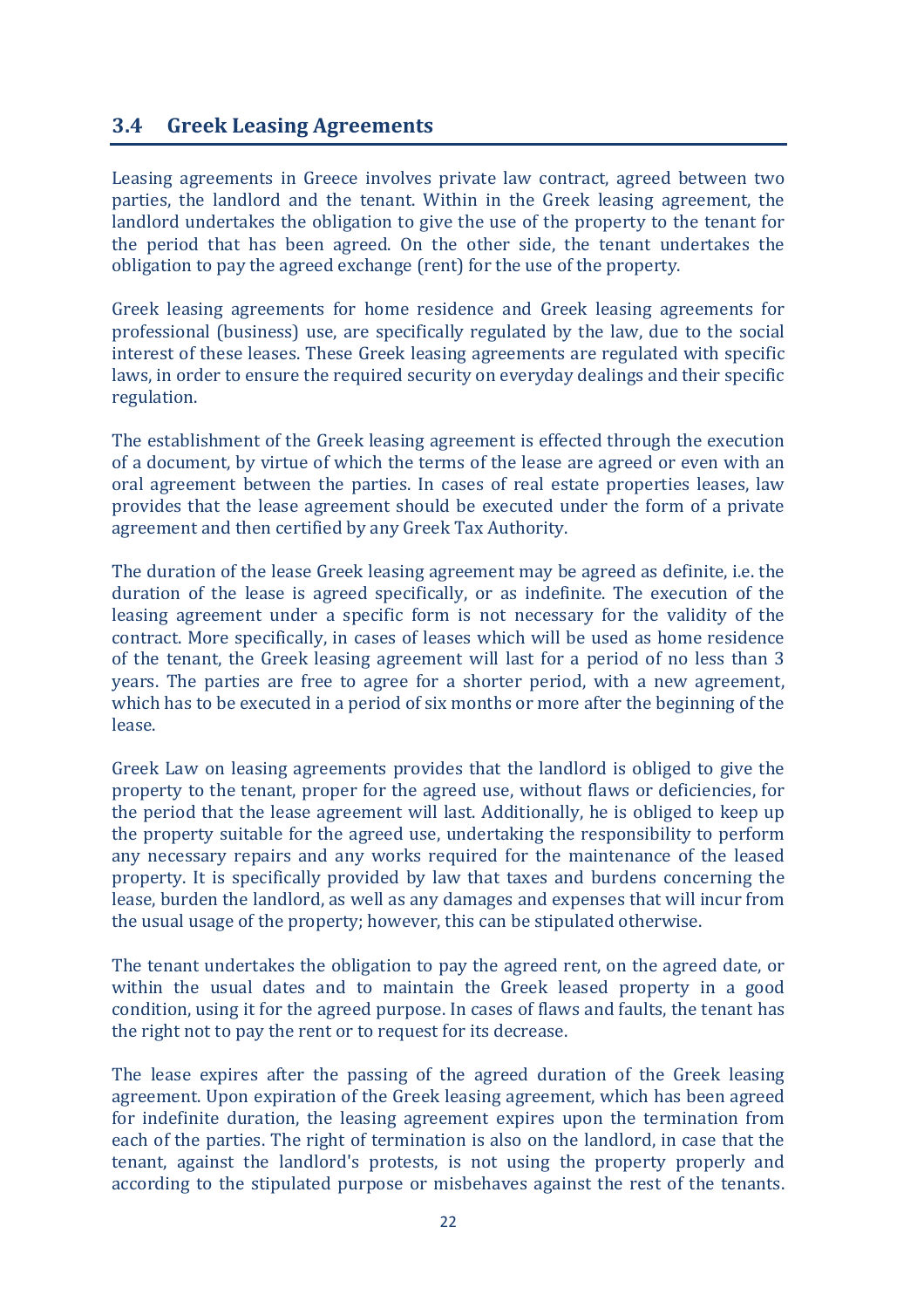Additionally, the landlord reserves the right of termination of the leasing agreement, in case that the tenant does not pay the agreed rent, despite the continuous protests of the landlord.

In cases that the real estate property is conveyed by the landlord to a third party, and there is a pending lease of the property, the new owner has the rights and obligations arising from the lease agreement (substitution), if the lease is proved by a document of "certain date", unless of course the parties have agreed otherwise in the lease agreement.

Despite the usual judicial procedure for the eviction of the tenant, in case that the latter delays to pay the rent and despite the landlord's protests, Greek Law provides a faster procedure, according to which (written lease agreement, written protest against the tenant, which has been served through a Court Bailiff, at least one month before the filing of the application, etc...), the quick and easy return of the property can be achieved.

All the above procedures for the protection of your Property in Greece, can be accomplished through a limited Power of Attorney to a specialized Greek Lawyer, like our Law Firm.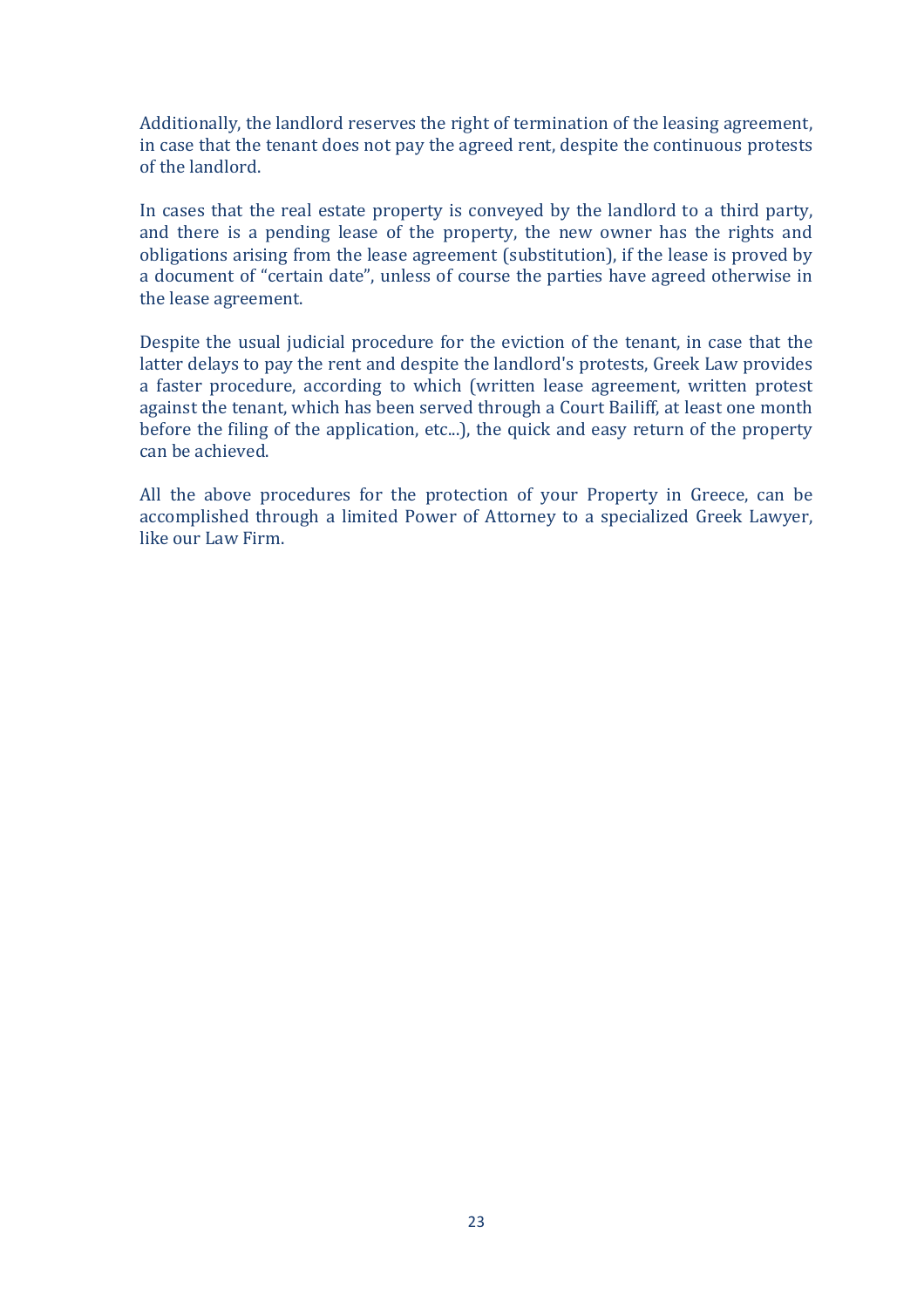#### **3.5 Greek Business Leases**

Greek leasing agreements are binding legal contracts that set out the terms and conditions of the tenancy agreement between the landlord and tenant. It defines the rights and duties of each party, as well as certain aspects of the relationship between them. Greek Law provides the basic principles of the lease agreements, while there are a number of laws which regulate specific types of leases, such as the business lease. Lease contracts should be drafted by Greek Lawyers in order to get the maximum protection for their client.

Greek business leases are rental agreements concerning properties that will be used by the tenant for the practice of his professional occupation. Presidential Decree 34/1995 and law 2741/1999 regulate Greek business leases, and offer security to many professions, as specifically foreseen by the law. Thus, Greek law provides to such lease agreements additional security.

The stipulation of the Greek business lease agreement is effected through the execution of a document by virtue of which the terms of the lease are agreed or even through an oral agreement between the parties. In cases of leases of Greek real estate properties, it is provided by law that the lease agreement should be executed under the form of a private agreement and then certified by any Greek Tax Authority.

The duration of the Greek business lease agreement is determined to 12 years. However, parties may agree to a shorter duration by executing another agreement of "specific date."

Rents of Greek business leases as well as their readjustments may be freely agreed between the parties. In case that there is no agreement for the readjustment of the rent or in case that the agreed terms for its increase are invalid, the law in Greece provides for an increase to the rent in order for the rent to correspond to 6% of the annual inflation rates and is granted 2 years after the stipulation of the Greek business lease agreement.

Termination of Greek business leases, is effected for the specific reasons provided by the Presidential Decree 34/1995, mainly but not limited to:

a) termination of the lease for self home use of the property by the landlord and his family; Such termination may take place upon the expiration of the 12 year duration and in no case before the passing of three years from the beginning of the lease.

b) termination for building the leased property. Such termination can be effected after the expiration of the 12 years or after the passing of three years, from the beginning of the lease agreement. In order for this termination to be valid, copy of the building permit has to be served to the tenant.

c) termination for self business occupation;

d) termination for constructing primary residence.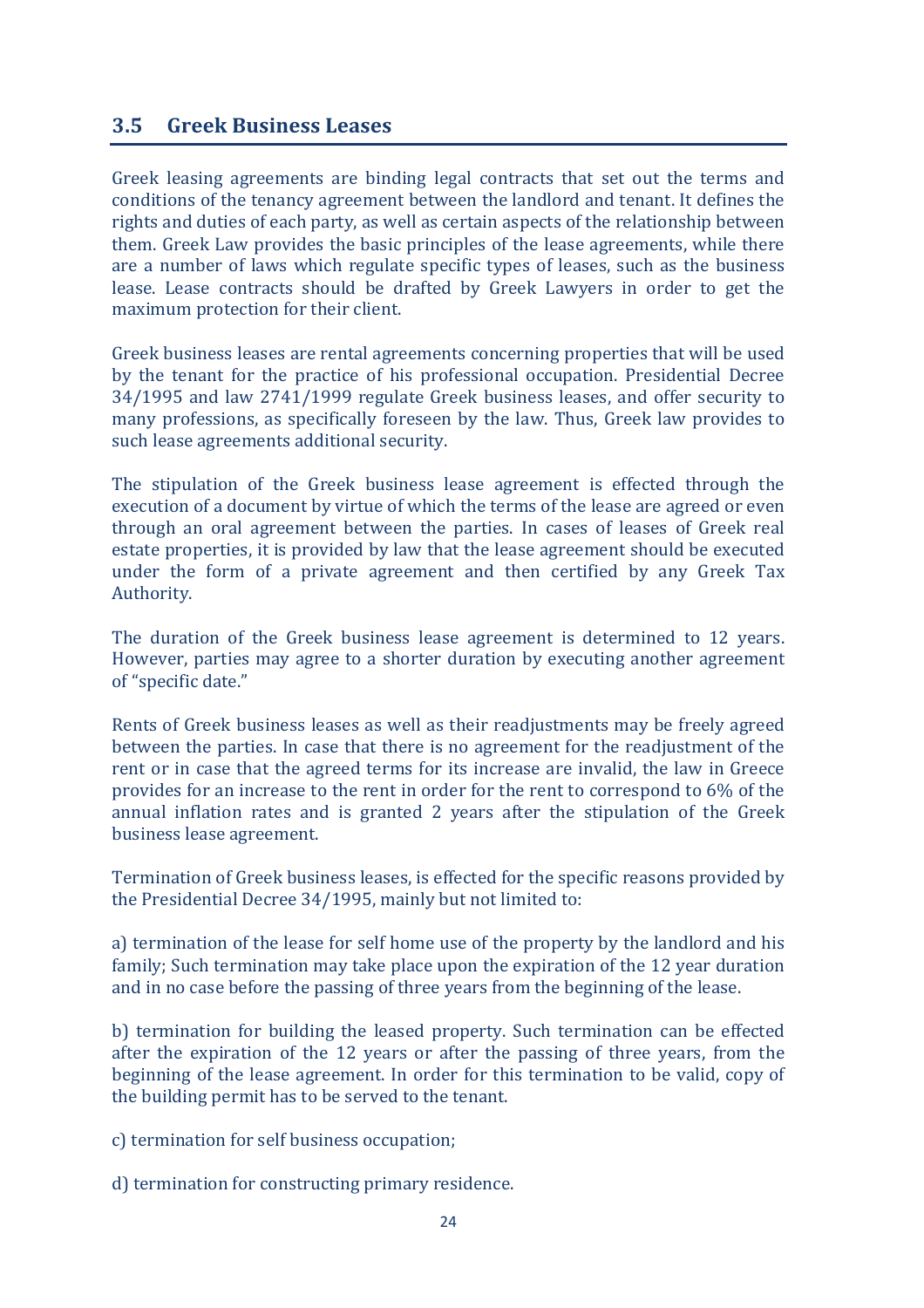e) lapse of the 12 year duration.

The termination can only be effected through the service of a written document to the tenant and comes into effect six months after the notification of his the termination to the tenant.

For the termination of the Greek business lease agreement for the above reasons, compensation is owed to the tenant for an amount equal to  $12 - 30$  monthly rents.

According to Greek Law on leases, for the termination of the Greek business lease upon passing of the 12 year duration, the landlord is obliged to pay as compensation to the tenant, amount equal to 24 monthly rents. Such compensation must be paid prior to the evacuation of the premises and its deliverance to the landlord.

The aforementioned compensation is not paid in the following cases: a) the tenant voluntarily evacuates the lease, b) the landlord files a lawsuit for the release of the lease within 9 months from the termination of the lease agreement. In case that such lawsuit is not filed, an extension of four months of the lease agreement is provided.

The right of terminating the Greek business lease is also given to the tenant, who may terminate the lease agreement two years after its beginning. In such a case, the tenant has to compensate the landlord by paying him an amount equal to 4 monthly rents.

All the above procedures for the protection of your property in Greece, can be accomplished through a limited Power of Attorney to a specialized Greek Lawyer, like our Law Firm.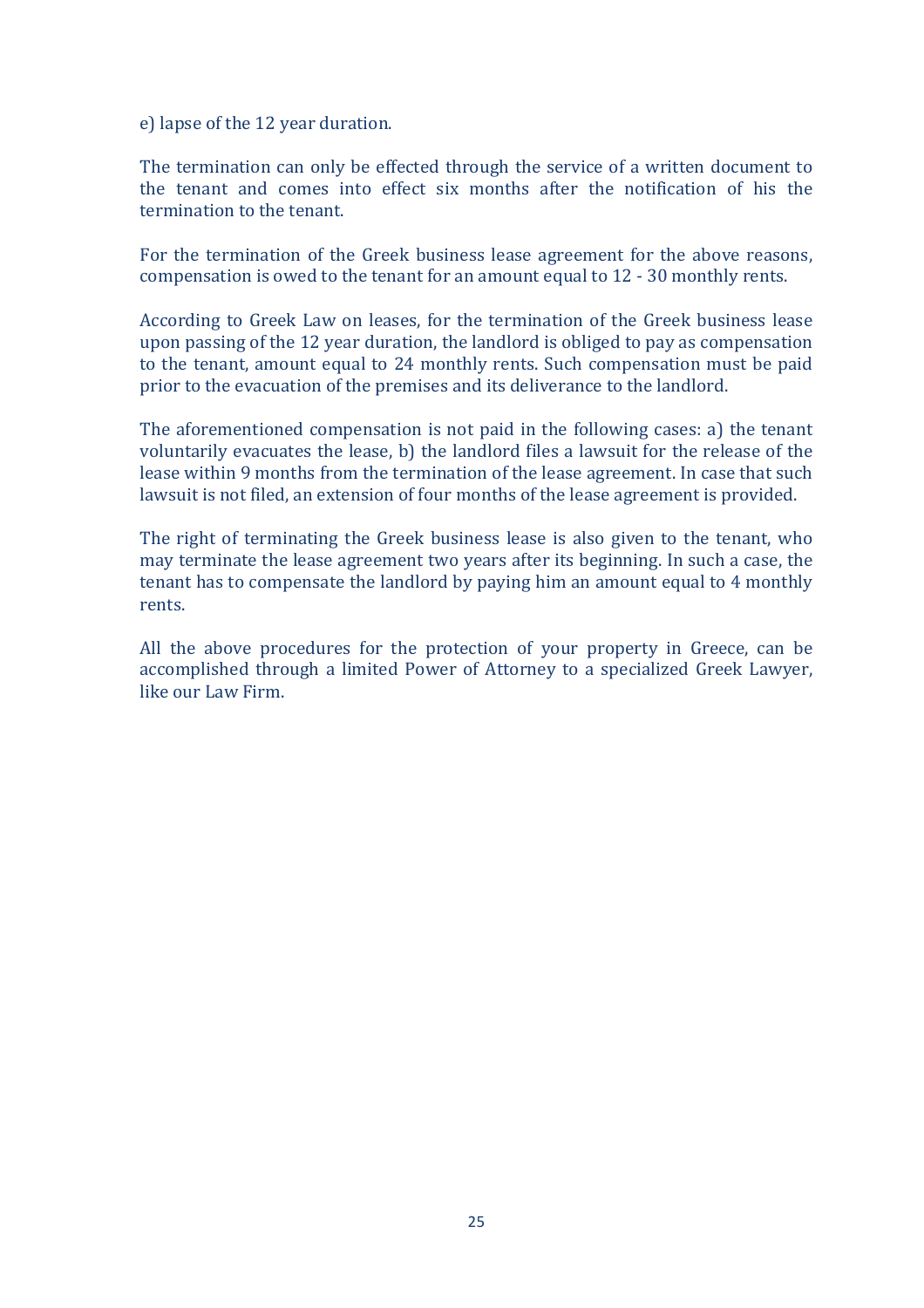## **3.6 Ktimatologio Land Registration in Greece**

Pursuant to No. 9400/2007 Ruling of the Greek Minister for the Environment, the Greek government has proclaimed 107 new areas in Greece (including the broad areas of Athens and Thessaloniki and several other areas in Greece) under registration to the Hellenic National Cadastral ("Ktimatologio"). The goal of the Greek Ktimatologio is to record all existing property rights all over Greece and their holders in a unified system of legal, technical and other information. It is anticipated that in less than four years, 6, 7 million property rights will be registered, covering 2/3 of the country's population. The new areas' cadastral survey is expected to be completed by 2010.

The deadline for property registration at the Ktimatologio has extended to October 31, 2008 while the same deadline is December 30, 2008 for owners residing outside of Greece. Failure to register within this time frame will result in a fine ranging from 50 to 1,500 euros (based on the type and value of property right which has not been registered).

Any person or legal entity (companies, institutions, foundations, etc..) with real estate property rights of any kind (including but not limited to ownership rights, easements, mortgages, leases for more than nine years, encumbrances) is obliged to register his/her ownership rights to the Ktimatologio in Greece's records by submitting the relevant statements and documentation before the competent Ktimatologio authorities.

Where the acquisition of property rights is by way of inheritance, the right holder can register his right even before completing the Acceptance of Inheritance procedure and formally become the owner of the property. In this case, the property right is recorded in the Cadastral lists and books, yet, the right holder may not complete any ownership actions before formally completing the procedure of passing title to his name.

The property registration to the Ktimatologio is effected in two phases: first, statements with the required documentation will be submitted, properties will be located and recorded in an electronic database (up to now, the existing Greek Land Registry - Ypothikofilakeion - system consists of public registry in the form of handwritten books). In the second phase, property rights will be legally verified and each piece of property will be precisely defined. Property rights will be posted on a list, thus giving the opportunity to Greek land right holders to object in the event the property where they believe they own a right is listed under someone else's name or as "unknown owner".

A necessary prerequisite for submitting the relevant application and documentation for property registration to the Greek Ktimatologio archives, is the payment of the required fee (35 euros per each property right in urban areas; 20 euros per property right on auxiliary areas, such as storage rooms, garages, etc). Note that in rural areas, one should pay only for two property rights regardless of the number of rights registered. Once the property right is registered in the Cadastral, the right holder will be called to pay an additional amount (a variable fee of  $1\%$  of the property's tax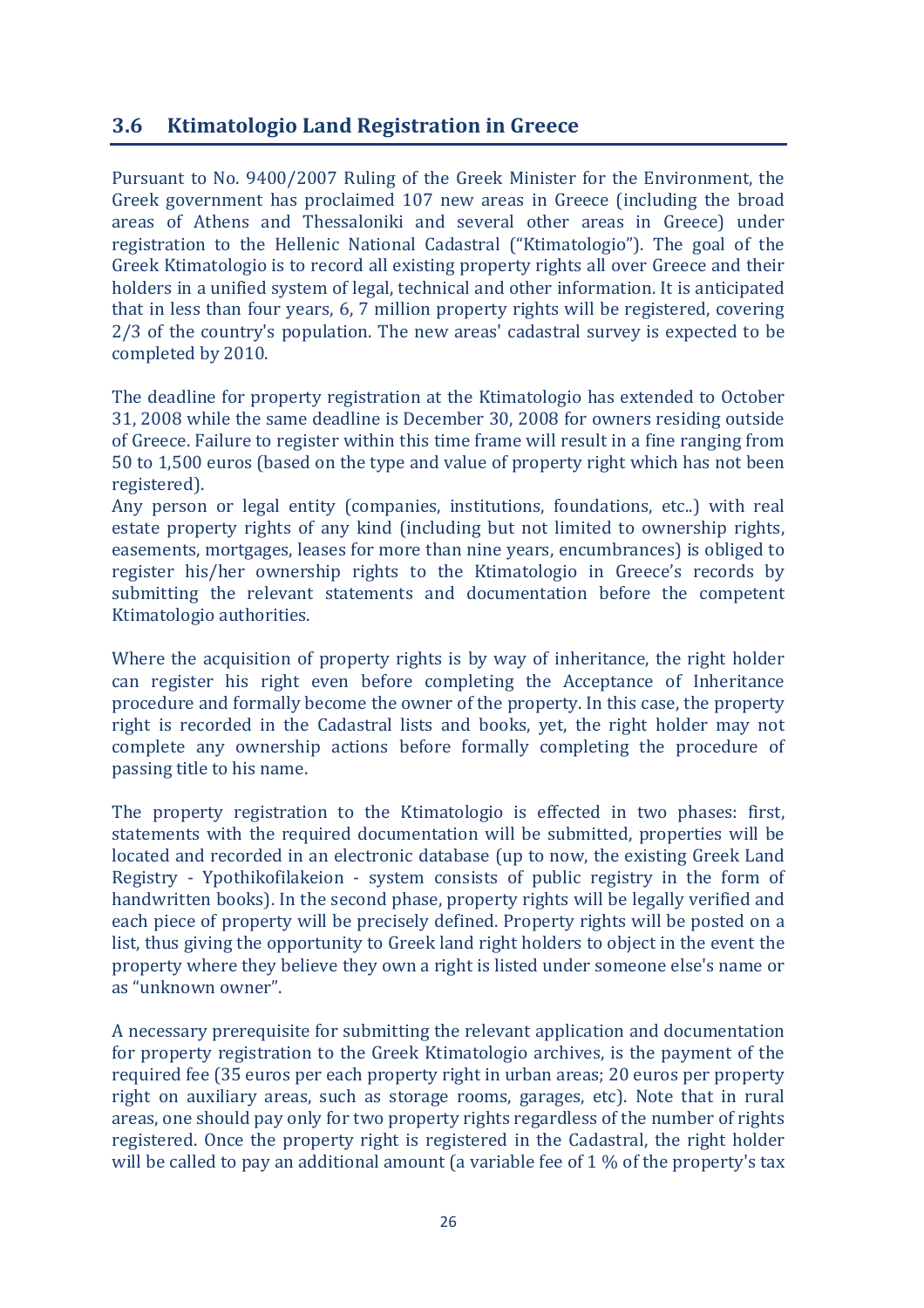value exceeding 20,000 euros, to be apportioned among the co-owners, if more than one, and up to a maximum amount of 900 euros).

If the information regarding the property changes, an additional statement must be submitted. Submitting false statements will result in sanctions, including imprisonment of 3 months to 10 years. No transactions are permitted until the property is declared, including issuance of a building permit. Said prohibitions are lifted with the submission of the application to the Ktimatologio in Greece. In the event one acquires a property right during the time period when the area is undergoing the Ktimatologio registration, he should file an application, even if the previous owner had already done so.

A Greek lawyer can pursue all the necessary transactions for the registration of your Greek Property.

Regions under property registration

ATTICA: AGIA VARVARA, AGIOS KONSTANTINOS, AGIOS STEFANOS, AGIOI ANARGYROI, ATHENS, AIGALEO, ALIMOS, ANAVYSSOS, ANTHOUSA, ANOIXI, ANO LIOSIA, ARGYROUPOLI, ASPROPYRGOS, ACHARNES, VARI, VOULA, VOULIAGMENI, GALATSI, GLYFADA, DAFNI, DIONYSOS, DROSIAS EKALI, ELLINIKO, ZEFYRI, ILIOUPOLI, IRAKLEIO, THRAKOMAKEDONONES, ILION, KALLITHEA, KALYVIA-THORIKOU, KAMATERO, KERATEA, KIFISSIA, KOUVARAS, KRYONERI, KROPIA, LAVREOTIKI, LYKOVRYSI, MANDRA, MARATHONAS, MARKOPOULO MESOGAIAS, METAMORFOSSI, MOSCHATO, NEA ERYTHRAIA, NEA IONIA, NEA MAKRI, NEA PENTELI, NEA FILADELFEIA, NEA CHALKIDONA, PALAIA FOKAIA, PALAIO FALIRO, PALLINI, PAPAGOU, PIRAEUS, PENTELI, PERISTERI, PETROUPOLI, PEFKI, PIKERMI, RAFINA, RODOPOLI (BALLAS)\*, SARONIDA, STAMATA, TAVROS, YMITTOS, FYLI, CHAIDARI, PSYCHIKO.

THESSALONIKI: AGIOS PAVLOS, AMBELOKIPI, ELEFTHERIO KORDELIO, EFKARPIA, EVOSMOS, THESSALONIKI, IONIA, MENEMENI, NEAPOLI, PEFKON, POLICHNI, STAVROUPOLI, SYKIES, TRIANDRIA, ORAIOKASTRO

ARGOLIDAS: NAFPLIO

**ARCADIAS: TRIPOLI** 

VIOTIA: LEVADIA

DRAMA: DRAMA

EVROS: ALEXANDROUPOLI

ZAKINTHOS: ZAKINTHION

ELIAS: PIRGOS

THESPROTIA: IGHOUMENITSA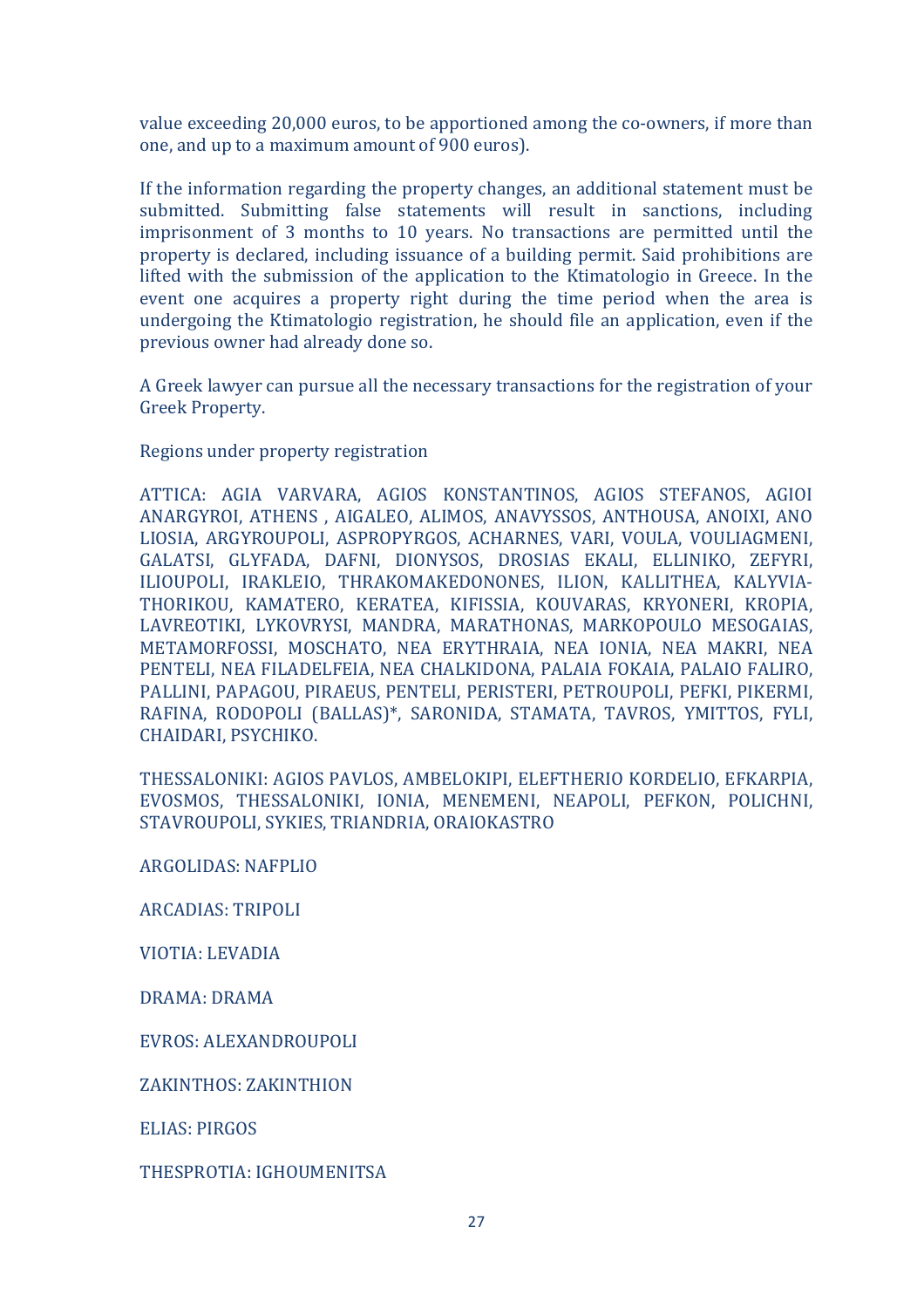KARDITSAS: KARDITSA

KILKIS: KILKIS

KOZANIS: KOZANI

KORINTHIAS: KORINTHOS

LAKONIAS: SPARTI

LARISSAS: LARISSA

MAGNISSIAS: VOLOS

XANTHIS: XANTHI

PELLAS: EDESSA

PIERIAS: KATERINI

PREVEZAS: PREVEZA

**SAMOU: SAMOS** 

FTHIOTIDAS: LAMIA

FLORINA: FLORINA

CHALKIDIKI: POLIGIROS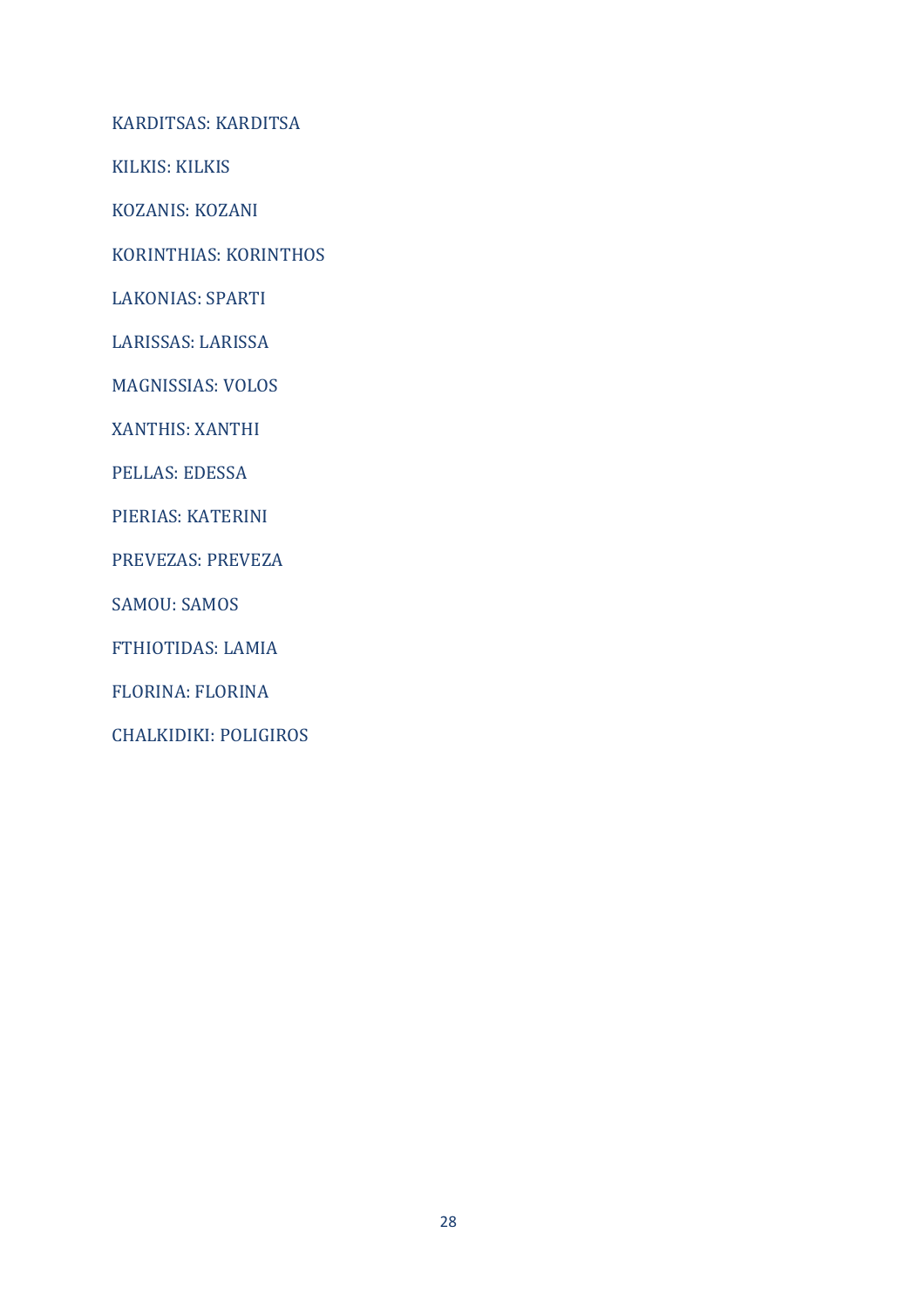## **3.7 Real Property Burdens and Encumbrances**

According to the Greek Civil Code, the real property burden of a Greek mortgage may be imposed on another's real property, for the purpose of securing the satisfaction of a creditor's claim by way of acquiring priority over the property. Greek Mortgages are the most common burden encountered on real estate properties . Greek Mortgages are accessory rights and may also be constituted for the purpose of securing future or conditional claims. In order to impose a Greek mortgage on someone's property, the beneficiary of the mortgage must obtain a title that grants the mortgage right (such as pertinent laws, Court orders and private will) and register it in the relevant Greek mortgage books. The right of registration of a Greek mortgage shall be granted by the debtor or by a third party, acting in favor of the debtor. The person granting the Greek mortgage must be the owner of the property. A Greek mortgage is a non-divisible right, and extends to the entire property, as well as to the components and accessories thereof. A Greek mortgage shall be extinguished by the satisfaction of the claim (in any manner), as well as: a) by the total destruction of the mortgaged property, or b) by the creditor's waiver of his rights, or c) by the foreclosure on the mortgaged property and the payment of the foreclosure proceeds, and d) by the expiration of the time period for which the mortgage was granted.

A prenotice of a mortgage is recorded in the same manner as a Greek mortgage, but with the reference of being a "prenotice". By virtue of the Article 1277 of the Greek Civil Code "a prenotice confers solely a right of preference for the imposition of a mortgage. Upon the claim being granted by a final judgment, the prenotice shall be converted into a mortgage that shall be deemed recorded as of the date of the prenotice." The conversion of a prenotice into a Greek mortgage cannot be prevented by a transfer of the property's ownership to a third party. In the event that prior to the conversion of a prenotice to a Greek mortgage, a foreclosure on the property has taken place, the claim in favor of which the prenotice was entered is listed randomly and the property is acquired by the buyer free of any burdens. A prenotice can be extinguished on the same grounds as a Greek mortgage as well as a) by a revocation of the decision that had ordered the prenotice, or  $b$ ) automatically, if the prenotice has not been converted into a mortgage within ninety days as of the date of the final judgment that granted the claim (secured by the prenotice).

Another category of real property rights are the real property easements. A real property right may be acquired on a property for the benefit of the current owner of a third property, securing a benefit to the latter (real property easement). By virtue of a real property easement, the owner of the servient tenement shall bear the burden either of accepting some use of his property by the owner of the dominant tenement, or abstaining from certain acts which he would have been entitled to base on his right of ownership. Examples of real property easements are the right of way, the right of supply or drainage or drilling of water or of watering cattle belonging to the dominant tenement, the right of cutting of wood etc. Real property easements are constituted by means of a contract or by continuous possession. The provisions governing continuous possession of real property and the conveyance of property by agreement, apply also in regards to the real property easements.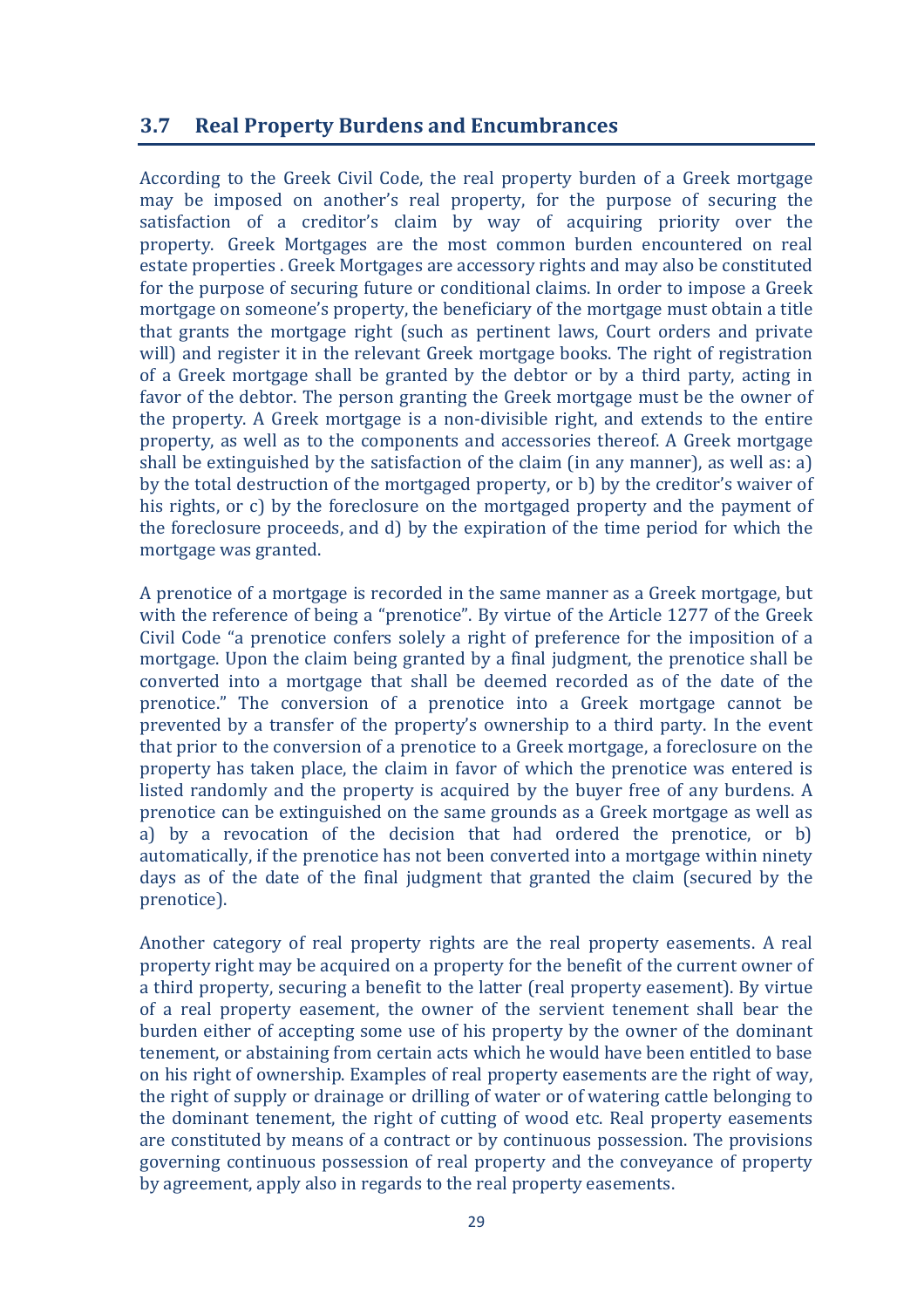There are also lawsuits against the ownership of a property that can be a burden of the property as in the Greek law, and more specifically Article 1094 of the Greek Civil Code in which the owner of a property shall have the right to demand from the possessor or the holder the acknowledgement of his right of ownership and the return of the property. Moreover, the owner shall have the right to demand from the offender the cessation of such interference with his ownership and its non recurrence in the future, when the ownership interference involves removal or retention of the property by virtue of Article 1108 of the Greek Civil Code. In addition, according to the aforementioned article, the owner may also be entitled to a claim for compensation in accordance with the provisions governing unlawful acts. The right flowing from the preceding article shall not be granted, if the offender's actions were lawful or based on a right granted to him.

Also as a burden on property in Greece, a foreclosure may occur due to economic circumstances, i.e. debit, bankruptcy. Foreclosure is identified into two phases: temporary foreclosure and permanent foreclosure. According to Article 715 of the Greek Civil Code, it is forbidden to dispose or relinquish property rights in any way under temporary foreclosure status. In addition, Article 722 states that when the decision relating to the foreclosure becomes permanent the property then will be offered for public sale. Therefore, it is important when searching at the Land Registry to correctly identify the foreclosure status in the relevant archives.

In Greece all in rem rights must be registered with the Land Registry, given that Article 1198 of the Greek Civil Code provides that lack of registration results in the non-transfer of ownership or in the non-creation or non-abolition of a right in rem on real property. In view of the above, registration with the Land Registry is a prerequisite for the conclusion of a real estate transaction.

There are currently two systems of publicity of the in rem rights on real property: (a) the system of Transcriptions and Mortgages Books and (b) the recently introduced system of the National Cadastral (Laws 2308/1995 and 2664/1998, as in force).

The system of Transcriptions and Mortgages Books is based on the keeping of a file of personal "shares", namely indexes of persons who have entered into real estate agreements, whereas under the National Cadastral every property has its own registration and the relevant legal status research is conducted per property. Therefore, the National Cadastral issues a separate Index Number for each property, instead of each owner. It should further be mentioned that in the Cadastral system a mapping-cadastral survey of the real properties is established and the boundaries of the properties are clearly defined.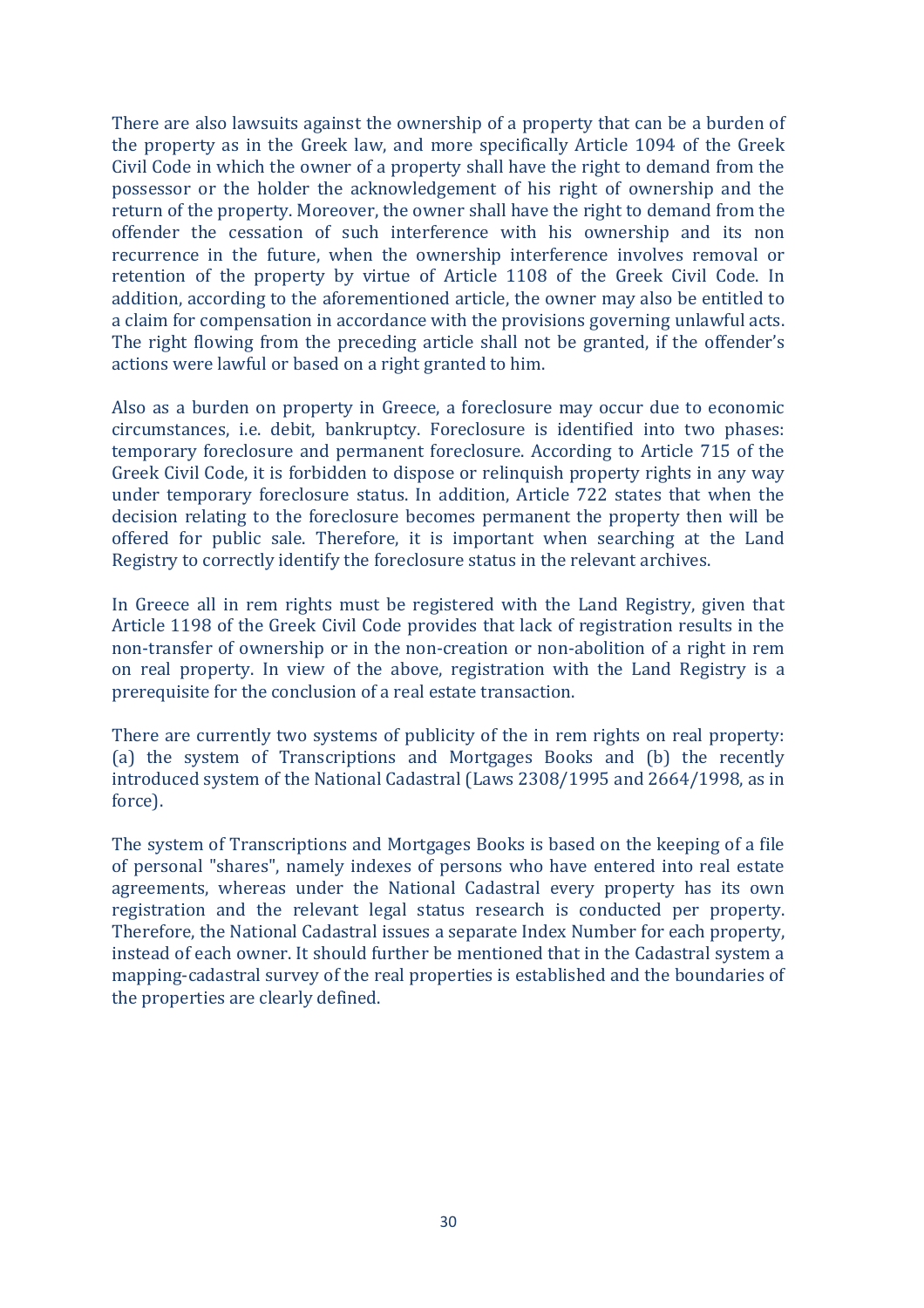#### **3.8 Buyer's Real Estate Rights**

According to the article 513 of the Greek Civil Code, by executing the contract of sale the seller undertakes the obligation to transfer the ownership of the object or right that constitute the subject matter of the sale, and the purchaser undertakes the obligation to pay the agreed price. The seller is under an obligation to transfer the subject matter of the sale free from any rights belonging to any third party (legal defect). The seller is not responsible for legal defects existing at the time of the sale, if the purchaser had knowledge thereof. However, the seller shall be responsible for existing mortgages or prenotices of mortgage or attachments or pledges, even if the purchaser had knowledge of their existence.

The seller is also under an obligation to deliver the object that is being sold to the purchaser free from any actual defects, which nullify or substantially diminish the value or usefulness of the thing. The object of the sale has actual defects which nullify or substantially diminish its value or its usefulness when: a) the object does not correspond to the representations made by the seller regarding its description; or b) the object is not suitable for the purpose for which it is being purchased; or  $c$ ) the object cannot serve its intended purpose, as that relates to objects belonging to the same class; or d) the object does not meet the quality or performance that the purchaser demands from objects of the same class.

The seller shall not be liable in respect to actual defects which were known to the purchaser at the time of the closing of the sale. In the cases where the seller is liable for an actual defect or the lack of an agreed quality, the purchaser shall have the right to rescind from the sale contract or demand a reduction of the sale price or the repair or replacement of the sale object with another, suitable for the use and purpose intended. The purchaser can always demand compensation for the seller's failure to perform under the contract.

If the purchaser has accepted the object without reservations and with knowledge of the defect or the lack of the agreed quality, he shall be deemed to have accepted the thing as is. Upon the revocation of the sale, the purchaser is under an obligation to return the object, free from any burden that he may have caused as well as the proceeds he acquired therefrom. The seller must return the price with interest, the sale expenses, as well as the disbursements incurred by the purchaser in respect to the object. The purchaser has the right to request alternatively the revocation of the sale or a reduction of the sale price or the replacement of the sale object, even if the object has been destroyed or has deteriorated due to the defect.

When more than one item constitute the sale object, if only some of them are defective or lack an agreed quality, the above rights apply only in regards to the limited number of defective items. However, if the intention of the parties has been that the items are being sold in bulk or as a whole, and the defective or deficient items cannot be separated from the non-defective without one of the parties being prejudiced, the revocation will apply to the totality of the items.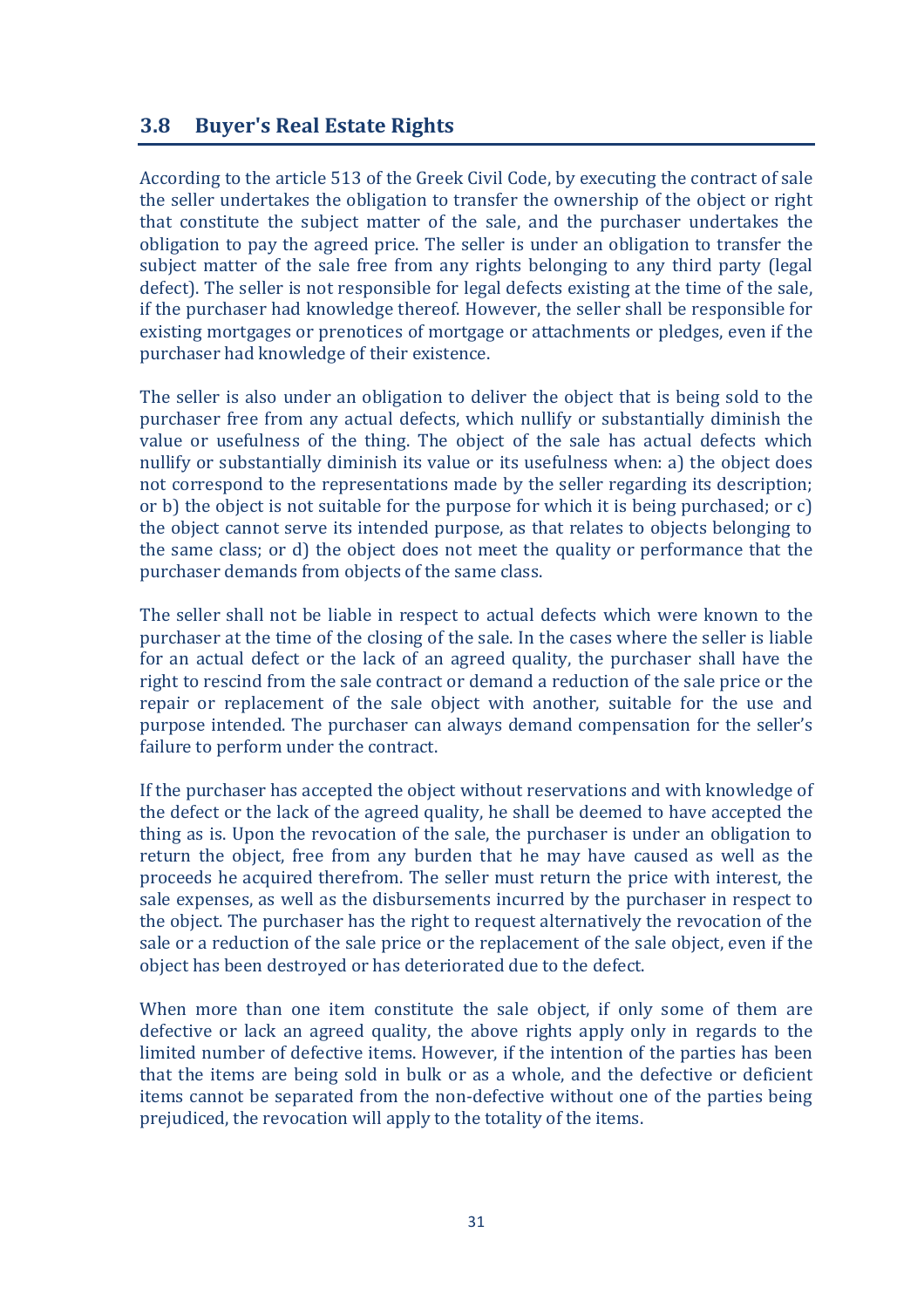## **3.9** Purchase of Property in Border Territories

It is highly likely that many have considered purchasing real estate in some regions of Greece. However, such purchases are often impossible for certain areas of Greece, since many have been characterized by law as "border territories" and the purchase of land in border territories, is permitted only to those (natural and legal persons) who have Greek nationality, including the citizens from Cyprus and the E.U. following an application requesting the permit issued by the competent authority. This application, where the applicant states the purpose for which the land in border territories, is submitted before the competent committee, different for each Prefecture. The permit is given under the condition that the committee approves the application. The majority of the persons that participate must vote in favor of the application while the positive yote of the representative of the Ministry of Defense is required.

Greek border territories include not only areas in the borders of Greece with other countries, but also areas in the center of the Aegean Sea (such as the islands of Skiros and areas in Crete), which are also considered "border territories".

On the contrary, the acquisition of real estate within the "border territories" in Greece by foreign citizens without Greek nationality or other foreign individuals is very difficult or even impossible, since a special permit is required by the Minister of Defense, following an application by the person interested in buying real estate property. In fact this permit is only given in rare cases and after careful consideration due to national security reasons.

Foreign citizens descended from Greece, possess Greek nationality and so do not have any of the above problems in purchasing real estate in any region in Greece. In fact, Greek Australians for example, do have Greek nationality.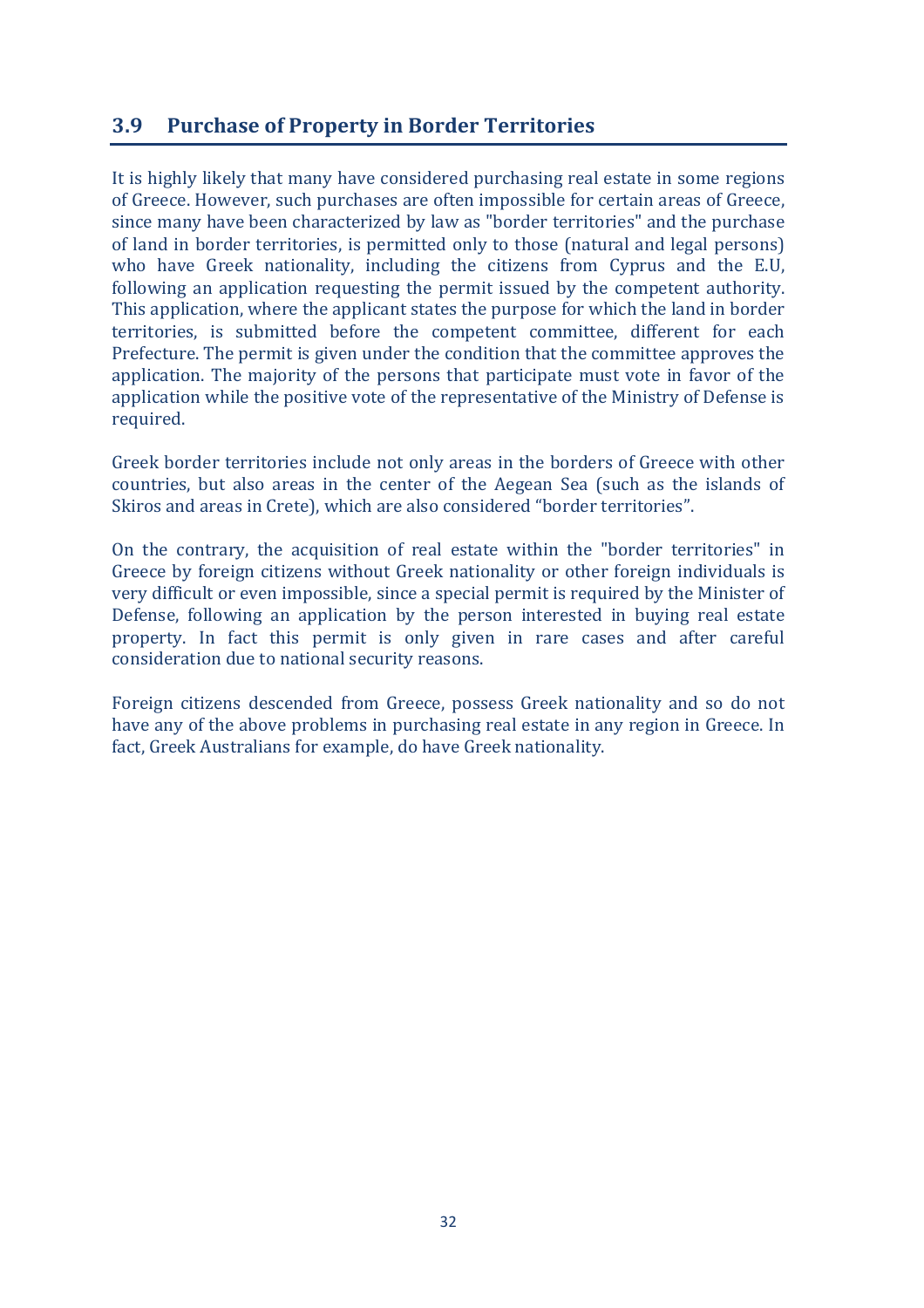## **4.** Property Taxation in Greece

As authors of multiple books and articles on property taxation in Greece, we provide exclusively prompt and effective legal services to Greek Australians, with regard to their property in Greece.

Our experience as Greek Tax Lawyers for Estates, we generate the most sophisticated legal and tax vehicles for the minimization of taxation.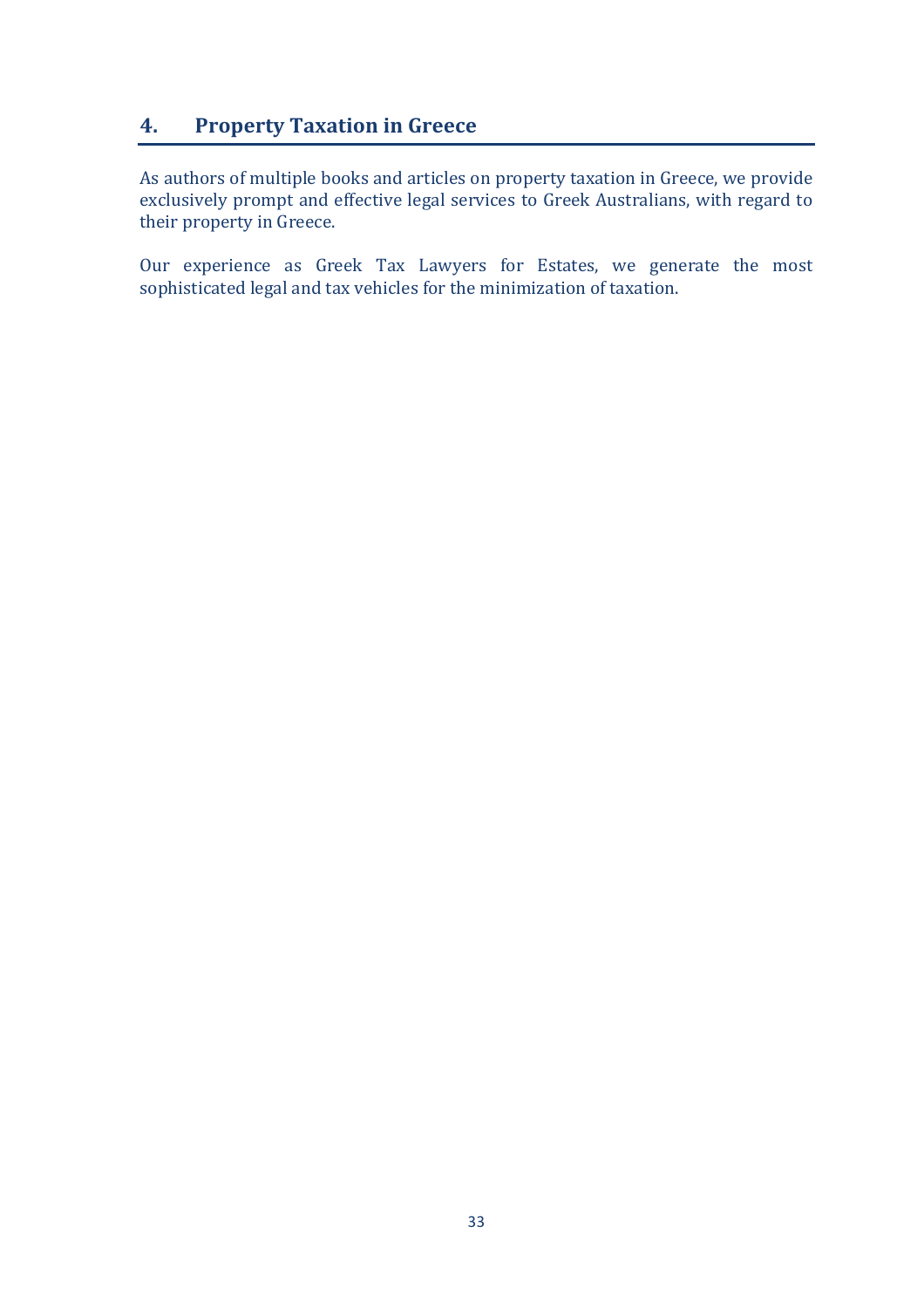## **4.1 Greek Inheritance Taxation**

Greek inheritance taxation is based on the principal that acquiring property without exchange, results to the ability of the person who acquired the property to pay taxes to the state, for the re-allotment of individual funds and for reasons of social policy.

Greek inheritance taxation is regulated by Law 2961/2001. Changes to the Inheritance taxation law have been effected by virtue of the No. 3634/2008 for the reduction and abolishment of Greek inheritance taxation for deaths that occurred after December 13, 2007; date that the relevant law has been submitted for approval to the Greek Parliament. However, the new Government has recently implemented its proclamations and issued tax law 3815/2010. The above law applies for deaths that occurred after January 8, 2010.

Every natural person or legal entity who acquires inherited property is obliged to file Greek inheritance taxation statements for the Greek Estate, declaring to the competent tax authority of the deceased's last residence, the bequest of the inherited assets. In case that there is more than one heir, then each heir is obliged to pay Greek inheritance taxes, depending on the property that he is entitled to. In the Greek inheritance tax statements, the heir has to declare any asset that is bequeathed to him either real estate property (lots, plots, buildings, etc.) or personal (funds, furniture and equipment, stocks, bonds, cars, boats) or even any allowance of funds to any person.

The deadline for filing, the Greek inheritance tax statements arises to six months upon the deceased's passing or upon the will's probate, in case that the deceased has left a will probated by the Greek Court or the Greek Consulate. Said deadline extends to one year, if the deceased passed away abroad. An extension of three months may be granted, upon the relevant application of the heirs for specific reasons (e.g..) health problems of the heir, his absence abroad, encountering difficulties towards collecting the relevant documentation for the filing). In any case, the right of the Greek State to collect taxes for deaths that occurred before December 31, 1989 has expired.

For the imposition of the Greek inheritance tax, Greek law has ranked the heirs in categories, depending on their kinship with the deceased. A different Greek inheritance tax structure is provided for each category, providing a tax free amount and a progressive tax scale, depending on the value of the inherited property. Additionally, for the final Greek inheritance tax imposition, any previous tax paid for parental gifts or gift deeds is taken into consideration and reduced from the final Greek inheritance tax imposition.

A number of relatives are included to each tax scale. More specifically:

First category: parents, children, grandchildren, surviving spouse, etc...

Second category: grand parents, great grandchildren, brothers-in law, sisters-in-law, parents-in-law, children of the deceased from previous marriages, etc.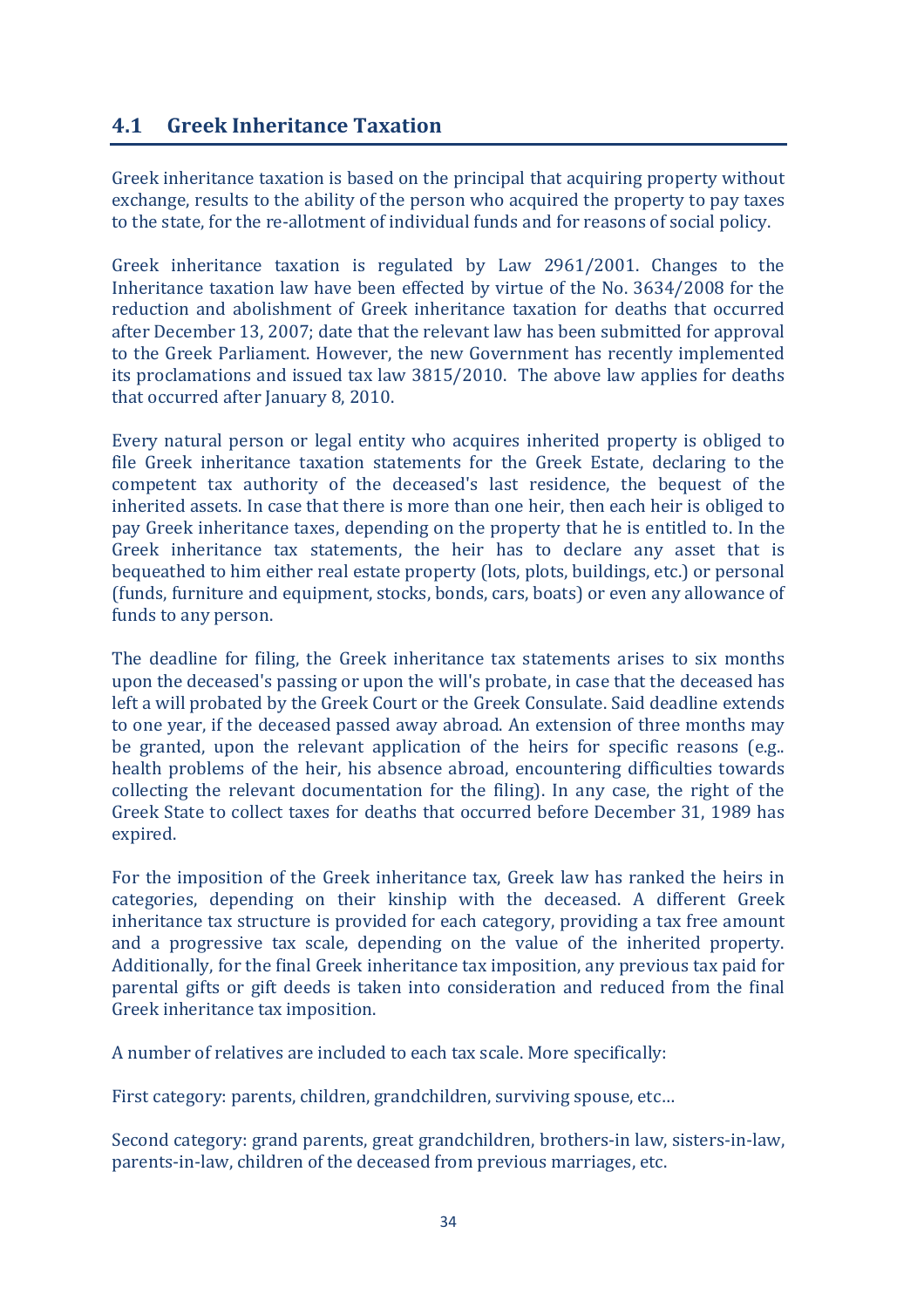Third category: any other relative who is not included in the above categories or heirs, who do not have kinship with the deceased.

According to the provisions of the Greek Estate tax laws, the Greek inheritance tax imposition is certified and is paid in up to 24 bimonthly installments. Each of such installment can not be less than  $\epsilon$ 500, except for the last installment. If the amount is paid in full within the deadline for payment of the first installment, then a  $5%$ discount on the total amount is provided.

The execution of any Notarial document, by virtue of which ownership on inherited properties is conveyed, is prohibited, without the prior documented tax clearance that there is no Greek inheritance tax due (tax free inheritance or payment up in full).

According to the provisions of inheritance taxation law  $3634/2008$ , the progressive Greek inheritance tax scale for the first two categories of heirs, as determined by the previous tax system of law  $2961/2001$  is abolished. This law held the tax free amount of  $\text{\textsterling}95,000$  and  $\text{\textsterling}20,000$  for each one of the first two tax scales respectively, while the remaining of the properties tax value is taxed in a percentage of  $1\%$  for real estate properties,  $0.6\%$  and  $1.2\%$  for stocks and bonds and  $10\%$  for the rest of the assets.

Additional changes have been made on the ways of payment of Greek inheritance taxes for the first two categories of heirs. Payment of tax imposition for real estate properties can be made to up to three (3) equal bimonthly installments, while for the rest of the assets payment is effected in six equal bimonthly installments. For the heirs of the third category, payment is effected in 12 equal bimonthly installments.

In an attempt to establish a more fair taxation system and increase the Public Revenues, the new Greek government has proceeded with changes to the previous Inheritance taxation system of law  $3634/2008$ . According to the provisions of the new inheritance taxation law, the tax free amount has increased to  $£150.000$ (instead of  $\epsilon$ 95.000), while when the inheritance includes real estate properties the remaining of the properties tax value is taxed under a progressive tax scale from  $1\%$ to  $10\%$ .

An increase to the tax free amount has also been effected to the heirs of the second category. The tax free amount has increased from  $\epsilon$ 20.000 to  $\epsilon$ 30.000, while for real estate properties the remaining of the properties tax value is taxed under a progressive tax scale of  $5\%$  to  $20\%$ .

Moreover, when the inheritance consists of funds, the bequest of the funds is taxed under the fixed percentage of  $10\%$  for heirs of the first category and  $20\%$  for heirs of the second category.

Finally, when the inheritance is granted to the surviving spouse of the deceased and/ or his minor children, a tax exemption of  $\epsilon$ 400.000 applies for each of the heirs, instead of the tax free amount of the first category of  $\epsilon$ 150.000.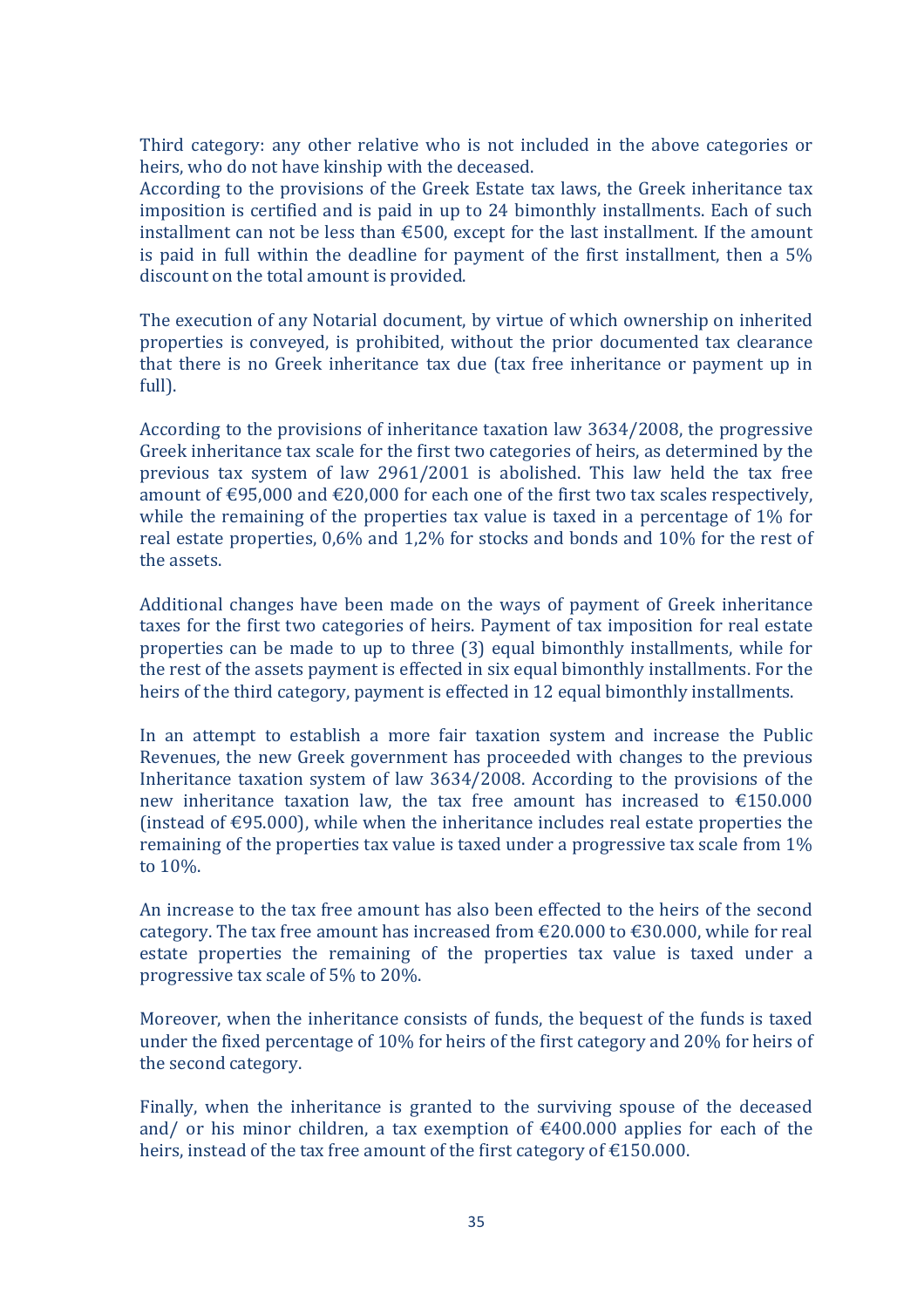All the above procedures for the protection of your Property in Greece, can be accomplished through a limited Power of Attorney to a specialized Greek Lawyer, like our Law Firm.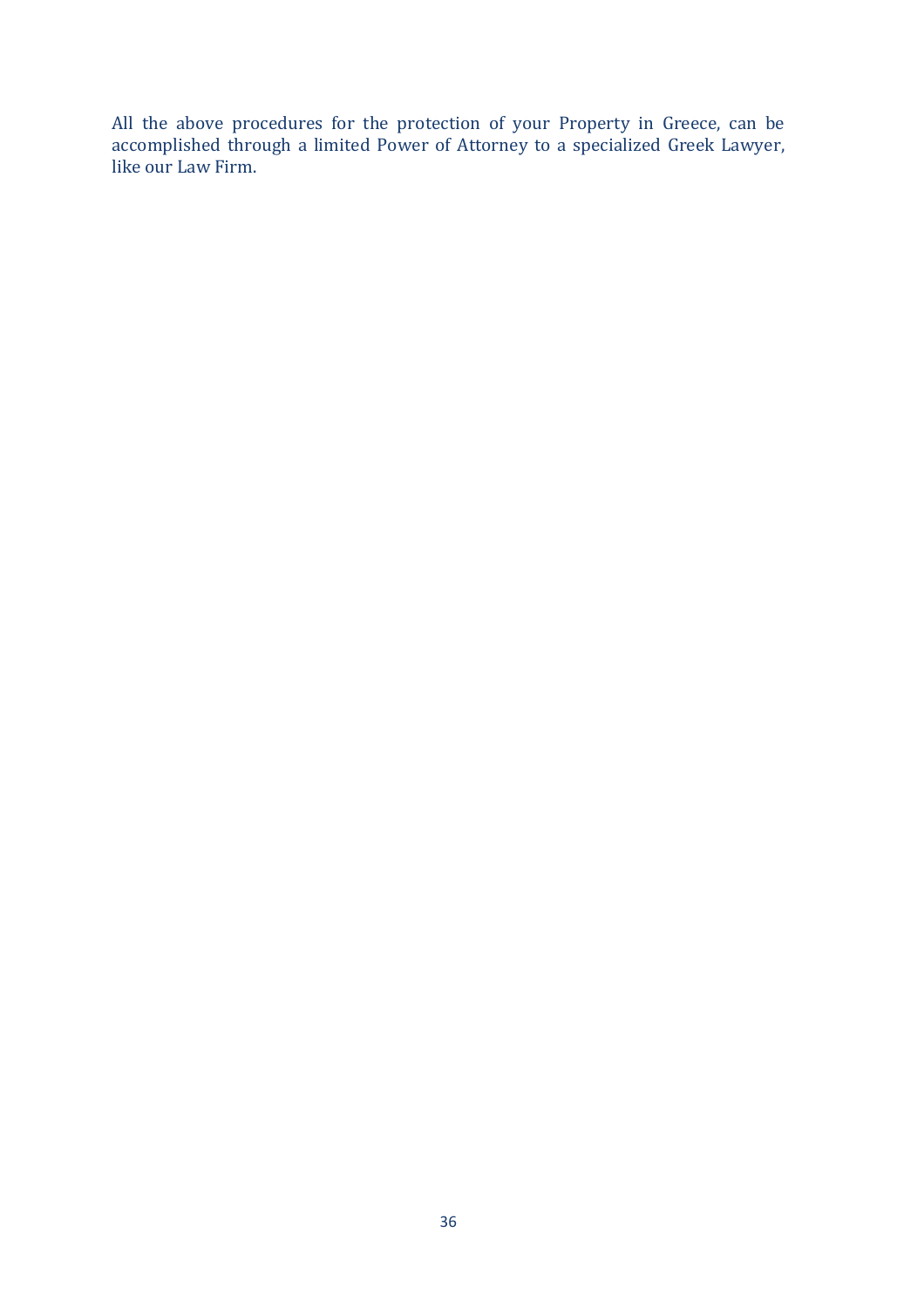### **4.2 Greek Real Estate Conveyance Tax**

One of the main taxes that are imposed on Greek real estate property, is the Greek conveyance tax. The reason for the imposition of the Greek conveyance tax is the exchange that the parties receive from a conveyance of real estate property. Since the establishment of the Greek State, there has always been a Greek conveyance tax of real estate properties with an exchange. Today, Law 1521/1950 after numerous amendments and changes, regulates the Greek conveyance tax on real estate property with an exchange. Greek conveyance tax on real estate property have come into effect by more recent laws  $(Law 2859/2000$  and  $Law 3427/2005$ ), which regulate the conveyances of properties from a constructor or conveyances of properties acquired by the seller after January 1, 2008.

Pursuant to the provisions of Law  $1521/1950$ , subject to taxation is the conveyance of the Greek real estate property with an exchange, i.e. when the seller receives exchange (money or other) for the sale. Such exchange can be given either by immediate payment of the sale proceeds or by credit, or through the sale (exchange) of another property. As conveyance of properties it is considered the conveyance of ownership rights either by virtue of Notarial Deed or a Court's ruling, or the resignation of the owner of real estate property rights or through allotment of a property.

The tax value of the Greek property is the value that the property has (market value or "objective" tax value), at the time of the property's conveyance. In particular, the tax is calculated on the market value that is depicted on the conveyance Deed, and in case that this value is lower than the "objective" tax value, the tax is imposed on the (higher) "objective" tax value.

The Greek conveyance tax is estimated with the percentage of 9% for property value up to 15,000 euros and for the amount of the sale price exceeding the amount of 15,000 euros with the percentage of  $11\%$ . Additionally, there is an additional tax imposition of 3% on the above tax in favor of the Greek Municipalities. In cases of distribution of properties, the above percentages are decreased to  $\frac{1}{4}$ , while the tax is reduced to  $\frac{1}{2}$  in cases of properties' exchange.

Greek conveyance tax burdens the purchaser, while the purchaser and any third party in possession of the property are liable for five years after the execution of the conveyance Deed.

Several exemptions exist for the Greek conveyance tax. One of the most important exemptions of the Greek conveyance tax is the exemption of "first home residence", which is granted in case that the purchaser, his spouse and their minor children do not have rights of full ownership, life estate rights or rights of habitation on another house or apartment which can cover their housing needs; even in case that they have not ownership rights on a buildable plot, where a house that will cover the housing needs of the family can be built. Another exemption of the Greek conveyance is the "first home" residence. This Greek conveyance tax exemption is granted only once and applies in houses up to 200 sq.m., with a further addition of 25 sq.m., for every minor child beyond the second of the right holder, under his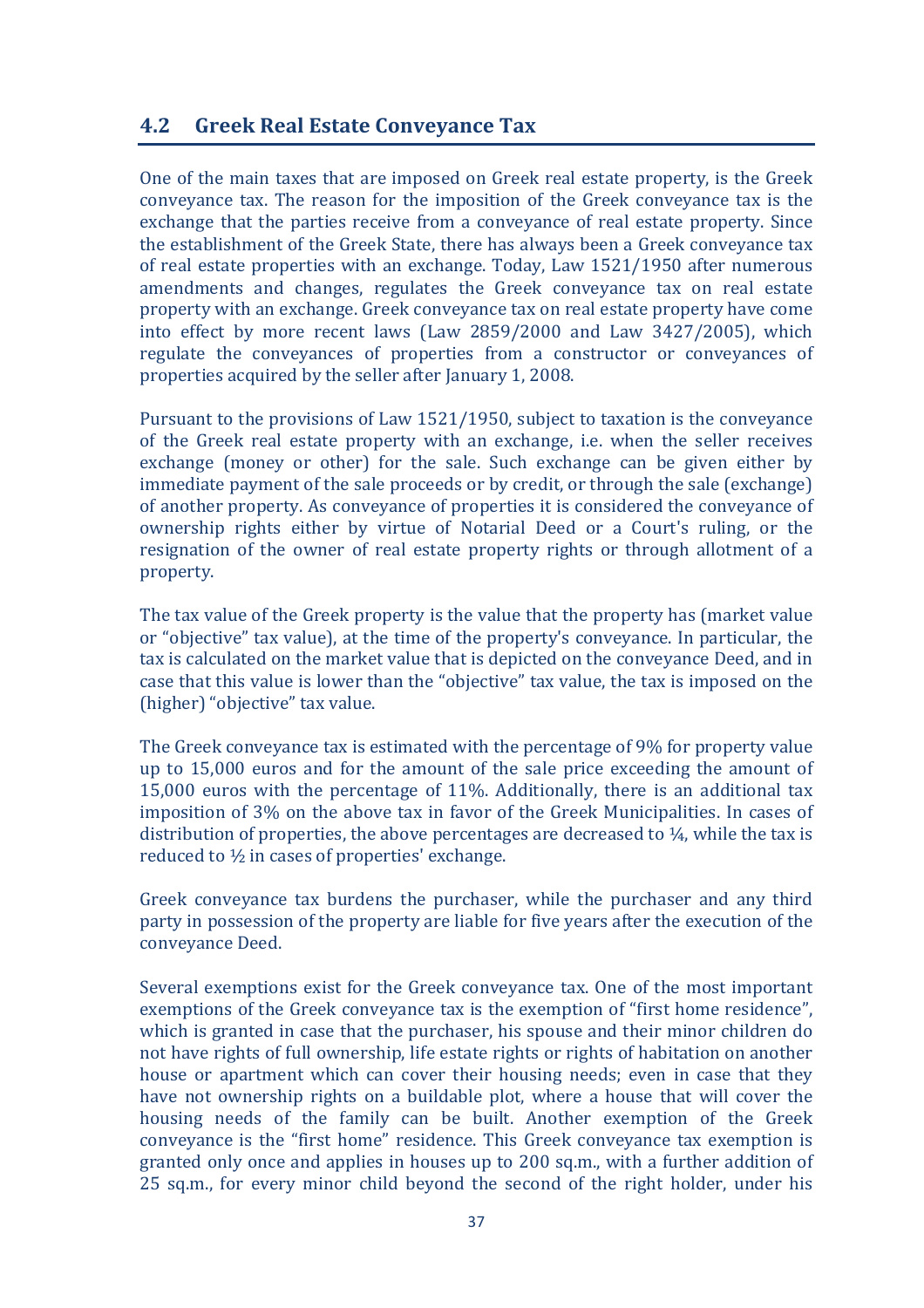parental care. Greek Australians who have worked abroad for at least six years and are registered to the Municipality Rolls of Greece, are entitled to the exemption of "first home" residence, even in cases where they do not reside in Greece permanently at the time of the acquisition. As Greek lawyers specialized on real estate conveyances, we undertake all necessary registrations, so our clients enjoy the most out of the tax exemptions provided. The Competent Tax authority for the submission of the conveyance tax statement in Greece, is the tax authority of the property's location.

Copy of the submitted Greek conveyance tax statement, as well as copy of the receipt of payment of the tax imposition, are necessary for the Notary Public, in order for him to be able to proceed with the execution of the conveyance deed. The Notary Public is prohibited from executing a conveyance deed, if a time period of more than three months has passed since the execution of the Greek conveyance tax statement.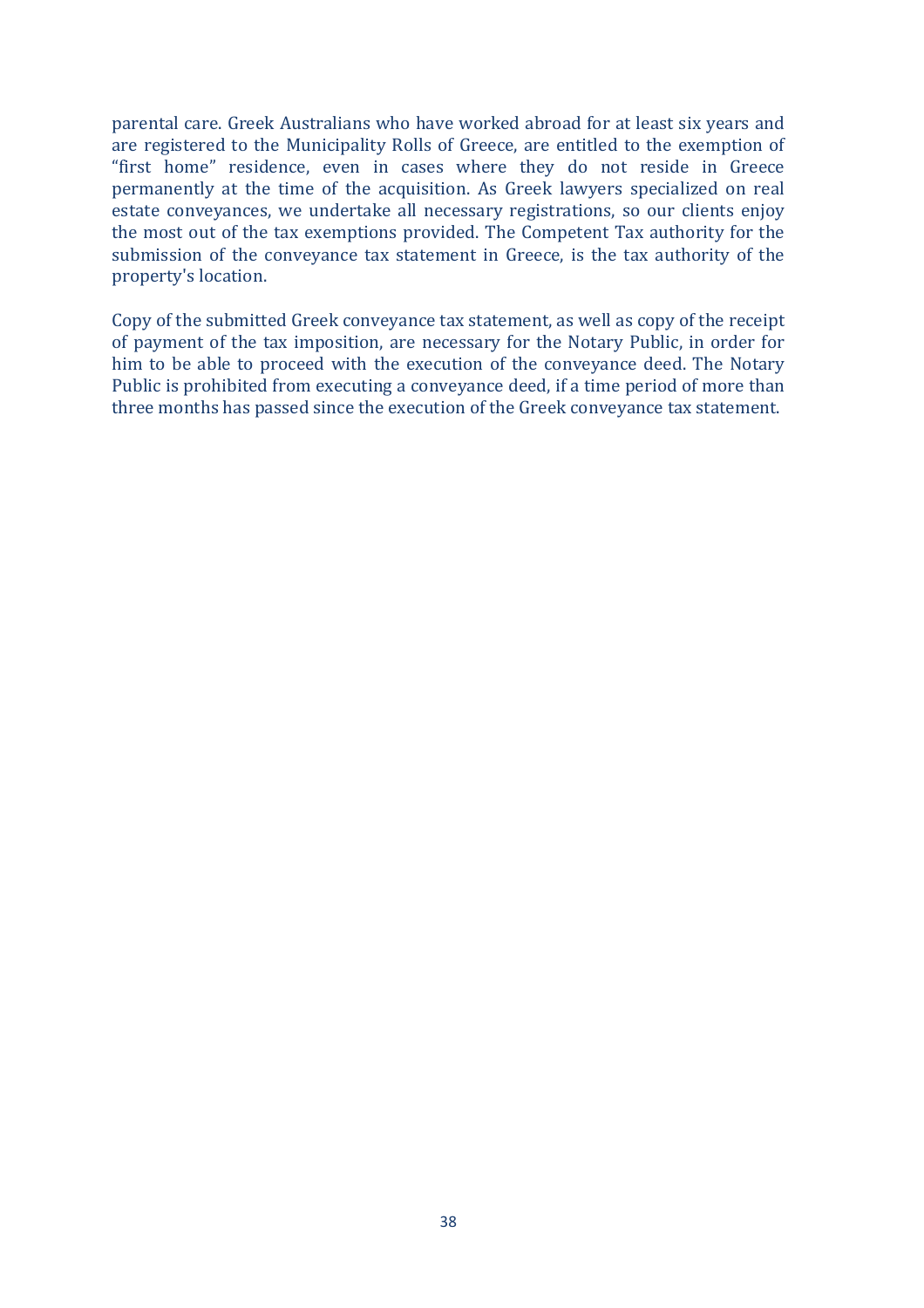## **4.3** Annual Real Estate Property Fee in Greece

Real estate property implies the healthy financial status of the tax payer and is subject to taxation in most countries. Until recently, Greek real estate property taxation, was imposed mainly on the conveyance of properties and not on the property itself. This was considered unfair and a symptom of a less developed country. Upon these negative critiques, therefore, an attempt to decrease the conveyance taxes and almost abolish the inheritance tax and tax on Parental Gifts in Greece occurred. As an offset to this abolishment of taxation, in the beginning of the year 2008, a new Greek real estate taxation has been imposed that natural persons or legal entities are in possession in Greece, i.e. the annual Greek real estate fee.

Such a fee is an annual real estate tax, which is imposed on real estate property, that natural persons or legal entities are in possession in Greece on January 1, 2008 and for each year. For the implementation of this law, as real estate property is considered every right of full ownership; of bare/"naked" ownership (remainder); of life estate right on real estate property, even rights of exclusive occupation on jointly owned parts of the basement, of the "pilotis" or of the rooftop; or to the unbuilt section of the building, which is used as parking space, auxiliary space or as a swimming pool.

Subject to taxation is every natural person or legal entity regardless of its citizenship, residence or seat, that is in possession of real estate property rights within Greece on January 1 of each year, regardless of the changes on the property status, which will occur within the same year.

The annual real estate fee is estimated on the value that the properties or the real estate property rights have on January 1 of the year of taxation. In areas where the "objective" tax estimation system is in effect, the fee is imposed on the objective tax value in Greece the properties have according to this tax system. The value is estimated according to the values that the Greek Ministry provides, and according to the specific documents for estimating the objective tax value In case that the objective tax system is not in effect for the specific area, the value is estimated on the market value of the property.

The Greek real estate taxation of each person is taxed separately. Competent Tax authority for the submission of the statements and the tax imposition, is the Tax authority where the tax payer files his income tax statements. For natural persons, information for real estate properties that each person has, is provided by the E-9 tax statements, which are filled jointly with the annual Income tax statements, declaring the annual changes on the property status.

The annual real estate fee which is imposed on the value of the Greek real estate property, arises to the percentage of  $0.1\%$  for natural persons and to  $0.6\%$  for legal entities. However, the fee which corresponds on the value of the buildings cannot be less than  $1 \notin$  per sq.m., with the exemption of auxiliary spaces and semi-built buildings.

Greek taxation law provides for several exemptions from the imposition of an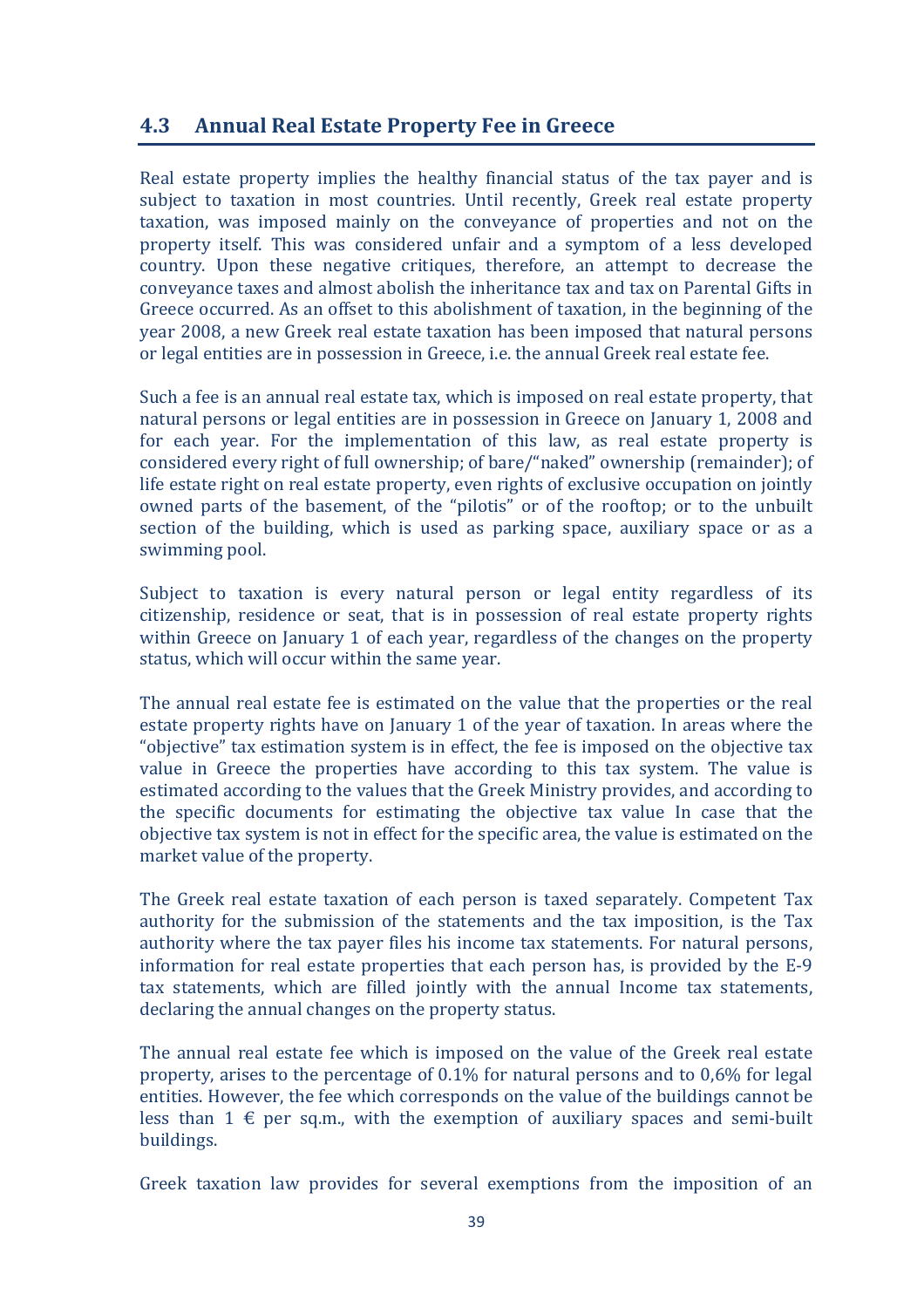annual fee, mainly but not limited to: plots outside the urban plan, on which natural persons have rights of full or naked ownership, forests and private forests, real estate properties which belong to the Greek State, to Greek Municipalities, properties which belong to Foreign Countries, churches and monasteries of known religions according to article 13 of the Greek Constitution, buildings for which a permit for demolition has been issued, etc... Additionally, there is an exemption for real estate properties of natural persons for properties used as primary residence of the tax payer, for residences up to 200 sq.m. and whose value does not exceed the  $\epsilon$ 300,000. This exemption is not provided to foreign residents.

Payment of the fee is effected in up to three bimonthly installments, depending on the time that the fee was imposed. An exemption from the above applies, in case the total fee for the tax payer and his spouse does not exceed the amount of  $E$ 250. In cases of lack of filing statements for the annual fee, of false statements or of overdue filing, the Tax authority may impose additional taxes or penalties.

The prior payment of annual Greek real estate fee is necessary for any conveyance deed. According to the provisions of the law, the execution of a Notary Deed is prohibited, without attaching to the Deed, the relevant certificate that the fee, which correspond to the specific property has been paid in full.

Until today, many problems have been encountered by the Greek Ministry of Economics, for the issuance of the tax notices and the forwarding of the notices to the tax payers for receiving payment of the annual Greek real estate fee, before the end of the year 2008. It is true that, until December 2008, a very few notices have been sent to the tax payers.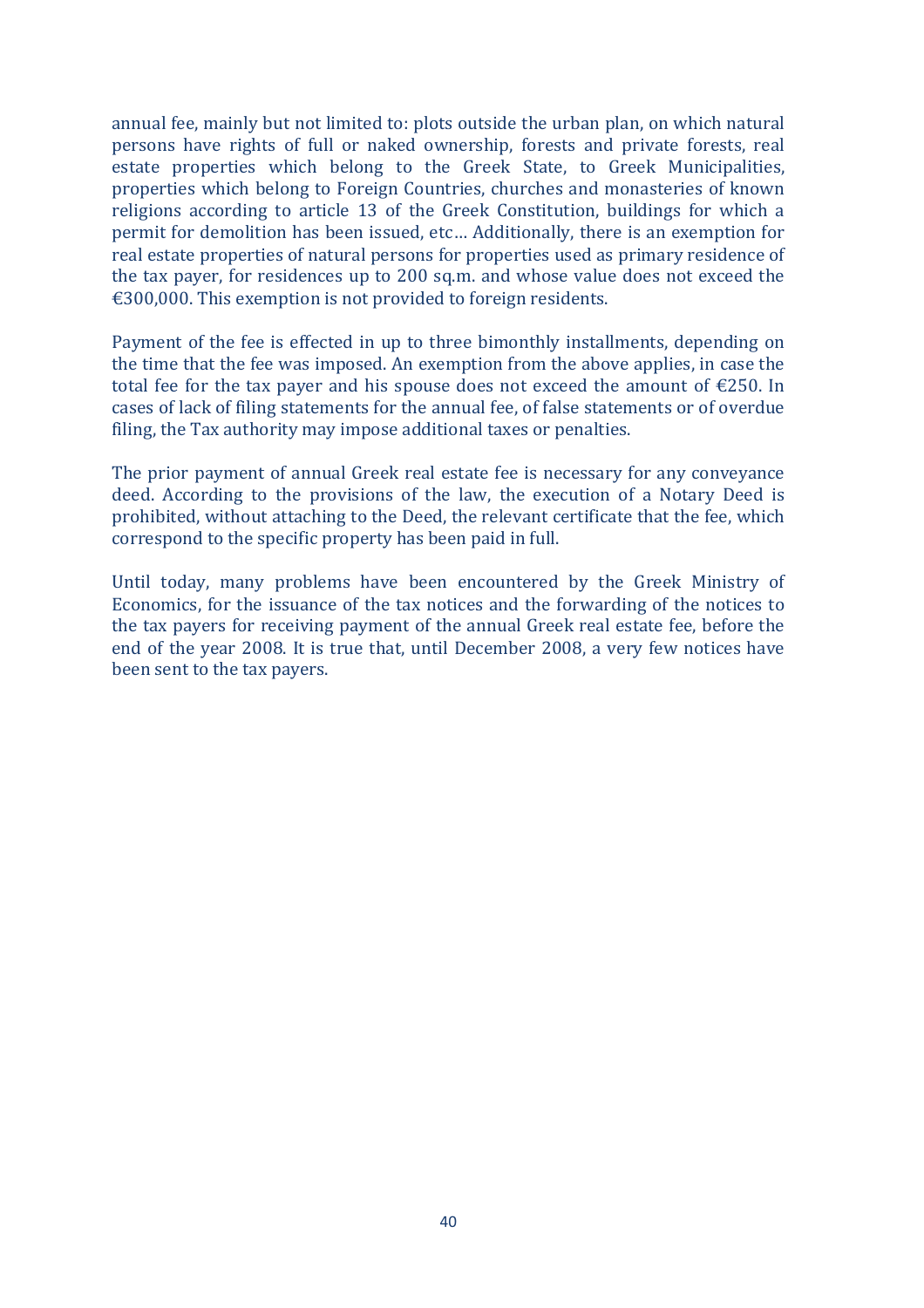## **4.4 Taxation on Parental Gifts and Gifts in Greece**

The conveyance of properties through a Parental Gift, are specifically regulated by Greek taxation law. The needs of the Greek family as well as the special care that the Greek legislator provides to family affairs, has resulted to a more favorable regulation of the Parental Gifts through more lenient tax impositions than other conveyances.

Law 3634/2008 provided the reduction of taxes not only for inheritances but for conveyances of properties through parental Gifts, as well. However, the new Government has fulfilled its proclamations and issued law No. 3815/2010, pursuant to which many changes have been effected to taxation of parental gifts. The provisions of this law concern parental gifts that occurred after January 8, 2010.

Subject to Parental Gift taxation is the person who acquires the property right, i.e. the child who accepts the Parental Gift. In case that the child passes away, obliged to pay the tax imposition are his successors, i.e. his legal heirs.

The tax obligation arises at the time of the execution of the Parental Gift Deed in Greece. More specifically, for conveyances of real estate properties, the parties have to file a Parental Gift tax statement before the competent tax authority, prior to the execution of the Notarial Deed.

The competent tax authority for filing the Parental Gift tax statements is the tax authority of the parent's residence. However, in cases that the filing of the Parental Gift tax statement to the competent tax authority is difficult, since the competent tax authority is located far away from the place where the Parental Gift Deed will be executed, it is permitted to file the Parental Gift tax statement in the Tax authority of the place of the deed's execution. In case that the parent- grantor is a foreign resident, the competent tax authority is the Greek Tax authority for foreign residents or any other Tax authority appointed by the relevant ruling of the Minister of Economics. For Greeks residing abroad, the parental gift deed may be executed before the Greek Consulate, and the Parental Gift tax statement is filed before the Greek Consul and the tax is paid in full to it.

According to taxation Law 3634/2008, the Parental Gift tax in Greece is progressively reduced. More specifically, Parental Gifts in Greece which take place after December 13, 2007 are regulated by this law. This law provided a tax free amount of  $\epsilon$ 95,000 on the value of the gifted property, while the remainder of the property's value is taxed with a fixed percentage of  $1\%$ , if the gift concerns real estate property rights. The above fixed percentage of taxation rises to  $0.6\%$  and 1,2  $%$  for parental gifts of stocks and bonds, and 10% for other assets.

The new taxation law 3815/2010, has increased the tax free amount to  $\epsilon$ 150, 000. When the parental gift concerns real estate properties, the remaining of the properties' value over the tax free amount is taxed under a progressive tax percentage of  $1\%$  to  $10\%$ .

In case of parental gift of funds, the tax is estimated on a fixed percentage of  $10\%$ .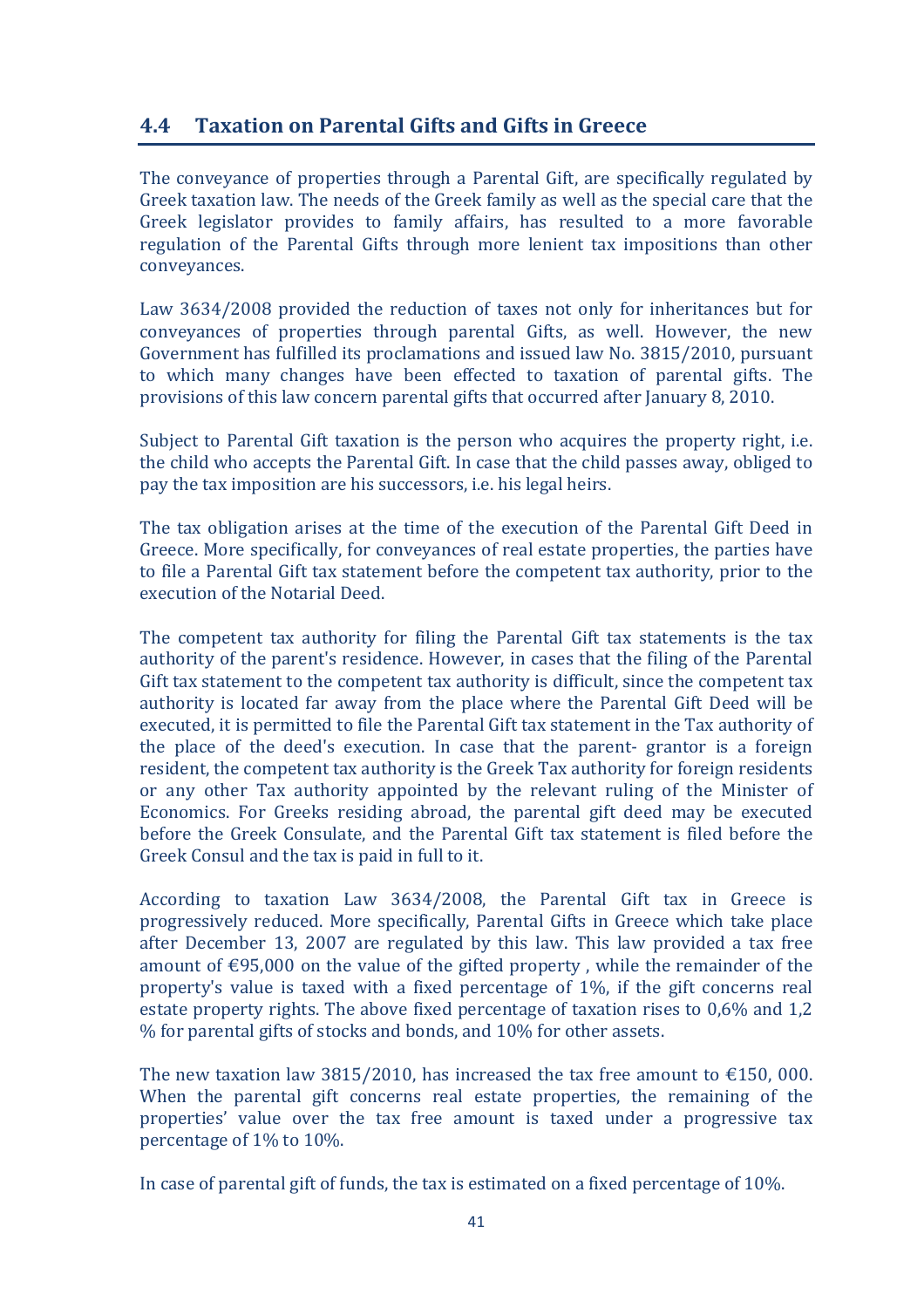As indicated above, since the execution of a Parental Gift in Greece is only effected through a Notarial document, the Parental Gift tax statement is submitted prior to the execution of the Notarial Deed, regardless of any tax imposition.

Payment of the tax imposition on Parental Gifts of real estate properties after December 13, 2007 (date that the new law has been enacted), is effected in three equal bimonthly installments of no less than  $\epsilon$ 500 for each one respectively, except for the last one. When Parental Gifts in Greece include other property, payment of the imposed tax is effected in  $6$  equal bimonthly installments. Same applies, according to the provisions of the new law.

Taxation of gifts is basically, the same as for the Parental Gifts and inheritances in Greece. The law has ranked the relatives in categories, depending on their kinship with the grantor. A different tax structure is provided for each category, providing a tax free amount and a progressive tax scale, depending on the value of the gifted property. Additionally, for the final tax imposition, any previous tax paid for parental gifts and gift deeds are co-calculated and reduced from the final tax imposition.

More specifically, the three categories are:

First category: parents, grandchildren, surviving spouse, etc...

Second category: grand parents, great grandchildren, brothers-in-law, sisters-in-law, parents-in-law, children of the deceased from previous marriages, etc.

Third category: any other relative who is not included in the above categories or heirs, who do not have kinship with the grantor.

The tax imposition is validated and paid in up to 24 bimonthly installments. Each of such installments can not be less than  $\epsilon$ 500, except for the last installment. If the amount is paid in full within the deadline for the payment of the first installment, then a 5% discount on the total amount is provided.

The procedure of a parental gift in Greece may be implemented through a Special Power of Attorney to a specialized Greek Lawyer.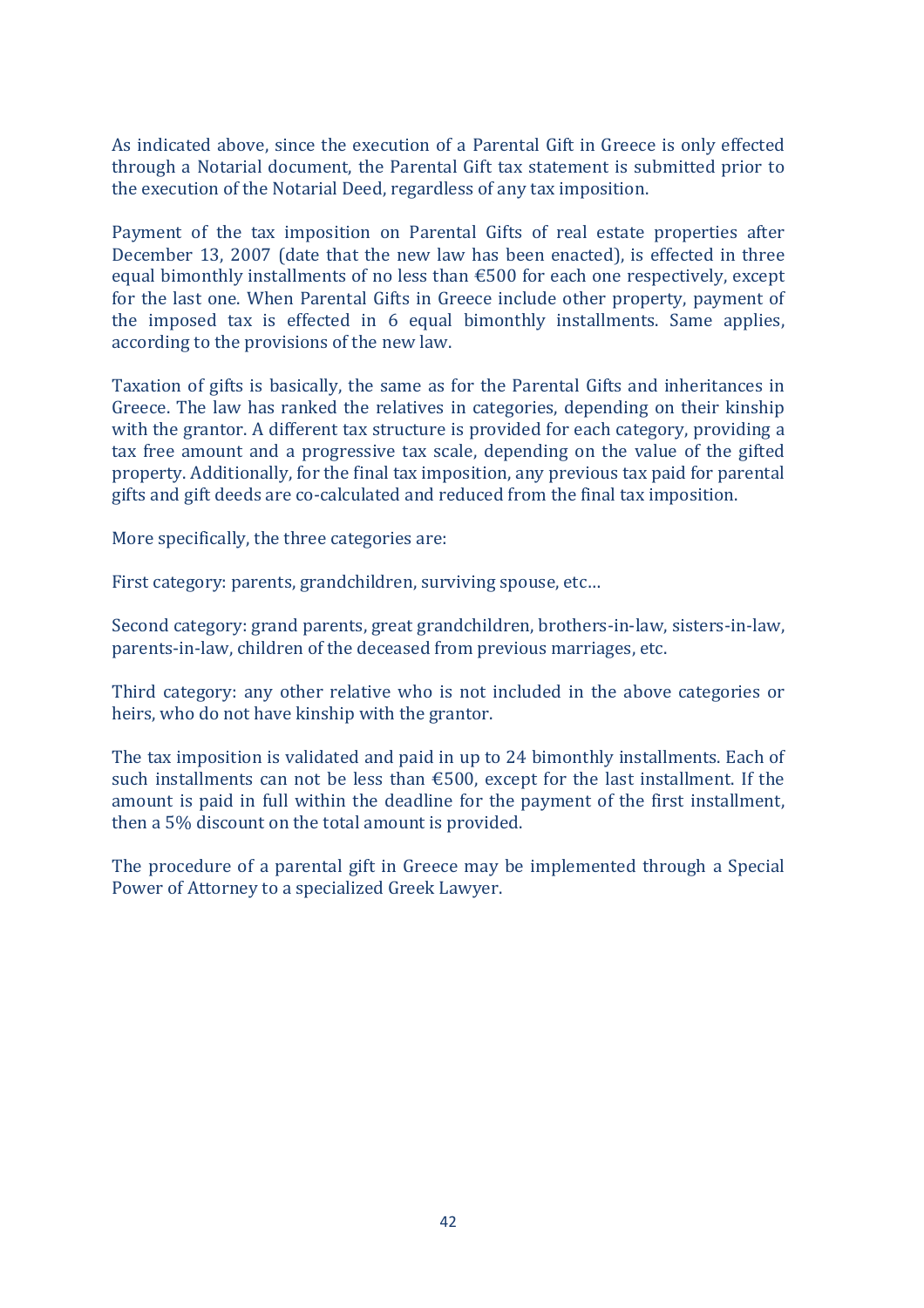## **4.5** Capital Gains Tax & Value Added Tax in Greece for Real Estate

Significant changes on the way of taxation of conveyances of real estate property with exchange, have come into effect pursuant to laws 2859/2000 and 3427/2005, according to the provisions of which, a different taxation system applies for conveyances of real estate properties in Greece with exchange, than the previous taxation system of law  $1521/1950$ , which was in effect for a period of more than fifty years.

According to the provisions of the above laws, the conveyance of real estate properties whose building permit was issued or revised for any reason after January 1, 2006 and works on the construction have not begun before the aforementioned date, is subject to Value Added Tax (V.A.T.) in Greece, with a fixed percentage of 19%.

Subject to V.A.T. taxation in Greece is every natural person or legal entity of any form that constructs buildings for sale. The building construction may be effected directly by them or by appointing sub-constructors, regardless of the fact the construction is performed in their own plots or through the system of exchange ("antiparohi").

Each natural or legal entity, that is engaged professionally in the construction business, is subject to the V.A.T. in Greece. In furtherance to the above, any person occupied occasionally with building construction, may request the application of the V.A.T. system on him for the conveyance of the properties that he will construct. It is clear from the above, that any natural person /owner of a building plot that assigns the building construction by the system of giving in exchange ("antiparohi"), is not subject to the V.A.T. in Greece for any conveyance of properties under exchange ("antiparohi"), that he will effect.

Necessary conditions for taxation of conveyances, according to the provisions of this law, are: a) the conveyed real estate property to be a building, b) that the constructor will receive exchange for this conveyance, c) the conveyance is effected by a constructor, who constructs buildings for sale and d) the building permit has been issued after January 1, 2006 or the permit has been reviewed after this date and no works have been performed before the review of the building permit.

Greek tax law provides several exemptions from the V.A.T., such as the exemption of "first home" residence for purchases of newly built properties.

The previous law  $1521/1950$  which regulates the taxation of conveyances of real estate property in Greece, does not apply on conveyances of real estate properties under exchange, when the property has been acquired by the seller after January 1, 2006. In this case, capital gains tax is imposed on the seller.

Subject to such taxation is the difference between the value of the property at the time of the purchase and the value of the property at the time of the sale. This value is always estimated by the objective tax system, when the property is located in an area where the objective tax system applies. As indicated above, this tax burdens the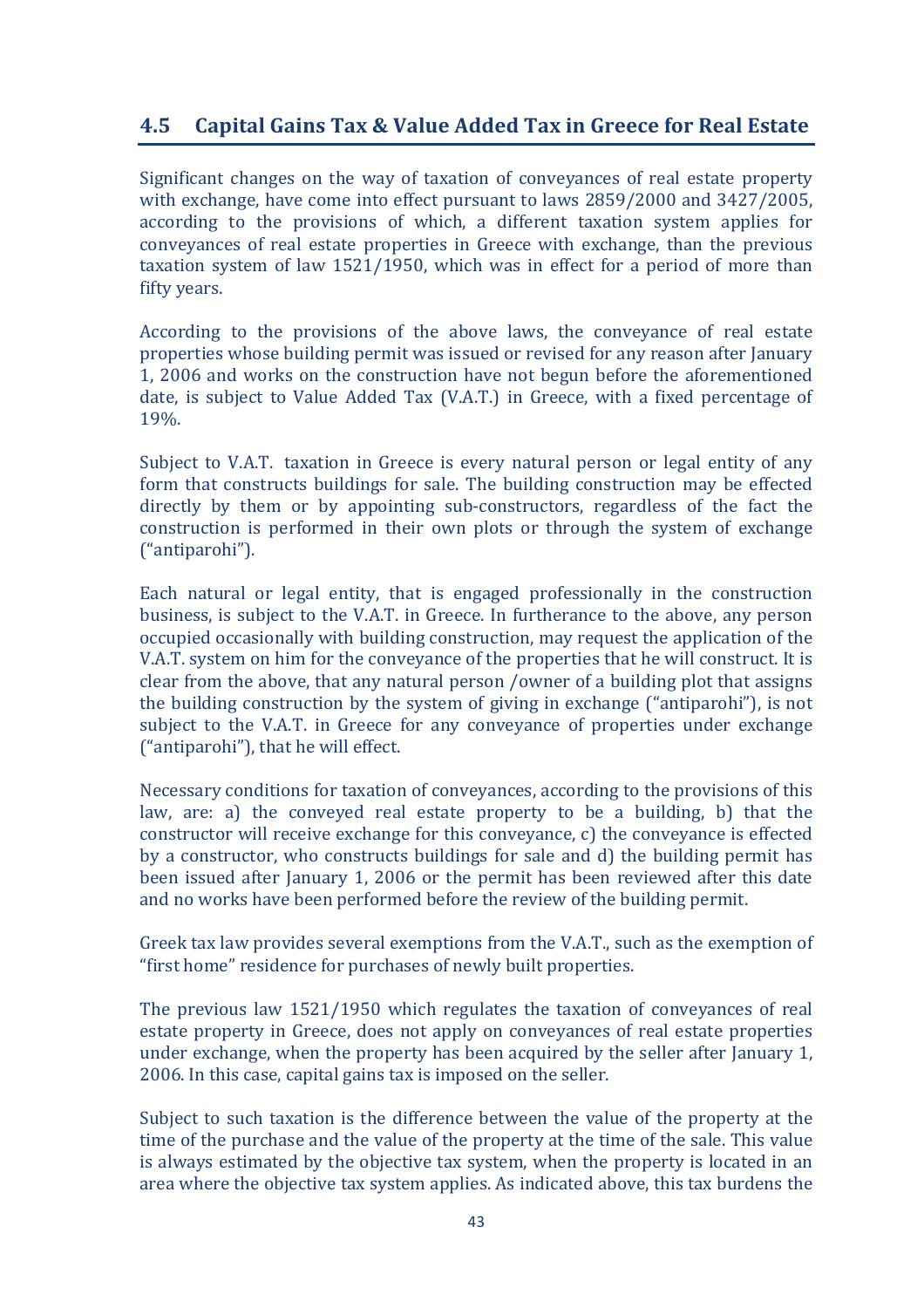seller and is estimated on a fixed percentage on the difference between the value of the property at the time of the acquisition and the value of the property at the time of the property's disposal, progressively reduced (starting from 20%, reducing up to 5%), depending on the number of years that the seller had the property in his possession. Conveyances of real estate properties by virtue of Greek Court Rulings, partition of properties, exchanges, conveyances of undivided interest shares on a plot as result of the system of exchange ("antiparohi"), exchange or unification of real estate and the conveyances of undivided share interests to the building plot, given as exchange for construction agreement, are not subject to capital gains tax.

Additionally, in cases that Greek real estate property was acquired by any reason after January 1, 2006, except for the capital gains tax in Greece, which is paid by the seller, the buyer is obliged to pay the transaction fee, which arises to  $1\%$  on the value of the real estate property in Greece that the parties have agreed to. The value on which the tax is applied, is the market value of the property, as depicted in the conveyance Deed. In case that such value is lower than the objective tax value of the property, then the tax is applied on the higher objective tax value.

The competent tax authority for the submission of the capital gains tax in Greece is the tax authority of the property's location. The execution of Notarial Deeds is prohibited without attaching to the Deed, a copy of the submitted Tax statements and the receipt from the Tax authority that the imposed tax has been paid in full.

All the above procedures for your Greek Property, can be accomplished through a limited Power of Attorney to a specialized lawyer in Greece, like our Law Firm.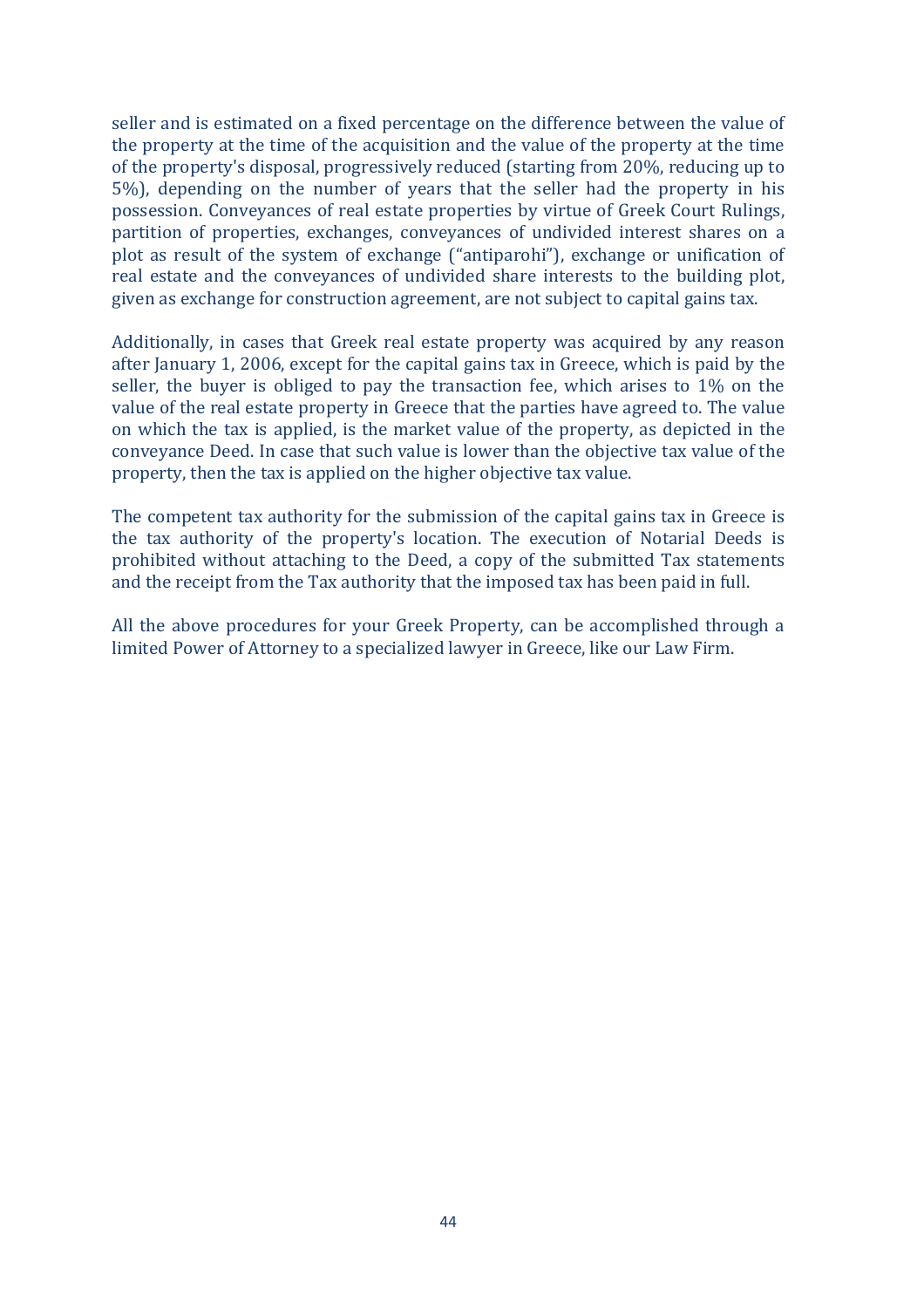### **4.6 Income Tax Statements in Greece**

Any natural person, receiving income in Greece is obliged to pay taxes in Greece, regardless of his nationality or his residence. Additionally, regardless of his nationality, every natural person who receives income from abroad is obliged to pay taxes, if he resides in Greece.

The above apply with the reservation of the provisions of any treaty for the avoidance of double taxation, which has been executed between Greece and the country, where the Greek resident receives the income or the country where the foreigner who receives income in Greece resides.

Foreign residents are taxed for income that is received in Greece. In general, foreign residents are taxed under the same provisions of the Greek law as Greek residents, with several particularities applying for them. Therefore, obliged to file income tax statements in Greece, are people who reside abroad and receive income in Greece, actual or presumed (i.e. from purchase of properties, from building constructions, purchase of cars of high value in Greece, purchase of boats, etc..), when their annual income is over  $\epsilon$ 3,000 for the specific financial year.

In furtherance to the above, obliged to file income tax statements in Greece are those who receive agricultural income, regardless of being mainly farmers and of their total income.

In any case, regardless of receiving actual income in Greece, foreigners/Greeks residing abroad are obliged to file income statements in case that they:

- receive income from leasing real estate property and their income is over €600per vear:
- acquire real estate properties in Greece or raise buildings;
- run their own business in Greece:
- purchase cars, boats in Greece:
- are members of a partnership (personal company); of a limited liability company; a joint venture; or a company of the Greek Civil Code which practices in Greece:
- are called to file income tax statements, upon the relevant notice of the competent Director of the competent Tax Authority;
- own in Greece one or more secondary residences (rural or not) of size of more than 150sq.m.:
- have acquired rights of full or naked ownership (remainder) or right of life estate ownership or right of residence on real estate properties within Greece. In such a case, the tax payers have to co-file with the income tax statement (E-1), a statement of real estate properties (E-9 document).
- changed their family or real estate property (i.e. when their real estate properties are conveyed; they acquire new property pieces under their names, in cases of death, divorce, etc..)

In cases of death of the tax payer, obliged to file income tax statements in Greece are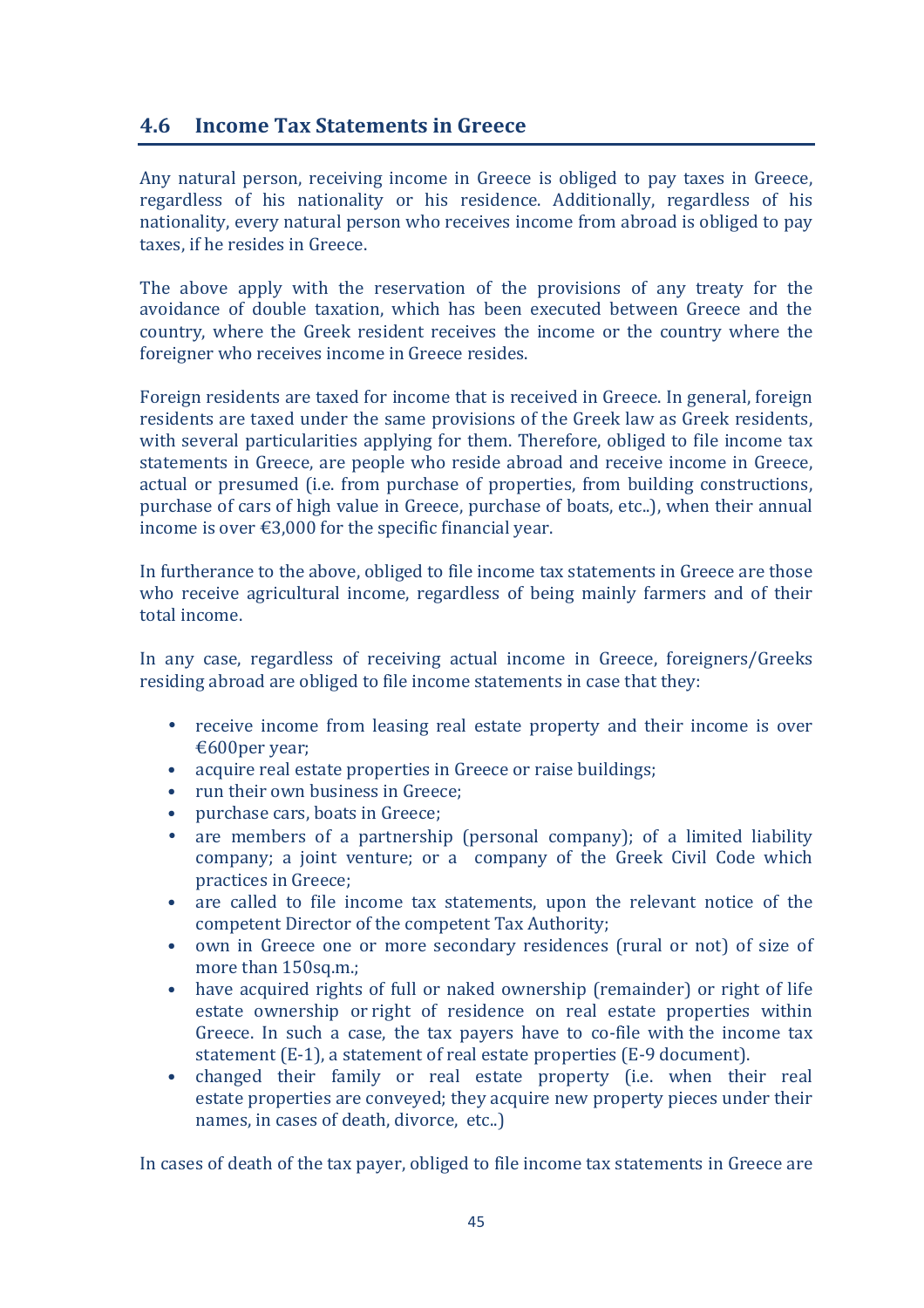the heirs of the deceased for income received by him until the time of his passing. In such a case, the heirs of the deceased are obliged to file joint income tax statements in Greece under the name of the deceased for income received until his passing.

For tax payers, who do not reside in Greece, the deadline for filing income tax statements in Greece is determined though the issuance of a Ruling of the Minister of Economics; such deadline expires usually in the beginning of May of each year.

Obliged to file income tax statements in Greece are the minor children for income received and taxed under their names (from their own work, from assets that the minor has acquired from inheritance, from gifts to the minor from people other than his parents, from pensions that the minor receives due to the death of his parent, etc.). This income is declared under the name of the minor child and is taxed under his name, by filling a tax statement under the name of the child, signed by the father of the minor. If the father has passed away, the statement is signed by the minor's mother or by another person who has the child's custody.

All the above procedures for the fulfillment of the tax obligations regarding your Greek property, can be accomplished through a limited Power of Attorney to specialized lawyers in Greece, like our Law Firm.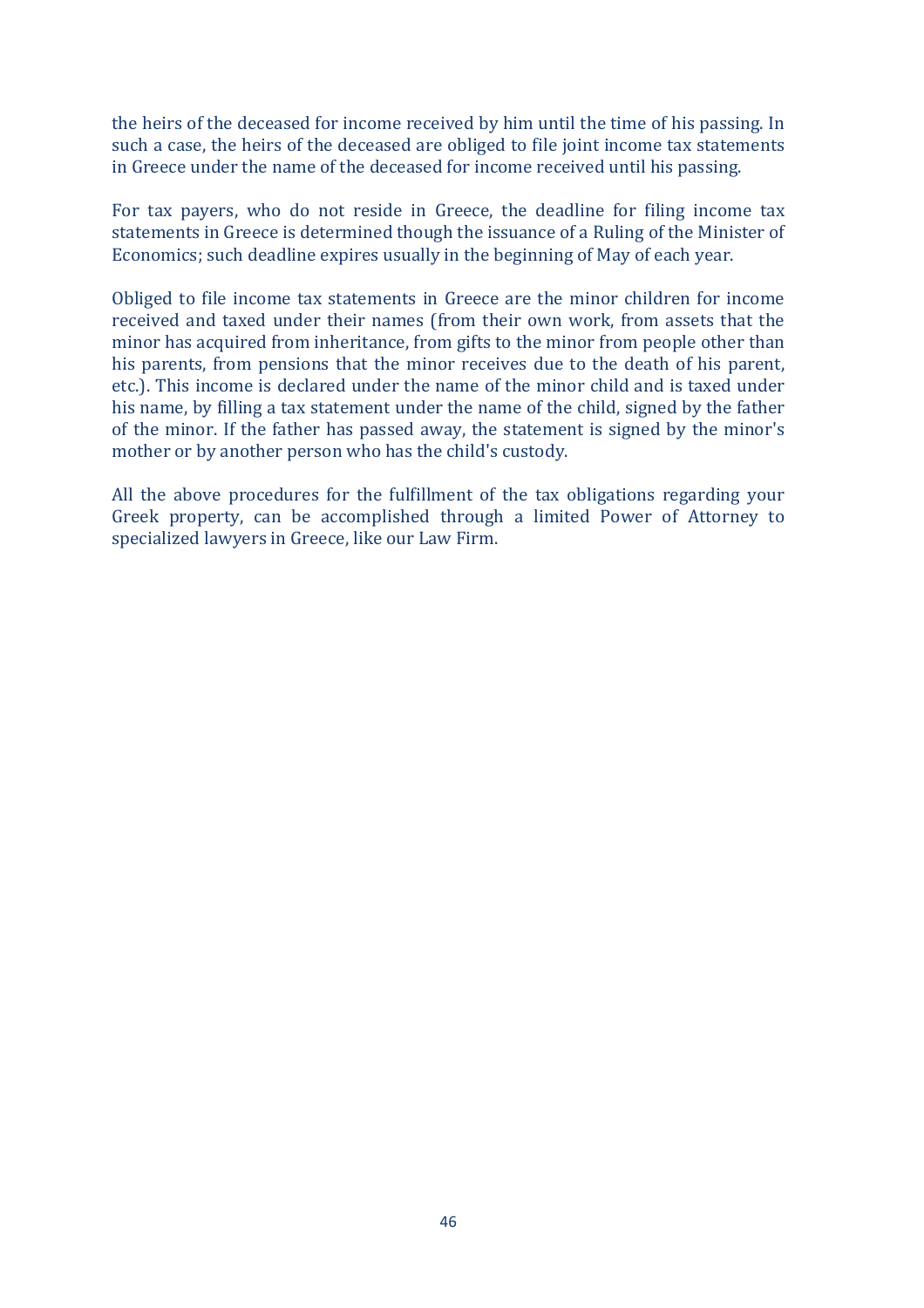## **4.7 Income Taxation Procedure in Greece**

Any natural person or legal entity, earning income in Greece, is generally, obliged to submit annual tax income statements and be taxed for such income.

Greek taxation law has ranked the tax-payers/natural persons into two tax scales: 1) wage earners - pensioners; and 2) other professionals, according to the category of income that each tax-payer receives. Basically, the distinction that is taken into consideration for ranking a natural person into the category of wage earners pensioners is whether his income from wage earning services/pensions exceeds the percentage of 50% of his total income.

Each taxation scale provides a tax free amount of income for which there is no tax imposition (for the year 2008, the tax free amount rises to  $\epsilon$ 12,000 for the wage earners - pensioners and to  $\epsilon$ 10,500 for other professionals). The amount of income that exceeds this amount is taxed with a progressive tax scale.

For determining the net income of every scale, a number of expenses are deducted, which are usually expenses incurred for the acquisition of the income by a certain category. Moreover, the tax authority adds the income that is received from presumed or actual expenses (expenses incurred for the purchase of a car, building a house in Greece, etc), based on the relevant provisions of the Greek law ("tekmiria").

For foreign residents, there is a tax in Greece imposition in the percentage of  $5\%$ , instead of the tax free amount that each tax scale provides.

If the total income includes income received from real estate property in Greece, in addition to the main tax that is imposed, there is an additional tax in the percentage of 1,5% on the gross income received from real estate properties. In case that the size of each residence exceeds the 300 sq.m., the additional tax arises to the percentage of 3% on the gross income received by such residence. However, the amount of the additional tax can not exceed the main tax, imposed on the total income.

In furtherance to the above, reductions from tax are provided, depending on the number of children that burden each taxpayer; reductions for medical expenses and expenses for hospitalization; tax reductions for housing needs of the tax-payers' children; expenses for rents and out-school lessons etc. Foreign residents are entitled to these tax reductions, only in case that they reside in the European Union and acquire income in Greece that exceeds the percentage of 90% of their global income. In order to be entitled to this benefit, the resident of a European Union member State, has to file to the competent Greek Tax Authority, a certificate for his global income issued by the local tax authority of their place of residence.

Despite the actual income that is declared from the taxpayer, his total income is also defined, based on his and his family's expenses, as per the relevant provisions of the Greek Income Taxation law 2238/1994. The definition of the income based on the expenses, is based on the rationale that the taxpayer must justify expenses incurred by declaring respective income that he has "presumably" received ("tekmiria").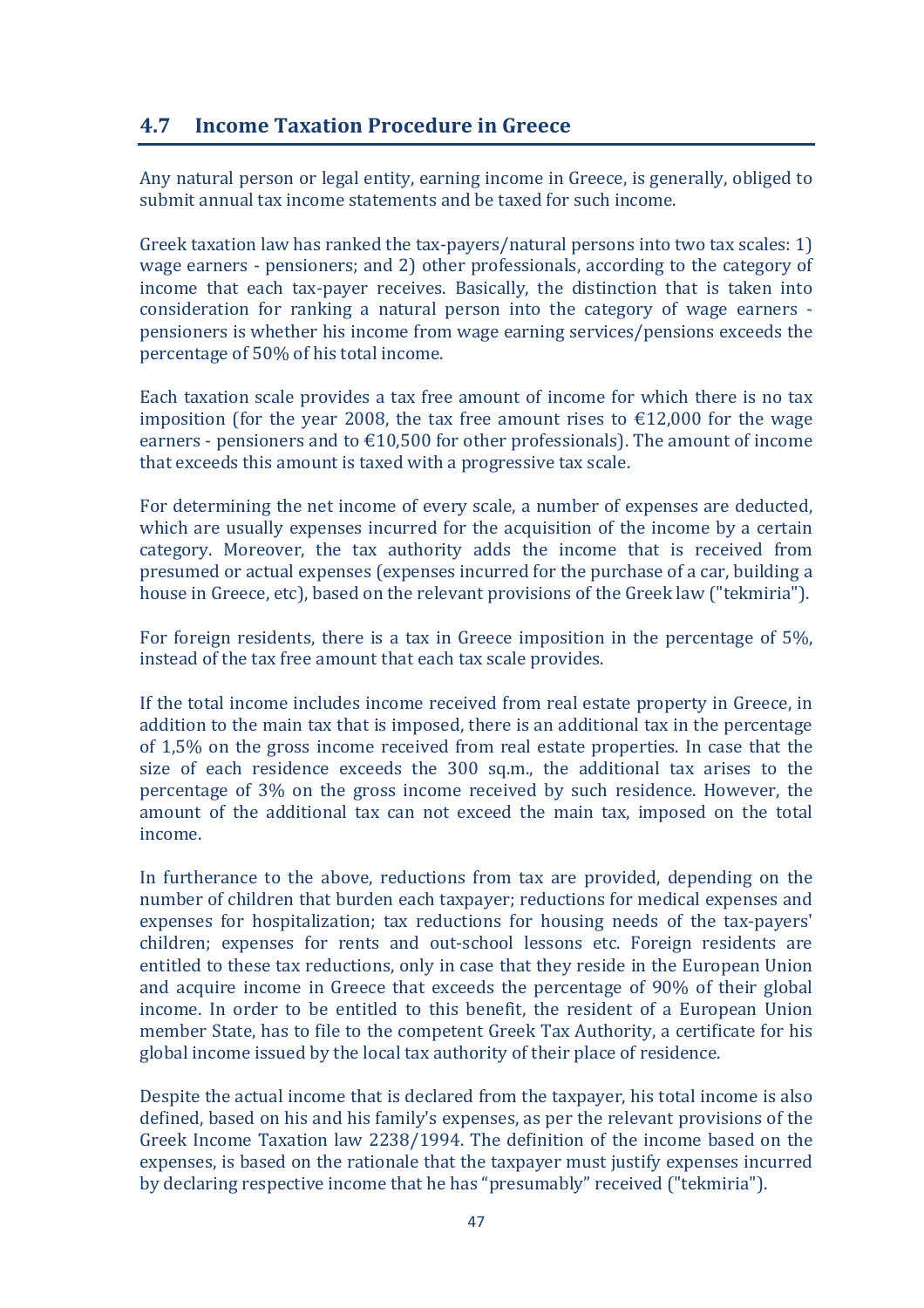The expenses may include: a) presumed expenses that each taxpayer is considered to have acquired from ownership rights or use of certain assets, such as the possession of a secondary residence in Greece, of size larger than 150sq.m.; possession of a private car; possession of yachts, aircrafts, etc... or b) actual expenses, made for the acquisition of assets, allowance of loans, gifts, repayment of loans.

For foreign residents, the expenses will be taken into consideration only in case that the expenses were performed in Greece, or in case that the acquired property is located in Greece and generally only in case that there is a connection between the expenses or the object for which expenses have been performed, within Greece.

The difference between the total expenses (presumed or actual) and the total net income of the taxpayer and his wife which is declared in Greece and taxed, consists the difference in expenses. The taxpayer is invited to cover or to reduce this difference by declaring certain income (mainly but not limited to through bank accounts, capital accumulated from past years, import of currency in Greece, loans etc), in order to be taxed on his actual income and not on the presumed.

All the above procedures for the fulfillment of the tax obligations regarding your income in Greece, can be accomplished through a limited Power of Attorney to specialized Greek law firm, like ours.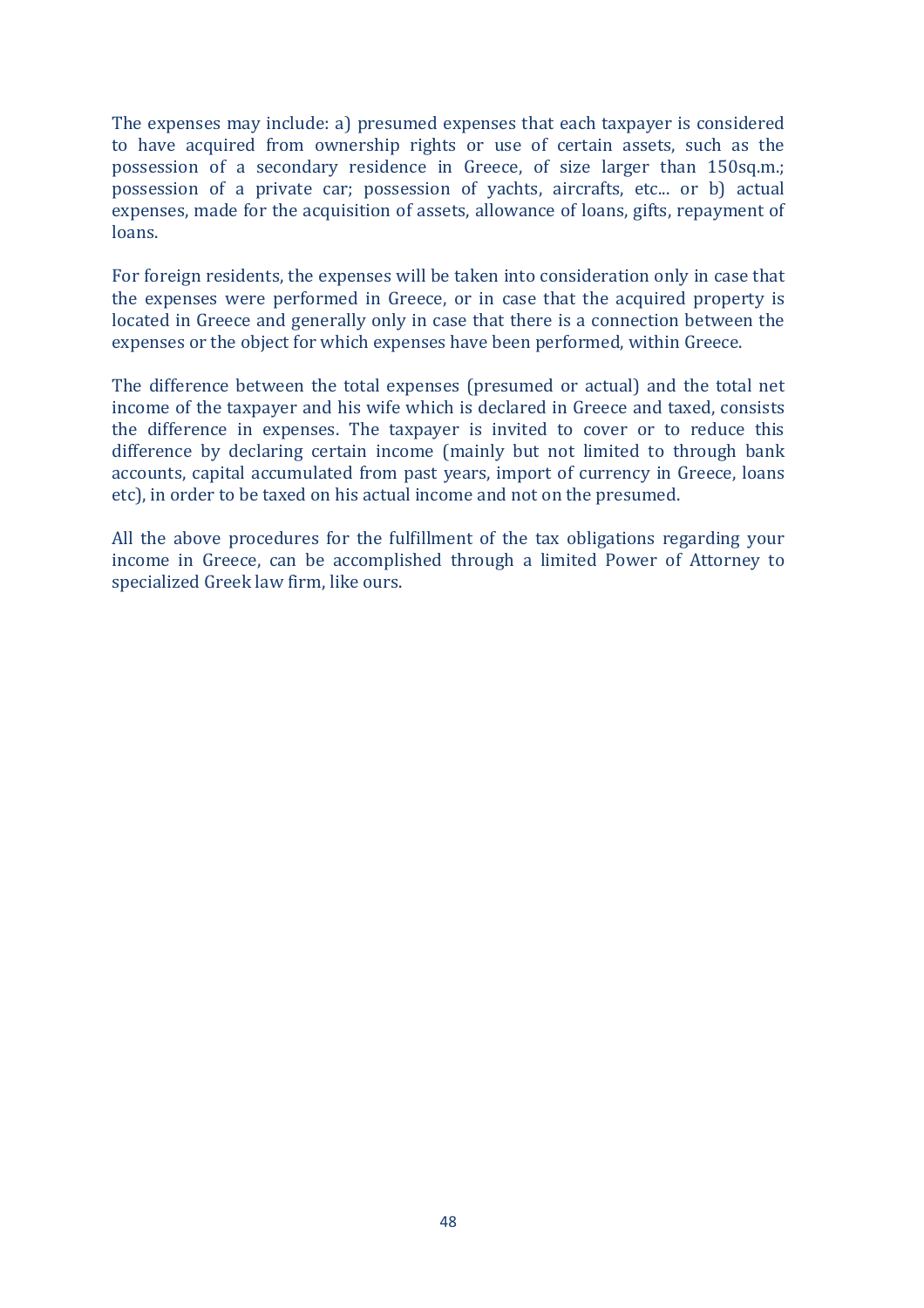## **5. Family law in Greece**

Our Greek law firm is very sensitive to family law. Divorce, alimony, children custody and support are very personal areas requiring dedication, discretion, and keen understanding of the laws as they apply to our clients' needs. John Tripidakis and Associates, experience and professional Greek lawyers, can handle such matters effectively and with a comprehensive approach to resolving the complex and delicate family situations faced by our clients.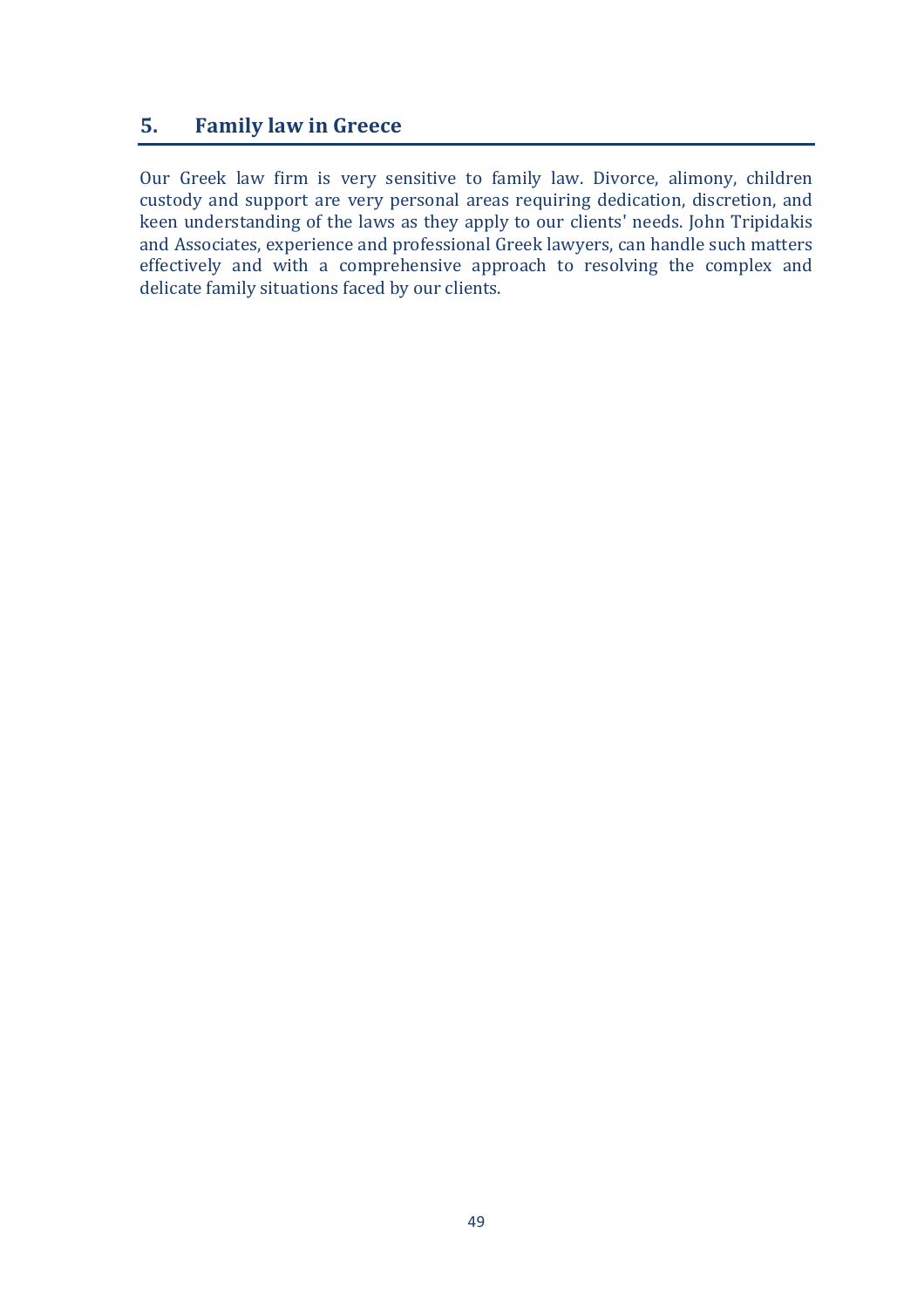#### **5.1 Divorce in Greece**

The Greek Courts have jurisdiction for the issuance of divorces in Greece involving the dissolution of a marriage if one of the spouses is a Greek citizen, if the spouses had their last common residency in Greece, or if the defendant in a divorce lawsuit has his permanent residency in Greece.

According to Article 1438 of the Greek Civil Code, the marriage is dissolved only after the issuance of a final Court Judgment, which is no longer subject to any appeal, objection etc. According to the Civil Code there are two different procedures for the issuance of a divorce in Greece: the uncontested divorce and the contested divorce.

The procedure for the issuance of a consensual divorce before the Greek Courts is simpler in comparison with the procedure of the contested divorce and the time required for its issuance is usually less. An indispensable precondition in order to proceed with the issuance of an uncontested divorce in Greece is the agreement of the spouses to proceed jointly with the dissolution of a marriage through an uncontested divorce. Moreover, the spouses can file their petition for the dissolution of their marriage before the Court, only if the marriage has lasted for more than one year. The spouses have to file a common petition before the competent Court. Two hearings should take place for the issuance of the divorce in Greece and the interval between the two hearings should be more than six months. During the two hearings the spouses should be present or should be represented by virtues of a recently executed Special Power of Attorney in order to declare their consent for the dissolution of the marriage. In case that there are minor children, it is necessary according to the Article 1441 of the Civil Code that the spouses submit to the Court a written agreement regarding the custody of the children and the communication with the children.

If the spouses do not agree to proceed with the issuance of an uncontested divorce in Greece, the only solution is to proceed with the issuance of a contested divorce. According to the Civil Code there are specific reasons for which a person can request the dissolution of a marriage. Those reasons are the following: a. if the other spouse has disappeared for many years and there is a Court Judgment issued recognizing that the specific person should be legally considered as not living, b. if there is an irretrievable break down of the marriage relationship due to reasons that concern the defendant or both of the spouses, c. if there is an irretrievable break down of the marriage relationship due to the fact that the there is no actual or sentimental relationship between the spouses for more than four years. The Court issues the Judgment dissolving the marriage if it is proven that one of the above mentioned reasons exists. The marriage is dissolved at the time that the Court Judgment becomes final.

After the issuance of a final divorce Judgment, the persons should proceed with the registration of the divorce in Greece with the competent registry and with their family's record in the competent municipality. If the wedding took place in Greece and was solemnized in a religious ceremony, it is necessary in order to proceed with the registration of the divorce with the registry and the municipality to procure a certificate for the religious dissolution of the marriage from the competent church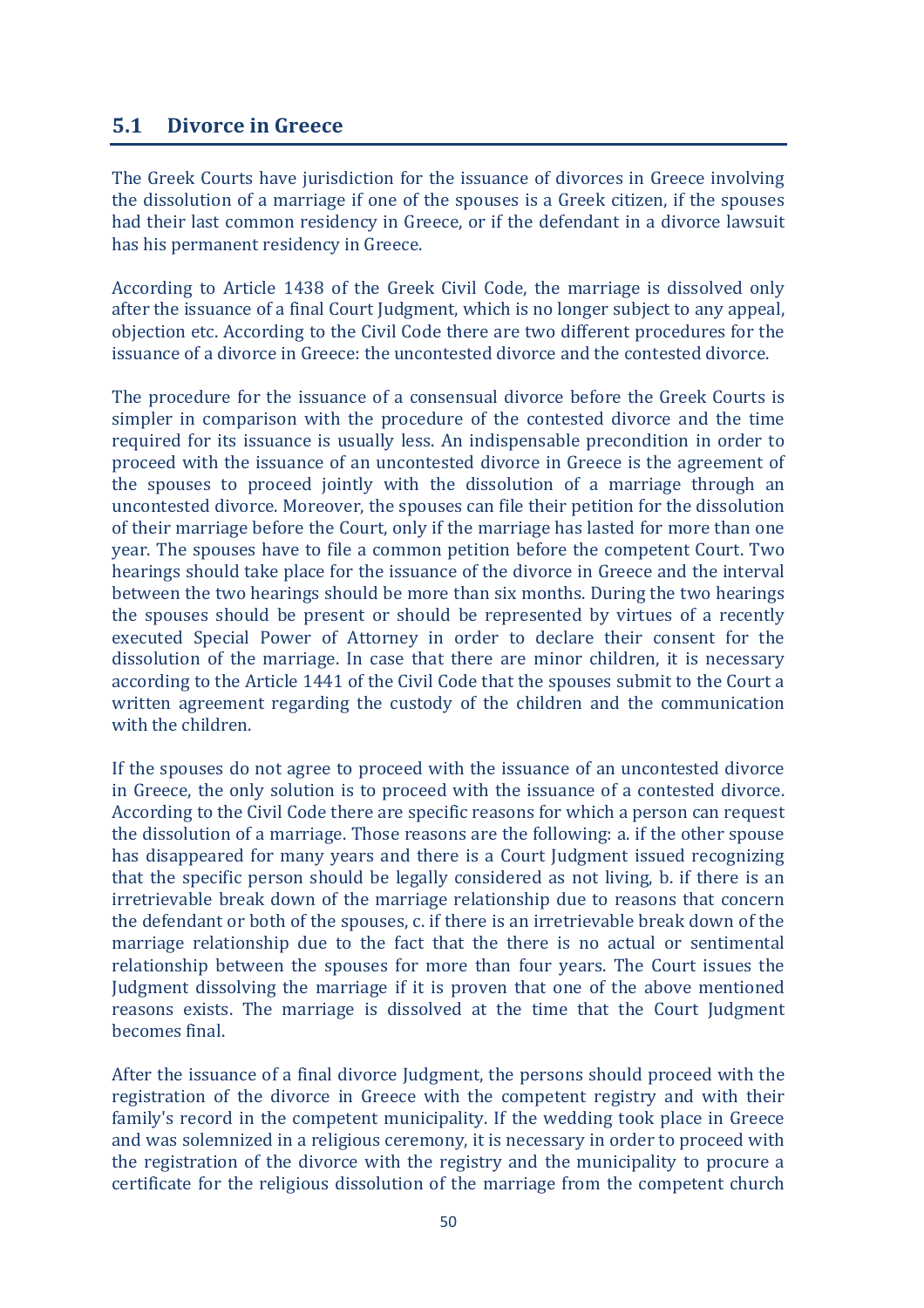authority.

In October 2008, legislation was submitted before the Greek Parliament, which includes some important amendments to the Family Law. The specific draft of law includes a provision according to which the breakdown of the marriage relationship is considered a reason for the issuance of the divorce if the spouses do not have an actual and sentimental relationship for more than two years, and not four year as earlier. 

In case that the marriage has been dissolved by virtue of a judgment issued by the Courts of a foreign country, but the persons are interested in the divorce Judgment being valid in Greece as well, the procedure required for the recognition of a foreign Judgment should be followed. For this purpose a lawsuit should be filed before the competent Court of First Instance. The Court will issue a decision recognizing that the divorce judgment is enforceable in Greece, provided that the preconditions of Article 323 of the Civil Procedure Code are met.

All the above procedures for the issuance of a divorce, alimony, child support, and child custody can be accomplished through a limited Power of Attorney to specialized Greek lawyers, like our Law Firm.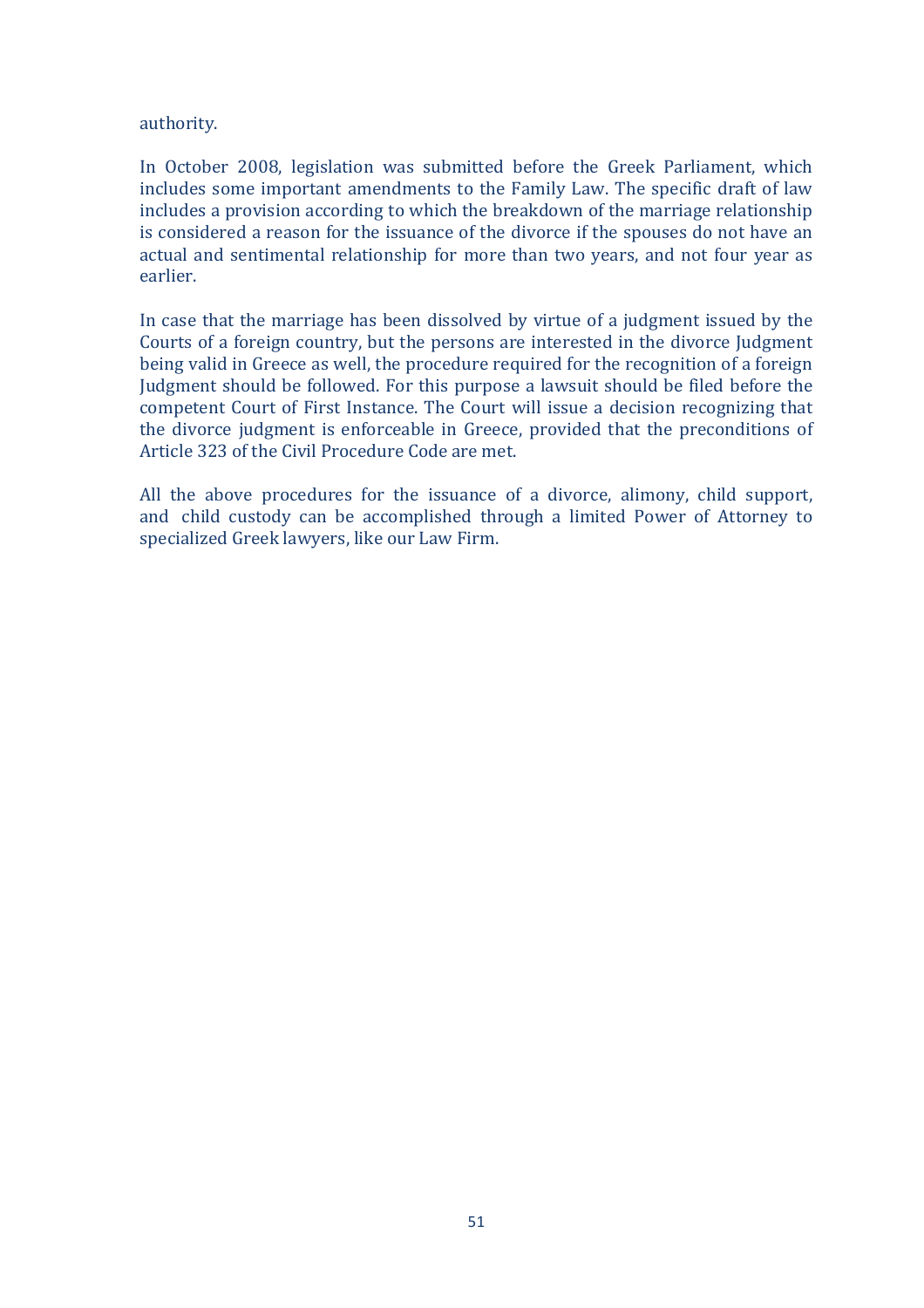## **5.2 Alimony** in Greece

According to the Greek Civil Code, there is a right after a divorce to receive alimony in Greece. Moreover, the right to receive alimony in Greece exists in case of termination of the marriage relationship.

Articles 1442-1445 of the Greek Civil Code determine the preconditions under which the right to receive alimony in Greece is recognized. The former spouse has a right to receive alimony after the Greek divorce if he/she cannot secure his/her maintenance from the income that  $he/she$  has or from his/her property. In this case, one of the former spouses is entitled to request alimony in Greece, provided that one of the following preconditions is met: a. if at the time of the issuance of the divorce he/she is unable to initiate or continue to work in an appropriate profession due to his/her age or due to health reasons, b. if he/she has the physical custody of a minor child and for this reason he/she is prevented from carrying out a proper profession, c. If he/she cannot find a stable and appropriate work or if he/she needs some kind of professional training, but in both cases for a time period that may not exceed three years from the issuance of the divorce, d. In any other case where the judicial awarding of alimony is appropriate for equity reasons.

For the recognition of the right to receive alimony in Greece and the determination of the amount of the alimony, the person should submit a lawsuit before the competent Court in Greece. The Court judges regarding the existence of the right and determines the amount of the alimony based on the financial needs of the parties. Alimony in Greece is payable in advance in cash each month. According to the Greek Civil Code, it is possible that the alimony will be paid in a lamp sum if the former spouses so agree in writing or according to the decision of the Court, where particular reasons justify such a decision. The right to receive alimony in Greece may be excluded or be limited if this is warranted by important reasons and especially if the marriage had lasted for a very short time period or if the person requesting alimony has caused the divorce by his fault or if he/she has caused his/her indigence on purpose. In the event that the person who is receiving alimony remarries or cohabits permanently with another person in a free union, his or her alimony rights seize.

According to Article 1391 of the Greek Family Law (Civil Code), a right to receive alimony is also recognized in case of separation and interruption of life in common. The spouse who terminates the conjugal life in common for an important reason has the right to request alimony. During the marriage, the spouses are under an obligation to contribute jointly to the family needs according to their resources. Therefore, in case of separation, the spouse that had the least contribution to the family needs is entitled to receive alimony in Greece in order to continue to have the same living standard.

All the above procedures for the issuance of a Divorce, alimony, child support and children custody in Greece, can be accomplished through a limited Power of Attorney to specialized Greek lawyers, like our Law Firm in Greece.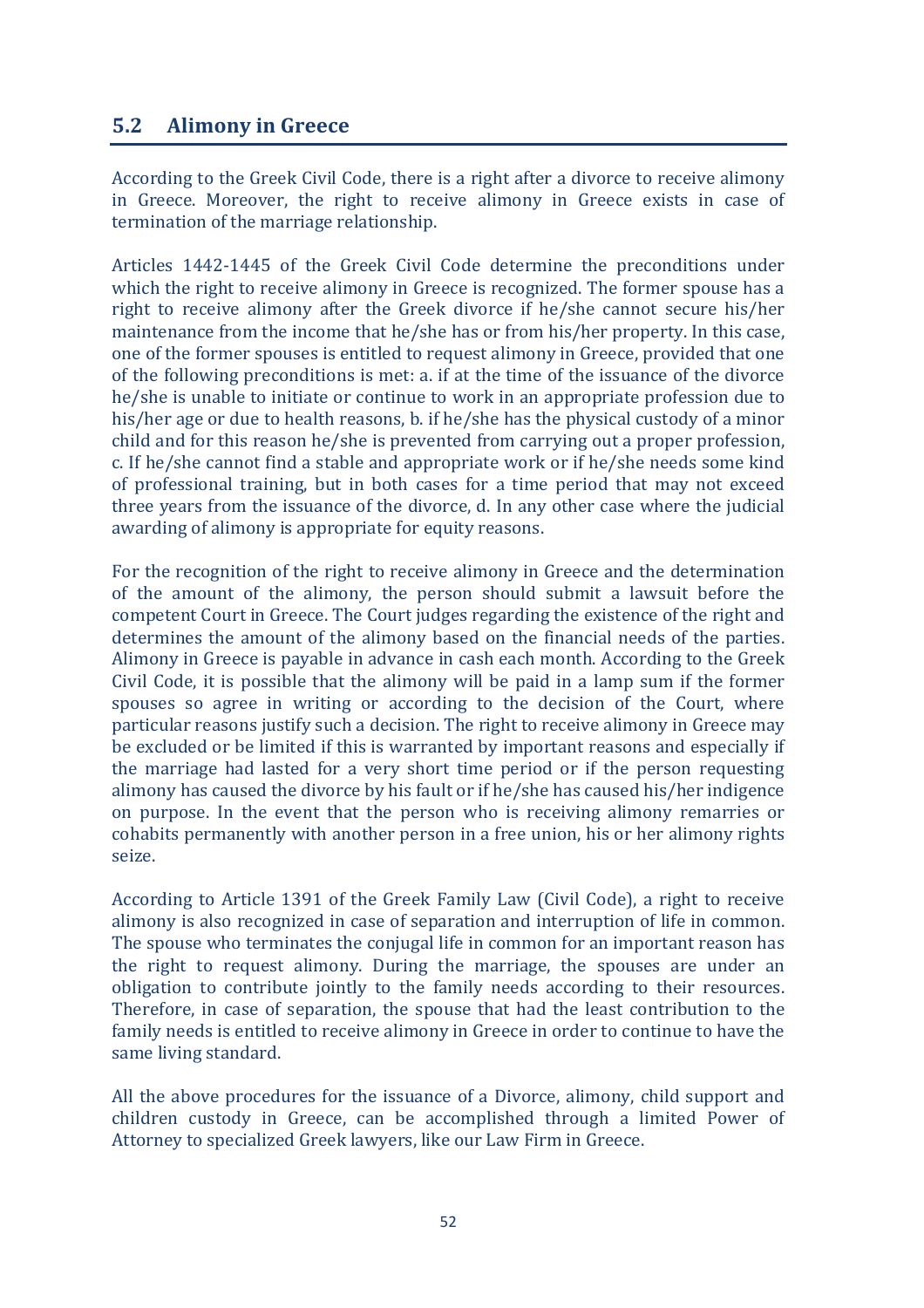#### **5.3 Child Suppport in Greece**

According to the pertinent laws in Greece, the obligation of parents to support their children is mandated by Section 1489 of the Greek Family Law (Civil Code), which states in the pertinent part: "The parents are under an obligation to provide maintenance for their child jointly each in proportion to his means." Section 1486 sets the conditions for maintenance: "Solely a person who cannot provide for his own maintenance by means of his property or of work appropriate to his age, the state of his health, and his other living conditions, having also regard to possible needs for his education, shall have the right to claim maintenance." In essence, both parents have the obligation to support their children according to their means. The exact apportionment of child support between the two parents is a matter to be determined by the Greek Courts, which take into consideration the specific facts of each case and interpret the laws accordingly.

The main factor that Greek Courts usually take into consideration, when determining the parents' child support obligation is the financial status of each parent (whether income from employment, ownership of property that can produce income, potential ability to work, etc.). Upon determining the financial ability of each parent, the Courts then decide a fair and equitable apportionment. This obligation of child support, however, only applies towards those children that cannot objectively provide for their own maintenance.

The issue of whether an obligation to support a child exists or not, is a case by case determination; the Court examines the specific facts regarding each child, their individual educational needs and status, their ability to find a job that can sustain them, etc. and then it determines whether a parent is liable for their support.

Based on both statutory and case law in Greece, a parent's obligation to support his or her children does not necessarily end with maturity (18 years). It can continue throughout adulthood, provided the child is studying and/or cannot support himself or herself. According to recent rulings of the Greek Supreme Court (Arios Pagos - the highest Court in civil matters in Greece), " An adult child also has the right of maintenance by his parents, if he cannot support himself from his estate or work appropriate for his age, his state of health and his living conditions, taking into consideration also his educational needs. This maintenance includes according to Article 1493 of the Civil Code, all that is necessary to support the beneficiary plus the expenses for his raising as well as his professional and general education. A right of maintenance is also available to a child that, due to the needs of his education, cannot find appropriate work that would allow the uninterrupted continuation of his studies. The educational needs depend on the remaining living conditions of the beneficiary. Education is also the professional, theoretical technique, of any level, including higher or highest education. The performance of the beneficiary is also taken into consideration, to wit: his ability to perform according to the demands of a certain grade and level of education." (Decision 117/2000ΑΠ, Decision 1681/2005ΑΠ), Decision 1402/2005ΑΠ).

Additionally, in the case that a child born out of wedlock, the father's obligation for child support starts at the time of the legal recognition of the child. According to the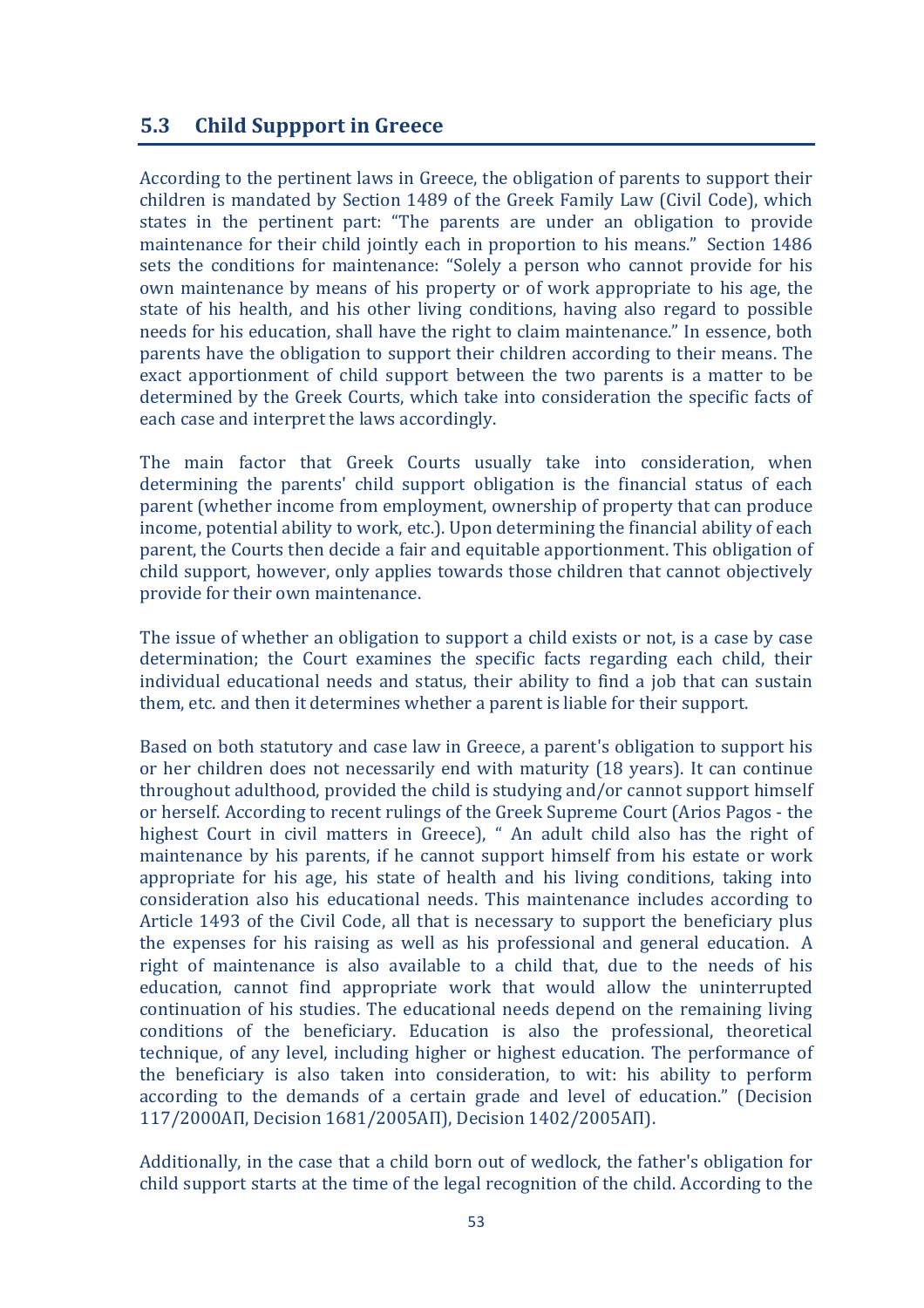Greek Law, if the paternity is very probable and if the mother has severe financial problems, it is possible to request the issuance of a temporary Court order directing the father to pay child support, until a Judgment is issued determining the paternity issue.

In conclusion, the issue of child support is decided on a case-by-case basis; the Courts consider the facts presented to them, the specific individual needs (whether educational or other) of the child at issue, the financial ability of both parents, as well as the child's standard of living and then determine whether and which parent has a child support obligation and to what extent.

All the above procedures for the issuance of a Divorce, alimony, child support and children custody in Greece, can be accomplished through a limited Power of Attorney to specialized Greek lawyers, like our Law Firm in Greece.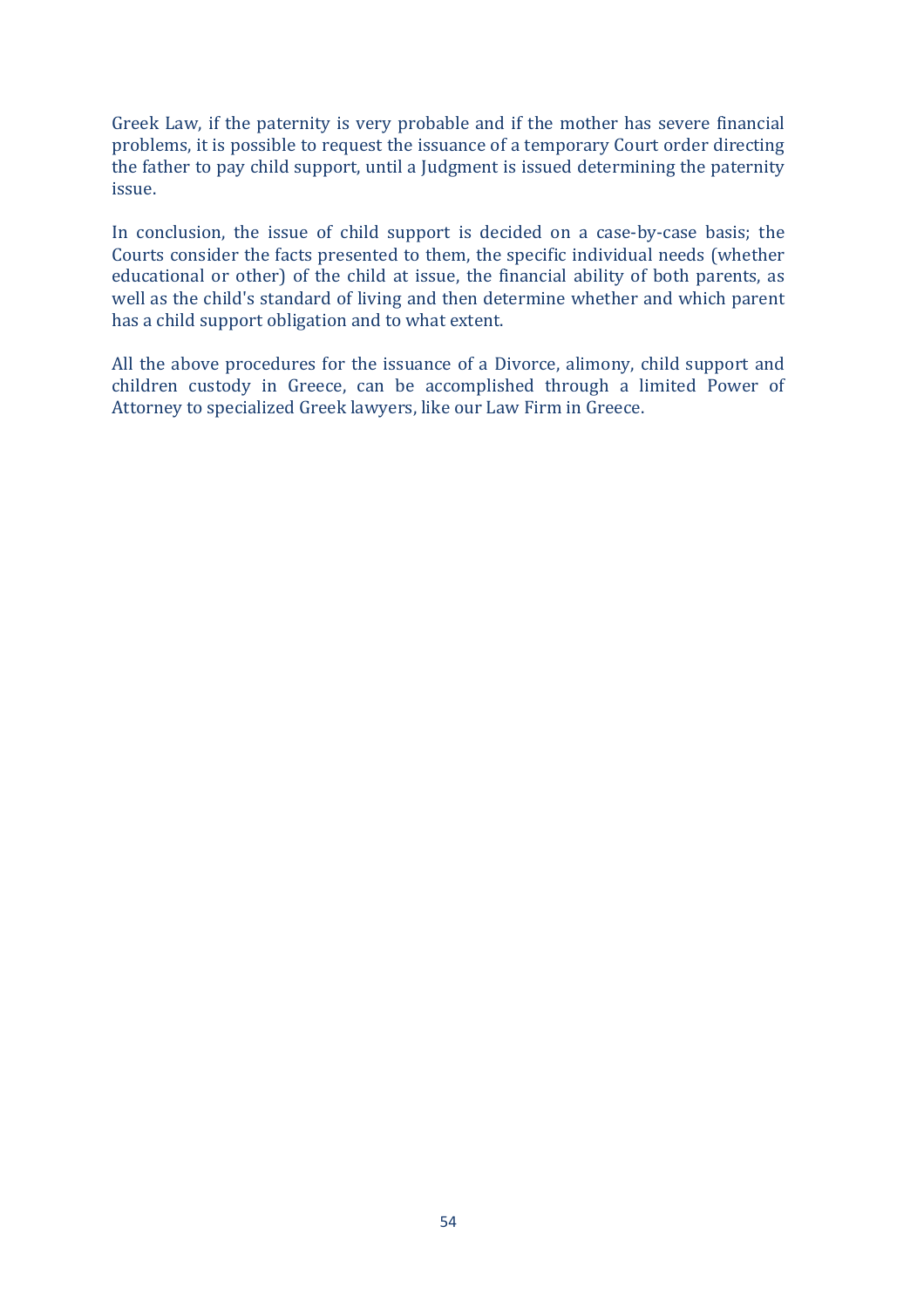## **5.4 Child Custody in Greece**

In case of a divorce, when there are minor children, one the most important issues that concern the parents is the regulation of child custody in Greece.

According to Greek Family Law (Civil Code), during the marriage both parents have joint custody of the child. Custody includes care of the child's person, management of his/her property and the representation of the child in any matter, legal transaction or Court action relating to the child's person and/or to the child's property as well as decision making regarding the child's educational needs, place of residence etc.

In case of a divorce, both parents continue to have the legal custody of the minor child; however, there is a need for a regulation of physical custody. According to Article 1513 of the Civil Code, in the case of a divorce physical custody in Greece is regulated by the Court.

The most common solution that Greek Courts order for the regulation of physical custody is to assign it to one of the parents, whom the Court considers most appropriate to exercise it. If the parents agree to continue to share physical custody after the divorce, the Court may decide that both parents can continue to exercise the custody, provided that they also agree regarding the place of residence of the child. Moreover, the Court may divide the physical custody between the parents.

The Court, in order to issue a judgment regarding child custody in Greece shall take into consideration the relation of the child with the parents and his/her parents and his/her brothers and sisters, as well as any agreements existing between the parents regarding the parental care and the management of the child's property. The most important factor based on which the Court rules is the child's best interest. In order for the Greek Court to specify the child's interest and decide regarding the physical custody, the Court shall consider the relationship of the child with each of his/her parents, with his/her brothers and sisters, with his grandparents and with other persons such us with his friends, neighborhood, school etc.

In case of an uncontested (mutual consent) divorce, it is mandatory that the parents agree regarding the exercise of the custody. According to Article 1441 of the Greek law (Civil Code-Family Law Section), if there are minor children, the uncontested divorce can be issued only if the parents submit a written agreement regulating the physical custody of the children and the non-custodial parent's visitation schedule. The written agreement is affirmed by the Court and regulates the exercise of the custody. At any event, in case that the facts change, it is possible to request an alteration of the custody order.

The parent who exercises the physical custody (epimeleia) decides regarding the place of residence of the child. The parent with whom the child does not reside, has a right of personal communication with the child. Moreover, the grandparents and great-grandparents also have a right to communicate with the child. The relevant rights of communication with the child are regulated by the Court or through a written agreement between the parties.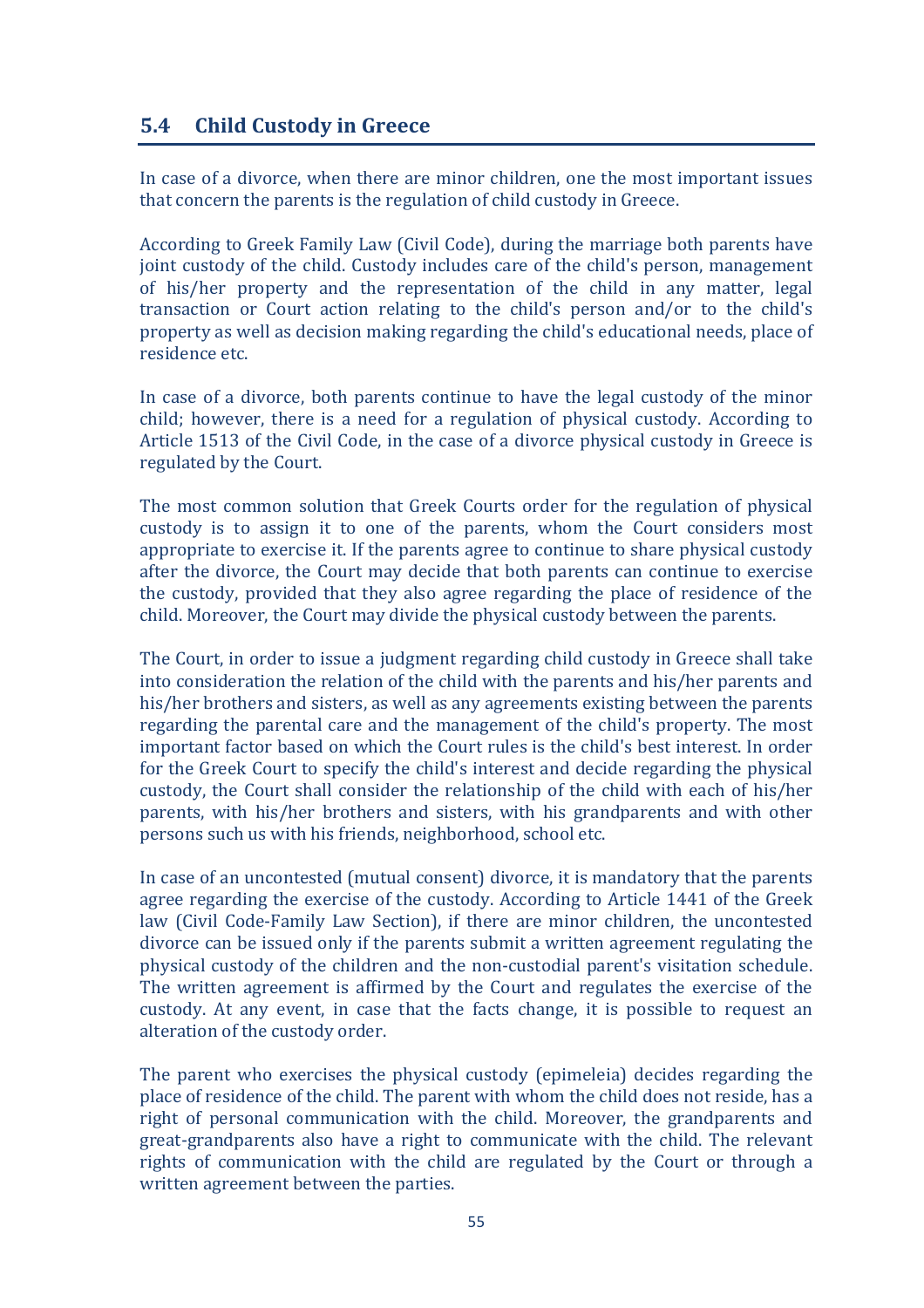The exercise of physical custody and visitation is regulated by the competent Court after the submission of a lawsuit. Moreover, according to Article 735 of the Civil Courts' Procedure Code, it is possible to request temporary injunction measures for the regulation of the relations between parents and children.

All the above procedures for the issuance of a Divorce, alimony, child support and children custody in Greece, can be accomplished through a limited Power of Attorney to a specialized Greek lawyer, like our Law Firm in Greece.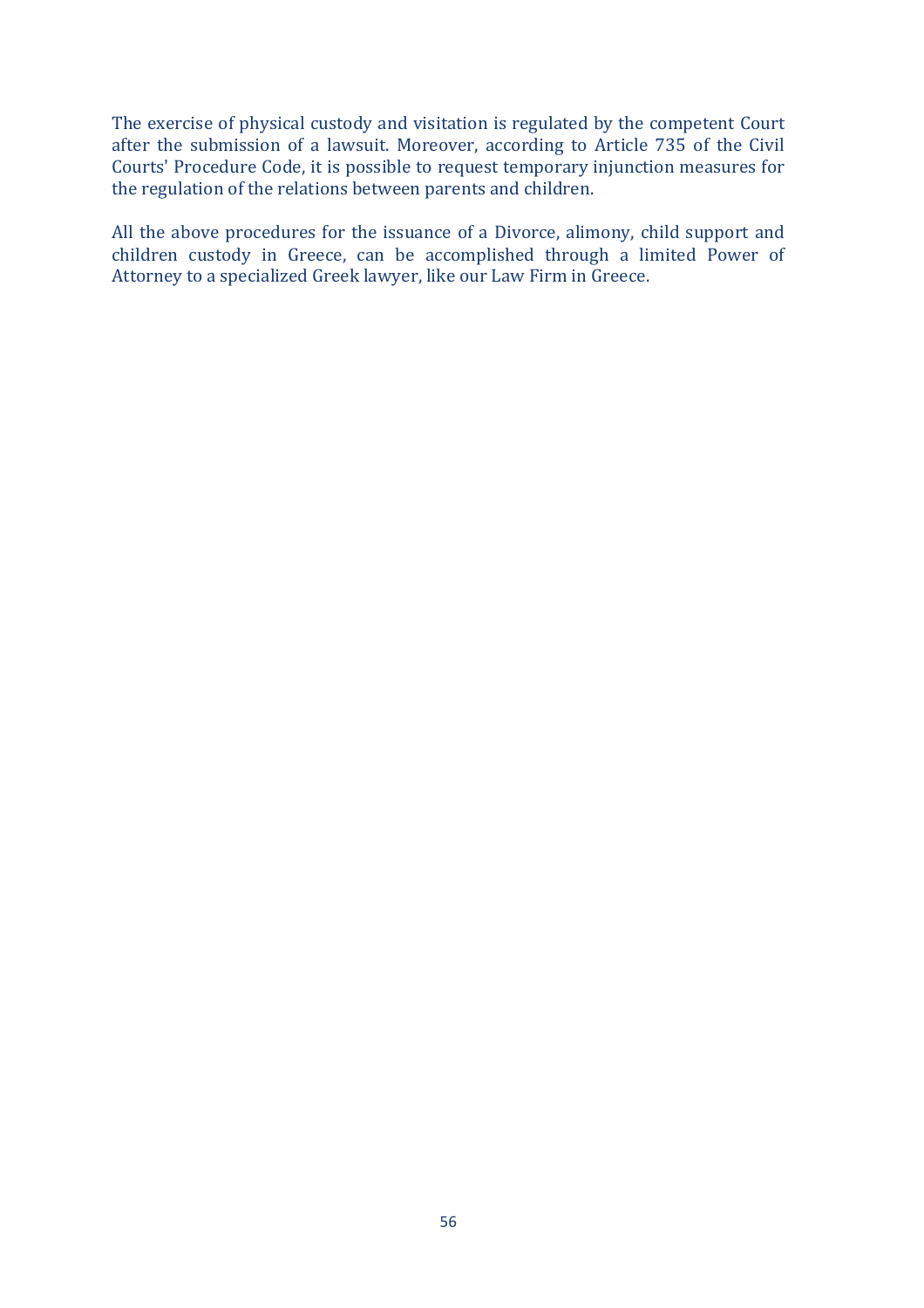## **5.5** Rights of a Child Born out of Wedlock in Greece

According to Article 1463 of the Greek Civil Code, the relationship of a person with his/her mother and relatives is established solely by birth. The relationship with his/her father and relatives is presumed from the marriage of the mother with the father or is established by means of acknowledgement of the child from the father, either voluntarily or through a court decision.

A father may acknowledge as his own a child born out of wedlock in Greece, provided that the mother consents. If the mother has died or has no legal capacity to consent, the acknowledgment shall be affected by the sole declaration of the father. If the father has died or has no legal capacity, the acknowledgment may be affected by the father's parents. If the child has died, the acknowledgement shall be effective in favor of his descendants.

An acknowledgment by the father or his parents shall take place by means of a declaration made before a notary public or by a declaration in a last will and testament. The consent of the mother referred to in the aforementioned section, shall be given by means of a declaration before a notary public. The declarations of acknowledgment and consent shall be made personally and unconditionally, and cannot be subject to any terms. Such declarations are irrevocable.

A mother has the right to demand through legal action the acknowledgment of the paternity of her child born out of wedlock in Greece, as a result of intercourse with its father. The legal action of the mother is directed against the father or his heirs.

The right of the mother to demand the acknowledgment of her child's paternity has a statute of limitations of five years, which starts from childbirth. The right of the child shall be extinguished one year after it emancipates, and the rights of the father or his parents two years after the mother's refusal to give her consent.

Paternity shall be presumed, if it has been established that the person in respect to whom the paternity is alleged had bodily intercourse with the mother in the course of the critical period of conception.

In case where a child was born out of wedlock in Greece, the Court may, at the request of the mother, order the father whose paternity has been judicially established, even if the child was born dead: 1) to pay the childbirth expenses, 2) to provide for the maintenance of the mother, in so far as she is unable to provide for her maintenance, for the two months preceding the child birth and four months thereafter or, in the event of special circumstances, for a maximum duration of one year.

In the case of acknowledgment of paternity, whether voluntary or judicial, the child steps into the position of a child born in marriage for all matters in regards to the two parents and their relatives (such as for instance matters pertaining to the child's surname, support, inheritance rights etc.)

According to Article 1486 a child under age shall even if it owns property the right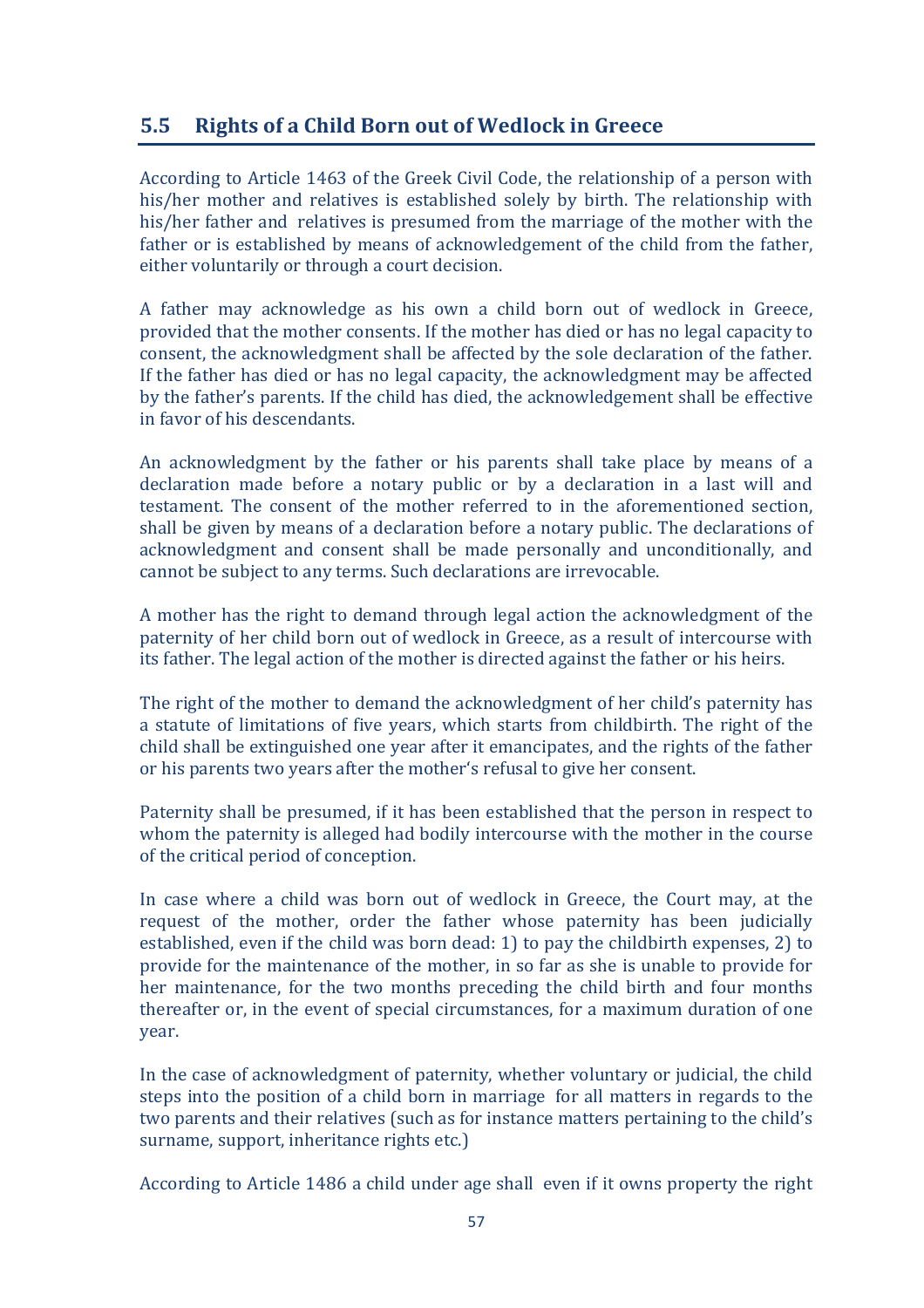to claim maintenance from its parents to the extent that the income deriving from its property or the product of its work do not suffice the maintenance of such child. The extent of the maintenance shall be determined having regard to the need of the beneficiary such as they arise from his living conditions (appropriate maintenance).

Maintenance shall comprise all that is necessary for the upkeep of the child and further expenses required for his upbringing as well as expenses for his professional and general education. Maintenance is paid in money each month in advance.

Also according to Article 1502 of the Greek Civil Code in the case where a child was born out of wedlock in Greece and its paternity is very probable and to the extent that the mother has fallen in poverty the Court may even before the lodging of a legal action for the acknowledgement order a measure of protection the advance payment by the father to the child each month of a reasonable amount as against the maintenance due to the child.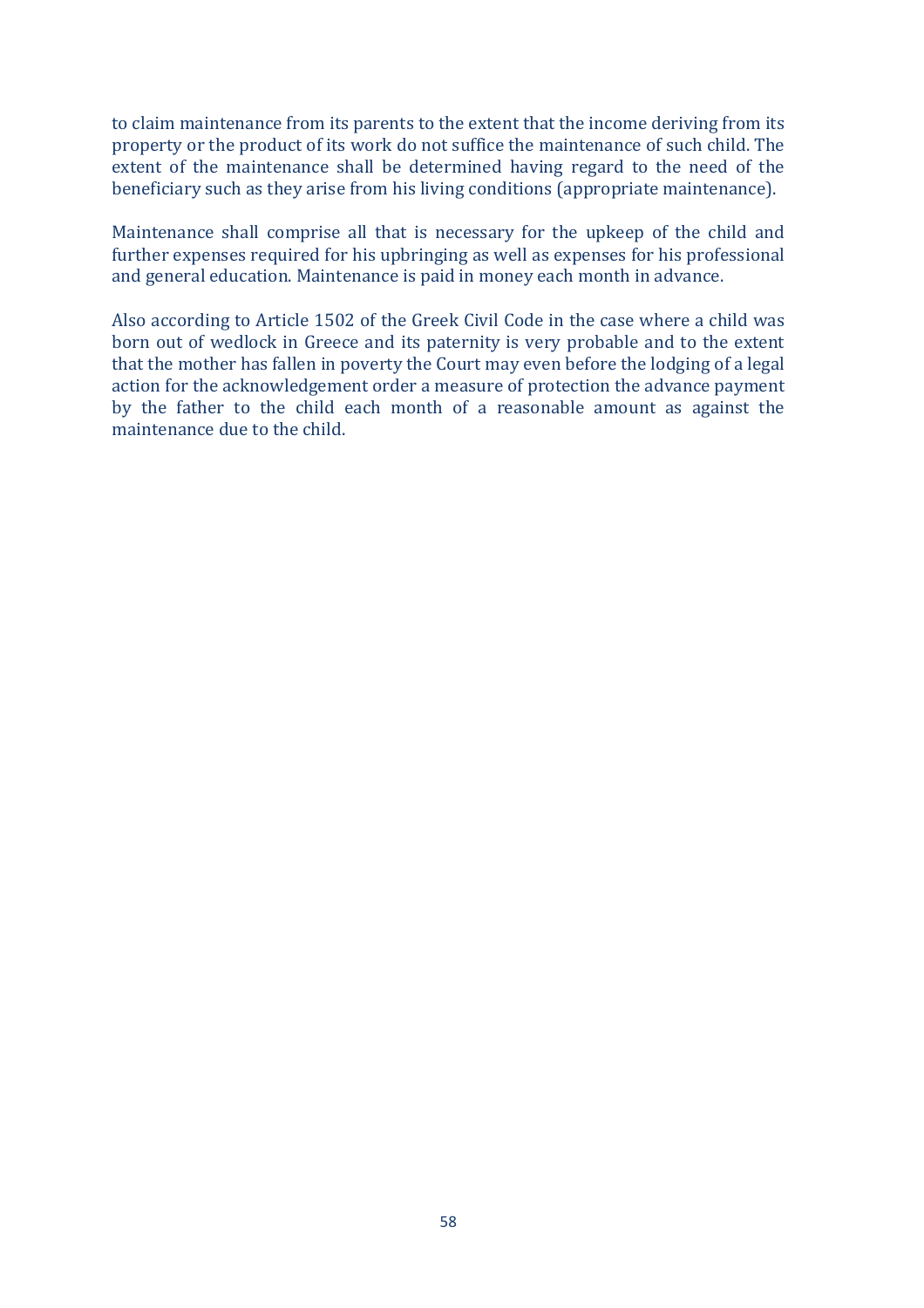## **5.6 Hague Convention International Child Abduction**

The Hague Convention of international Child Abduction was contracted on 25 October 1980 and set in force in 1 December 1983. Greece ratified said convention and the convention was implemented in Greece by the Law 2102/1992.

The Hague Convention applies only among contracting states and is available only when a child is wrongfully removed from a signatory country and retained in another signatory country. Amongst other countries, the United States of America ratified the Hague Convention about the international Child Abduction, same as Canada, Australia, United Kingdom and in South Africa, etc.

The objectives of the Hague Convention are: a) to secure the prompt return of children wrongfully removed to or retained in any Contracting State; and b) to ensure that rights of custody and of access under the law of one Contracting State are effectively respected in the other Contracting States. The removal or the retention of a child is to be considered wrongful where: a) it is in breach of rights of custody attributed to a person, an institution or any other body, either jointly or alone, under the law of the state in which the child was habitually resident immediately before the removal or retention; and b) at the time of removal or retention those rights were actually exercised, either jointly or alone, or would have been so exercised but for the removal or retention.

The rights of custody mentioned in subparagraph a) above, may arise in particular by operation of law or by reason of a judicial or administrative decision, or by reason of an agreement having legal effect under the law of that State. The Convention shall apply to any child who was habitually resident in a Contracting State immediately before any breach of custody or access rights. The Convention shall cease to apply when the child attains the age of 16 years.

Any person, institution or other body claiming that a child has been removed or retained in breach of custody rights may apply either to the Central Authority of the child's habitual residence or to the Central Authority of any other Contracting State for assistance in securing the return of the child. The application shall contain: a) information concerning the identity of the applicant, of the child and of the person alleged to have removed or retained the child;

b) where available, the date of birth of the child;

c) the grounds on which the applicant's claim for return of the child is based;

d) all available information relating to the whereabouts of the child and the identity of the person with whom the child is presumed to be.

The application may be accompanied or supplemented by:

e) an authenticated copy of any relevant decision or agreement;

f) a certificate or an affidavit emanating from a Central Authority, or other competent authority of the State of the child's habitual residence, or from a qualified person, concerning the relevant law of that State; g) any other relevant document.

If the Central Authority which receives an application referred to the above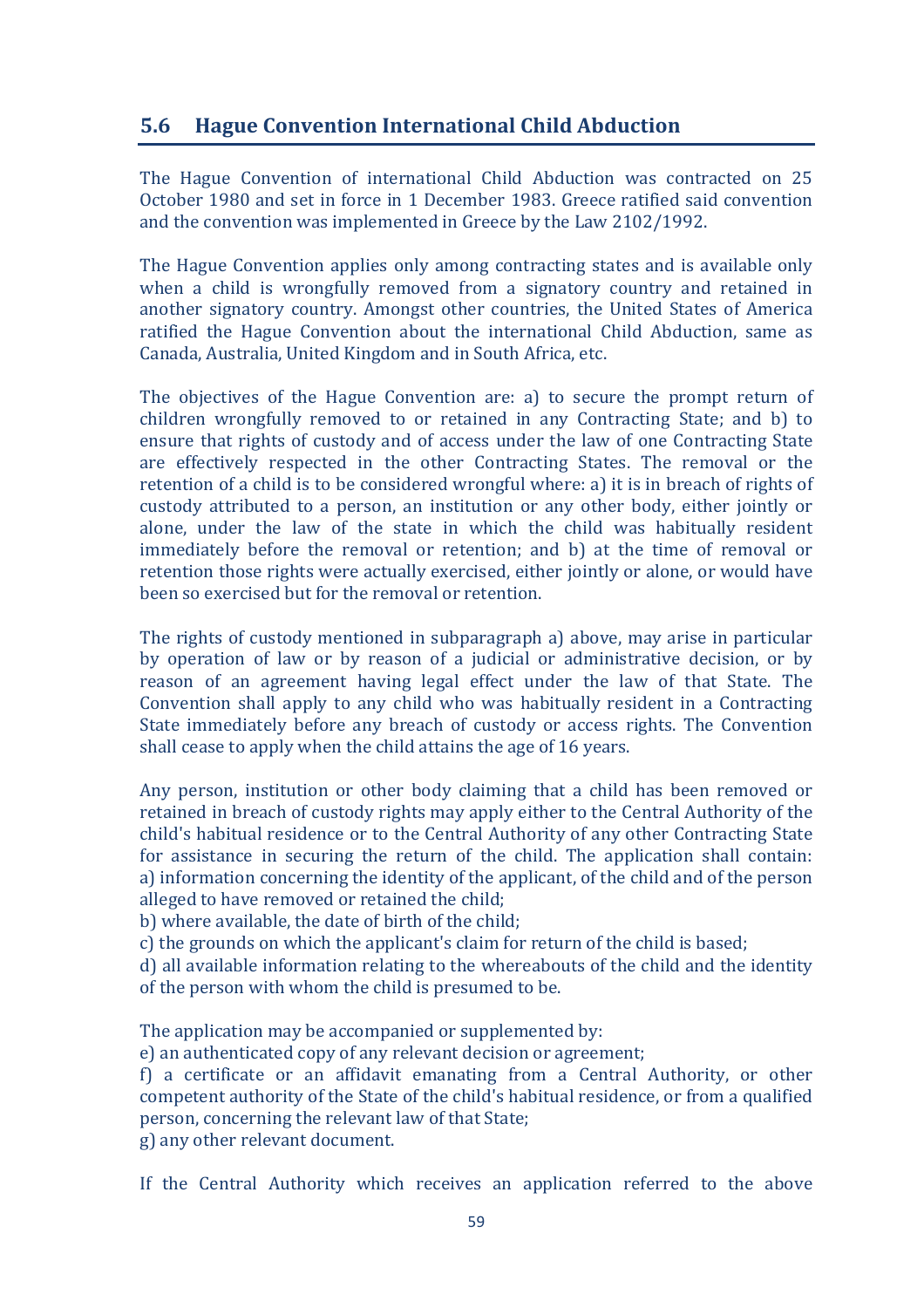mentioned has reason to believe that the child is in another Contracting State, it shall directly and without delay transmit the application to the Central Authority of that Contracting State and inform the requesting Central Authority, or the applicant, as the case may be.

The Central Authority of the State where the child is shall take or cause to be taken all appropriate measures in order to obtain the voluntary return of the child. The judicial or administrative authorities of Contracting States shall act expeditiously in proceedings for the return of children. If the judicial or administrative authority concerned has not reached a decision within six weeks from the date of commencement of the proceedings, the applicant or the Central Authority of the requested State, on its own initiative or if asked by the Central Authority of the requesting State, shall have the right to request a statement of the reasons for the delay. If a reply is received by the Central Authority of the requested State, that Authority shall transmit the reply to the Central Authority of the requesting State, or to the applicant, as the case may be.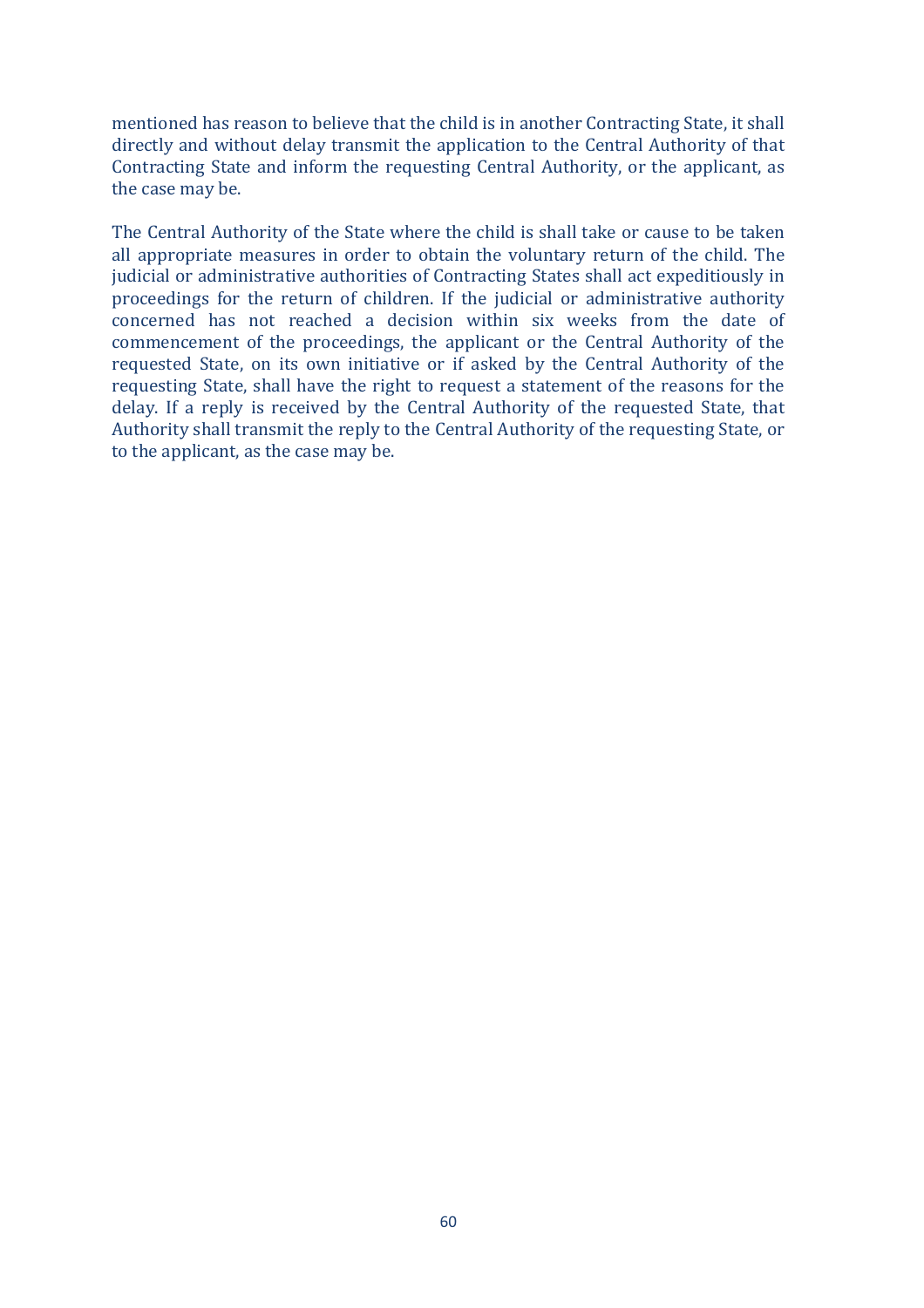## **5.7** Property Division upon Divorce in Greece

According to Article 1400 of the Greek Civil Code, if a marriage is dissolved and the property of one of the spouses has since the marriage increased, the other spouse, provided he contributed in any manner to such increase, will be entitled to claim the attribution of that part of the increase which is due to his contribution. It will be presumed that such contribution amounts to one third of the increase, except if a greater or lesser contribution or no contribution at all can be proven.

It should be noted that it is prohibited to come to an agreement before or during the marriage for the waiver of the claim for contribution to the increase of the other spouse's property. Moreover, neither spouse may renounce such claim or restrict it towards the belongings or its percentage.

The Supreme Court has held (case  $1889/2007$ ) that contribution to the increase of the other spouse's property does not solely amount to capital funds. The contribution may even include services provided to the marital house, which can be assessed in money. These services may even be the caring and upbringing of the children for which the other spouse saved expenses and increased his property.

The assessment of the services provided by the spouse may be estimated based on a presumed salary that the spouse would have gained if he/she was working, but instead sacrificed such professional career for the family's benefit.

Property acquired by the spouses by way of donation, inheritance or through acquisition by the disposal of the proceeds of such donation or inheritance is not included in the increase of the spouses' property.

However, the spouses may before or during their marriage choose by contract to regulate the assets which will derive from their marriage, instead of applying the system in Article 1400 of the Greek Civil Code. By choosing this system of community in equal parts for their assets, neither spouse has a right to dispose his/her undivided share (system of joint ownership).

Anything that each spouse acquires during marriage through the disposal of assets belonging to his personal property will revert thereto. The spouse who claims that an acquisition was effected through such disposal will bear the burden of proving his claim.

Regarding chattels, each spouse is entitled to recover any chattel that belongs to him, even if these were used by both or by the other spouse alone. He is, however under an obligation to allow the other spouse to make use of the household items that are absolutely necessary to him for his separate establishment.

The spouses will apportion the use of chattels belonging to both in accordance with their personal needs. If they disagree, the apportionment will be made by the Court, which may award a reasonable compensation for the use it grants.

When the spouses have acquired real estate property jointly, the dissolution of such ownership will be effected through distribution. If the spouses-joint owners cannot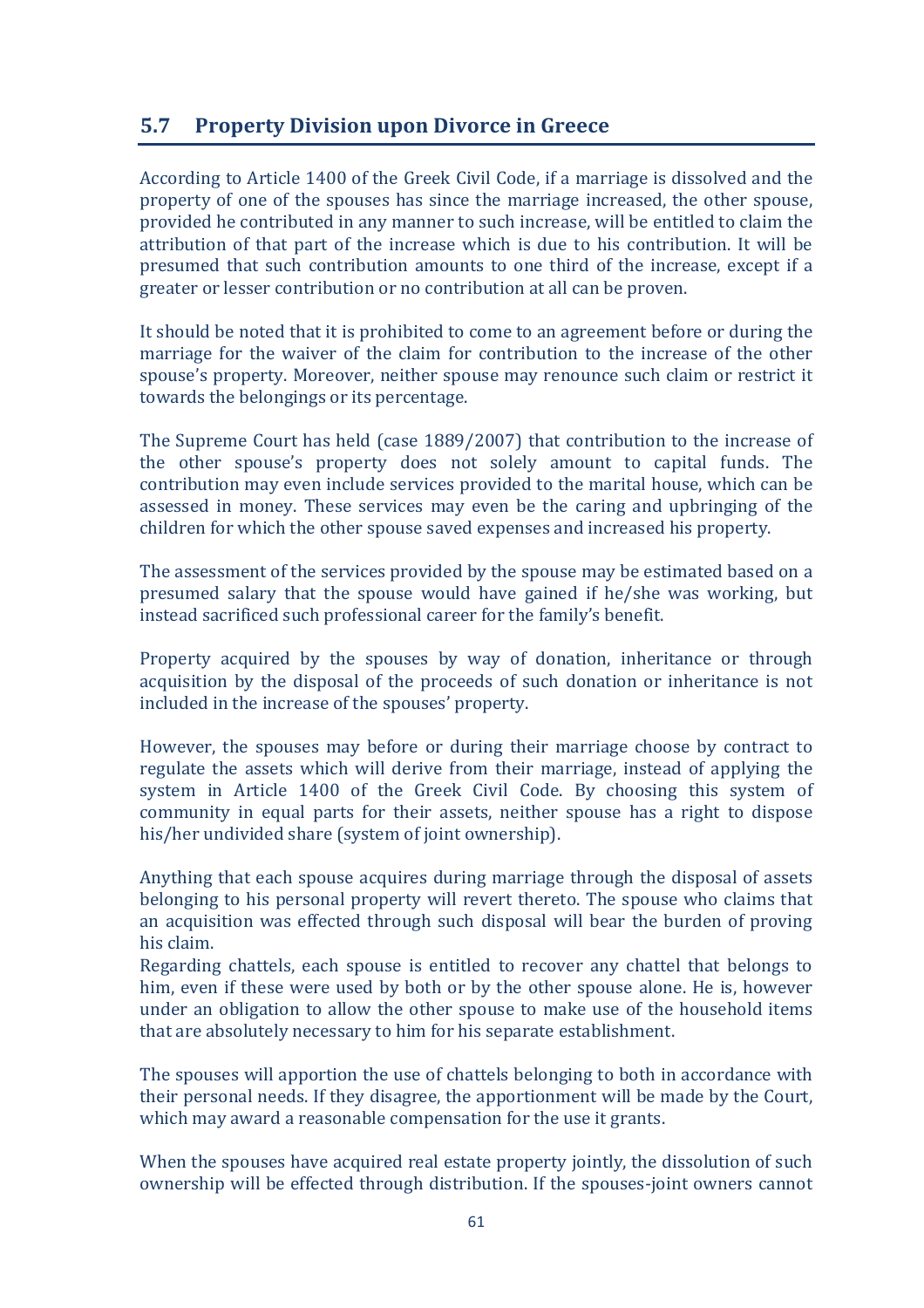come to an agreement on how to distribute their property, each of them may demand a judicial dissolution pursuant to the provisions of the Greek Civil Procedure.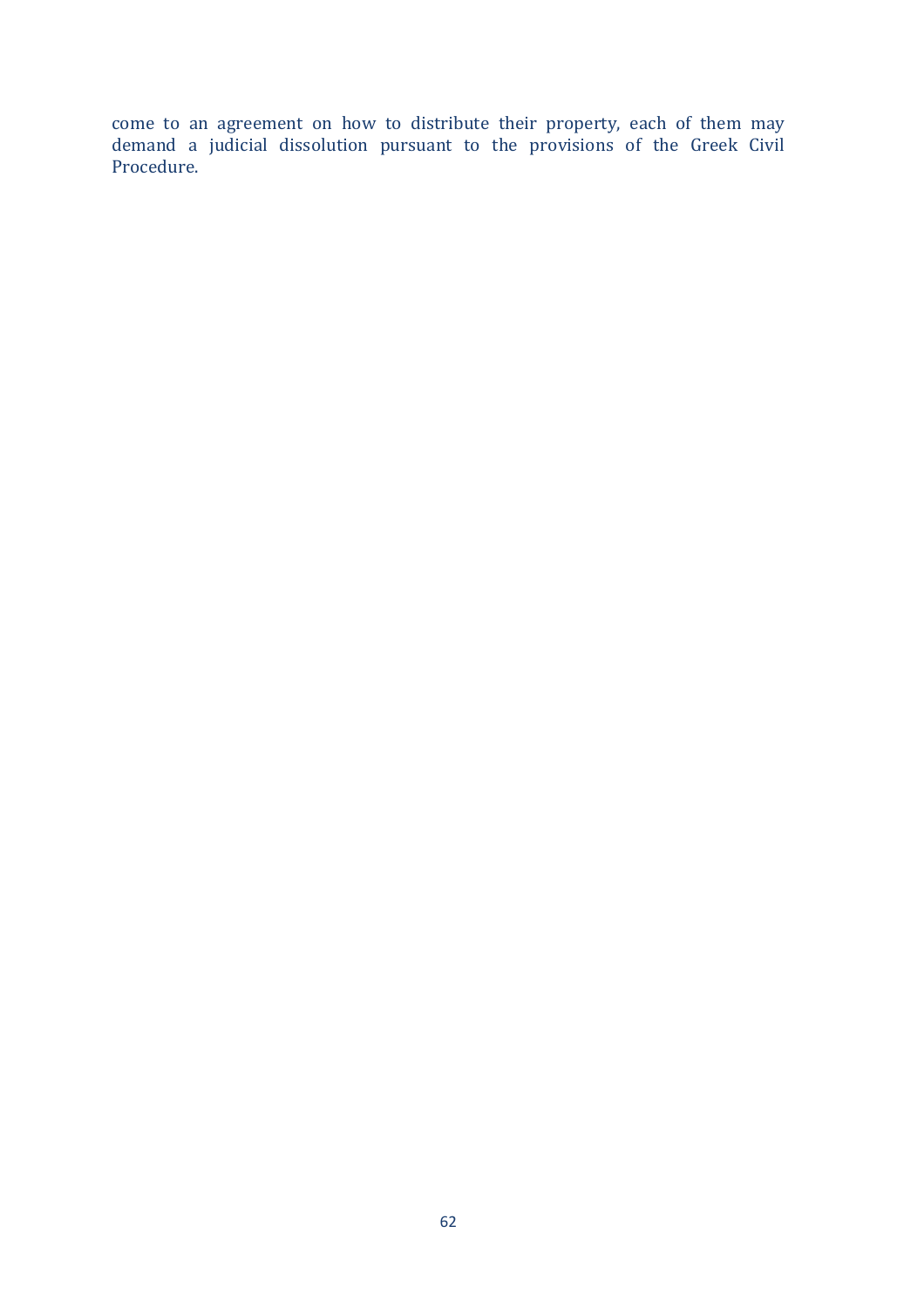## **6.** Litigation in Greece

Litigation in Greece refers to legal representation before the Greek judicial system in order to defend our client during a dispute, and John Tripidakis & Associates can represent your case in civil, criminal, or administrative Courts as either a plaintiff or a defendant in Greece. As Greek lawyers, our law firm encompasses over a hundred years of combined legal experience, and it may confidently assist its clients with pragmatic and tactical decision making to reach a favorable outcome for issues requiring ligitation in Greece.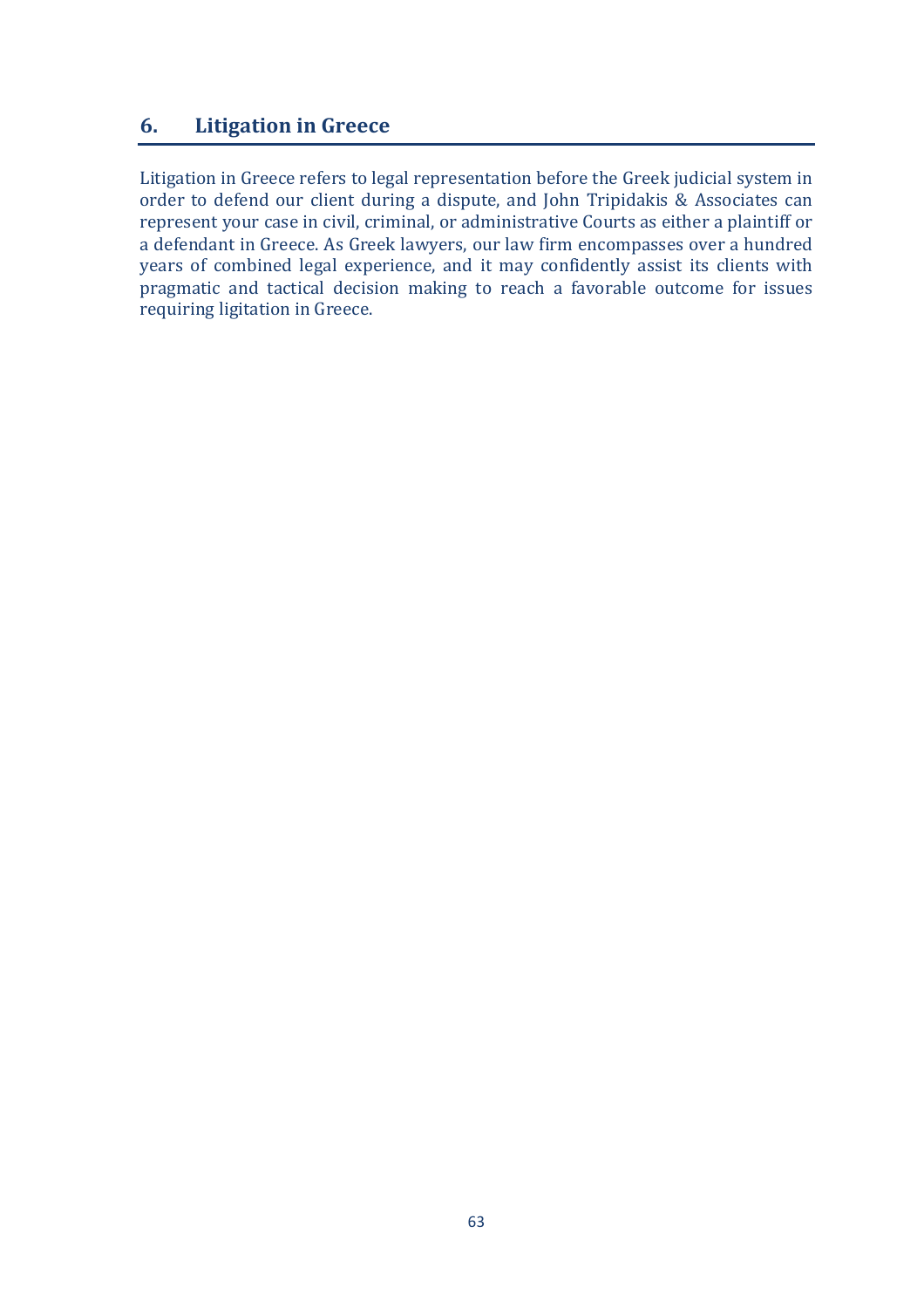## **6.1 Execution of Foreign Judgments in Greece**

Article 905 of the Greek Code of Civil Procedure determines the procedure and the preconditions, in order to execute a foreign judgement in Greece. The procedure of declaring a foreign title executable in Greece is important for two reasons: a) to determine that the requirements set by law are met, in order to b) issue a judgment directing the relevant Greek authorities to execute the foreign title. Based on the applicable Greek laws, an agreement of the interested parties, allowing for them to proceed with execution without having the title declared executable by a judgment, is invalid, even when the lawful requirements are met. Therefore, the applicable Greek Laws, regarding the process to be followed, are mandatory. The requirements and conditions set by the Greek laws, in order to declare a foreign title executable in Greece are the following:

1) **The existence of a foreign title** (i.e. a title issued in the name of a foreign State): this can be a Court judgment as well as any other document, provided it is considered lawful and valid according to the laws of the foreign State (that is, that it was issued by an Authority or person that had the power to act so). Examples of documents that cannot be declared executable in Greece are: checks (because they do not constitute a document issued in the name of a foreign state), private agreements or compromises (because they are not titles) or titles that mandate an act or omission that cannot be forced, such as an act of marriage. It must be noted that, when the foreign title is a Court judgment, this does not have to be final, as long as it is deemed executable according to the laws of the State where it was issued (such as a temporary injunction Order).

2) **The title must be executable where it was issued:** it is irrelevant whether the title is also deemed executable in Greece. The title must still be executable at the time that the request for the declaration of its execution in Greece is filed (therefore, if the foreign title was originally executable but seized to be so at the time that the Greek Courts examine the relevant petition, the title cannot be declared executable in Greece).

3) The contents of the foreign title must not oppose the public order.

4) The foreign title must not offend the morality and customs of the Greek **society:** examples of titles that offend the morals and customs are titles or judgments that grant excessive interest that exceeds the lawful maximum.

#### 5) The lack of existence of a treaty in force between Greece and the foreign **State, mandating differently.**

If the foreign title is a Court judgment, the following additional conditions must also be met:

6) That the judgment is considered a Court judgment by the foreign State that **remains in force** (in other words that the lawful conditions have been met and that it has been issued in accordance to the foreign laws).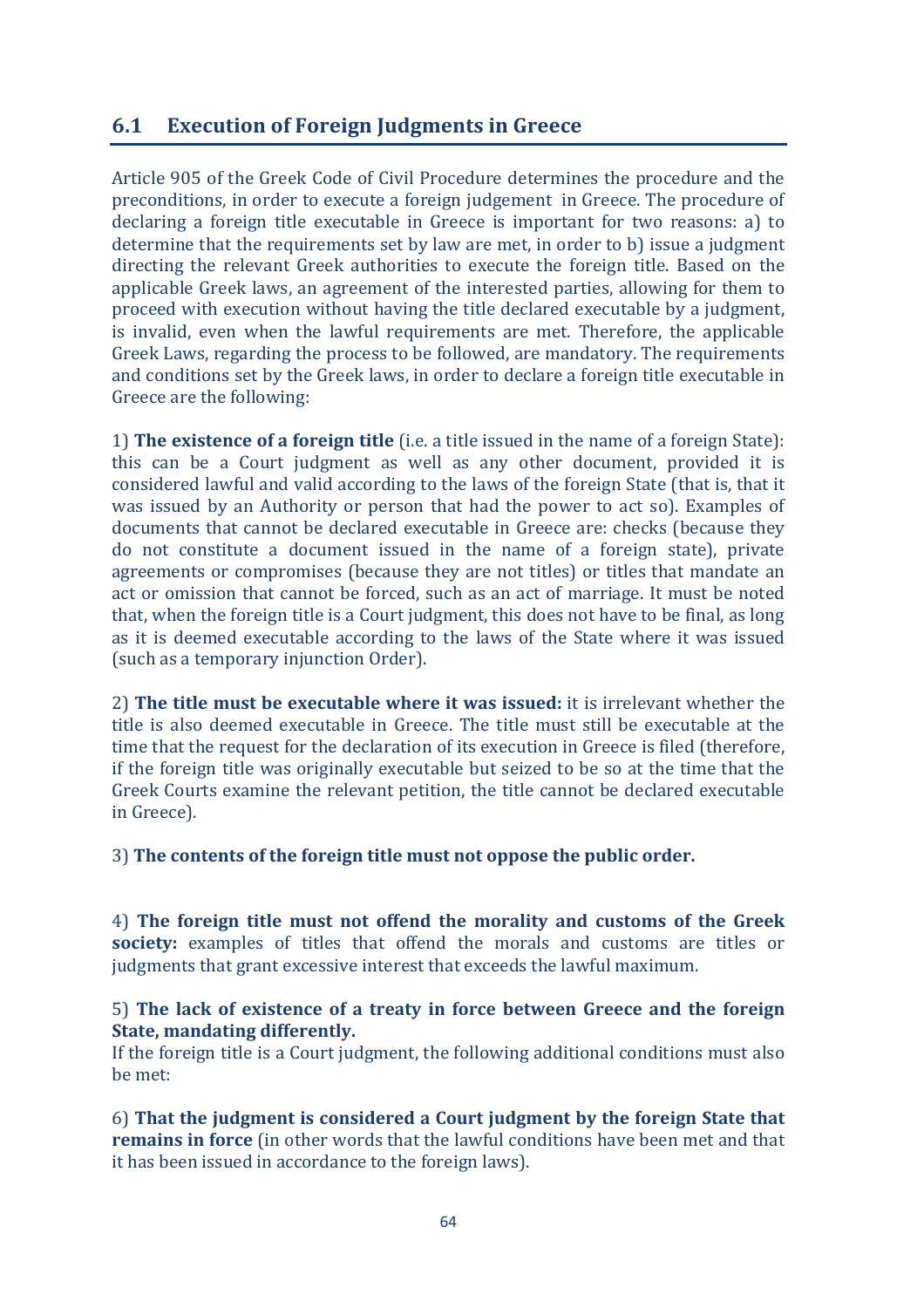#### 7) That the judgment regulates a private matter

8) That the judgment is deemed executable based on the laws of the foreign State, where it was issued.

9) That the issuing Court had jurisdiction.

10) That the losing party was not deprived of his or her right to participate in the trial and defend himself or herself.

11) That the foreign judgment does not oppose the judgment of a Greek Court **issued between the same parties on the same matter.**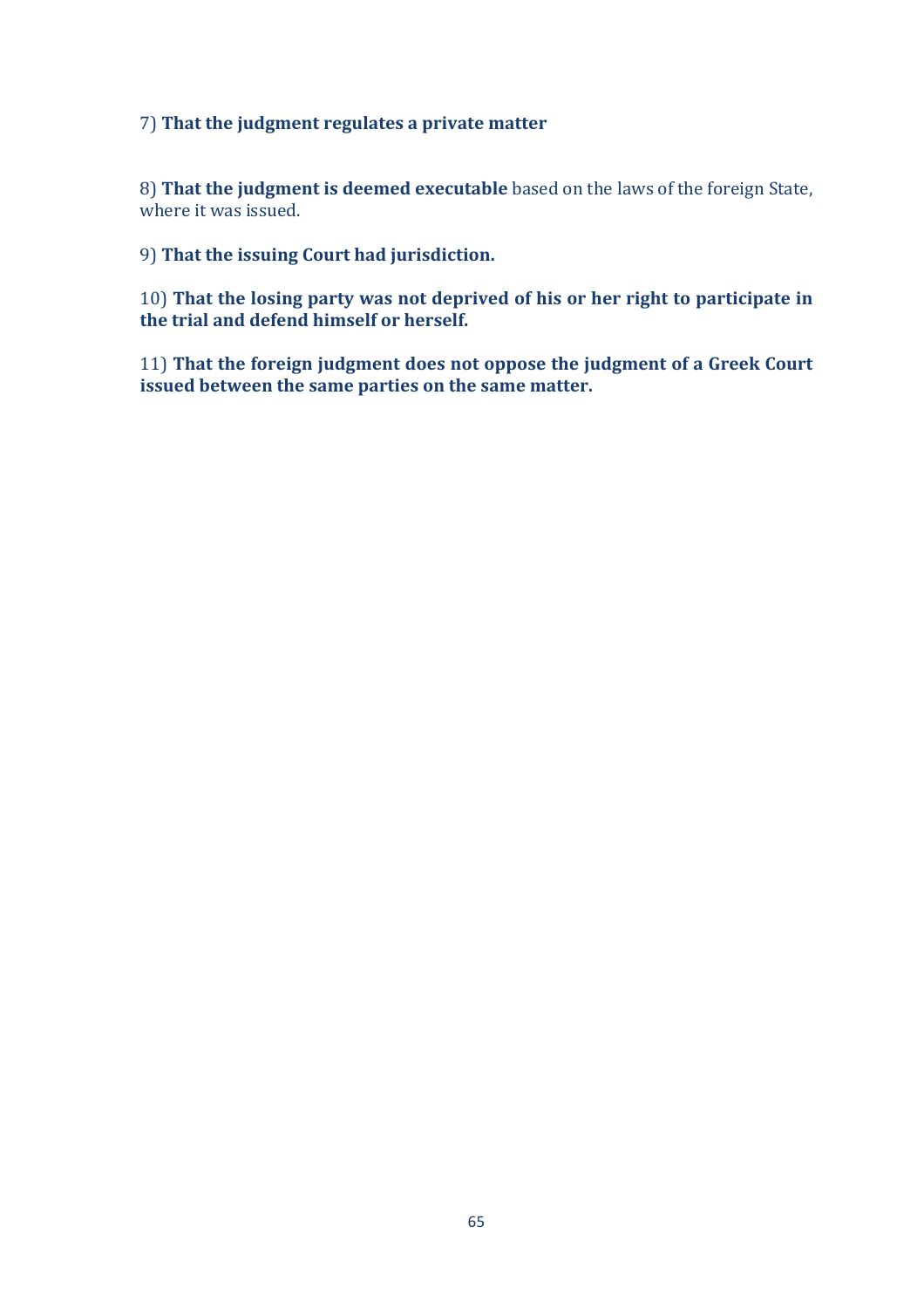# **6.2 European Union Regulation for the Recognition of Foreign** *<u>Iudgments</u>*

Since March 1 2002, European Union Regulation Number 44/2001 is in effect for all member states. This regulation replaced the previous Treaty of Brussels (with the exception of Denmark), regarding international jurisdiction and the enforcement and recognition of judgments in civil and commercial matters. This Regulation replaced the numerous international treaties among the member states and aims to simplify the requirements for the fast and simple recognition and enforcement of the judgments of the member-states that are bound by it. It must be noted that Regulation  $44/2001$  expressly states that it does not apply in the cases of regulating property rights that are based on a will, inheritance or marital relationship, nor in cases that concern bankruptcies, or dissolution of corporations that are bankrupt nor matters pertaining to social security.

The European Union Regulation, contrary to the Greek laws, expressly allows each party to argue the recognition of the foreign judgment on the merits or as a procedural matter. The Regulation's fourth Chapter, referring to the conditions of recognition and enforcement of foreign judgments (Articles 57 and 58) sets the conditions under which public documents and Court settlements can be declared executable. Regulation  $44/2001$  defines as public documents, those bearing the following three characteristics: 1) there is participation, during their issuance, of a public or other authority from the country of issuance, which participation also constitutes a verification of their validity, 2) the documents are genuine not only as to the signature but also as to their content and 3) they are executable in the member-state where they were issued. In this sense, public documents according to the Regulation are documents in the issuance of which there is participation from public officers, court secretaries, notaries, etc.

The only reason of no recognition or enforcement of foreign judgments, according to the Regulation, is their contradiction to the public order of the member-state where they will be enforced. However, this reason can only be examined after the filing of a relevant motion and not sua sponte. It must be noted that the Regulation is stricted on this issue from the Greek Lagos, since it requires that the public order be contradicted "obviously" by the execution or recognition of the subject judgment.

Contrary to what Greek laws mandated, the Regulation for the recognition of foreign judgments allows judgments that are not or cannot be final, such as preliminary decisions or decisions of evidentiary nature. Furthermore, the judgment must be issued in the name of a member-state. Therefore, decisions of an arbitrator or a tax, customs or administrative authority cannot be enforced. Finally it is worth noting that according to the Regulation, the court of the country where the judgment is sought to be executed may even consider a decision that has not been properly served "unless the defendant omitted to file an appeal against the decision, when he could have done so in his home country". The authors of the Regulation deemed that a formal discrepancy in service of process cannot lead to the rejection of the recognition or enforcement, if said discrepancy had not obstructed the debtor from securing his defense.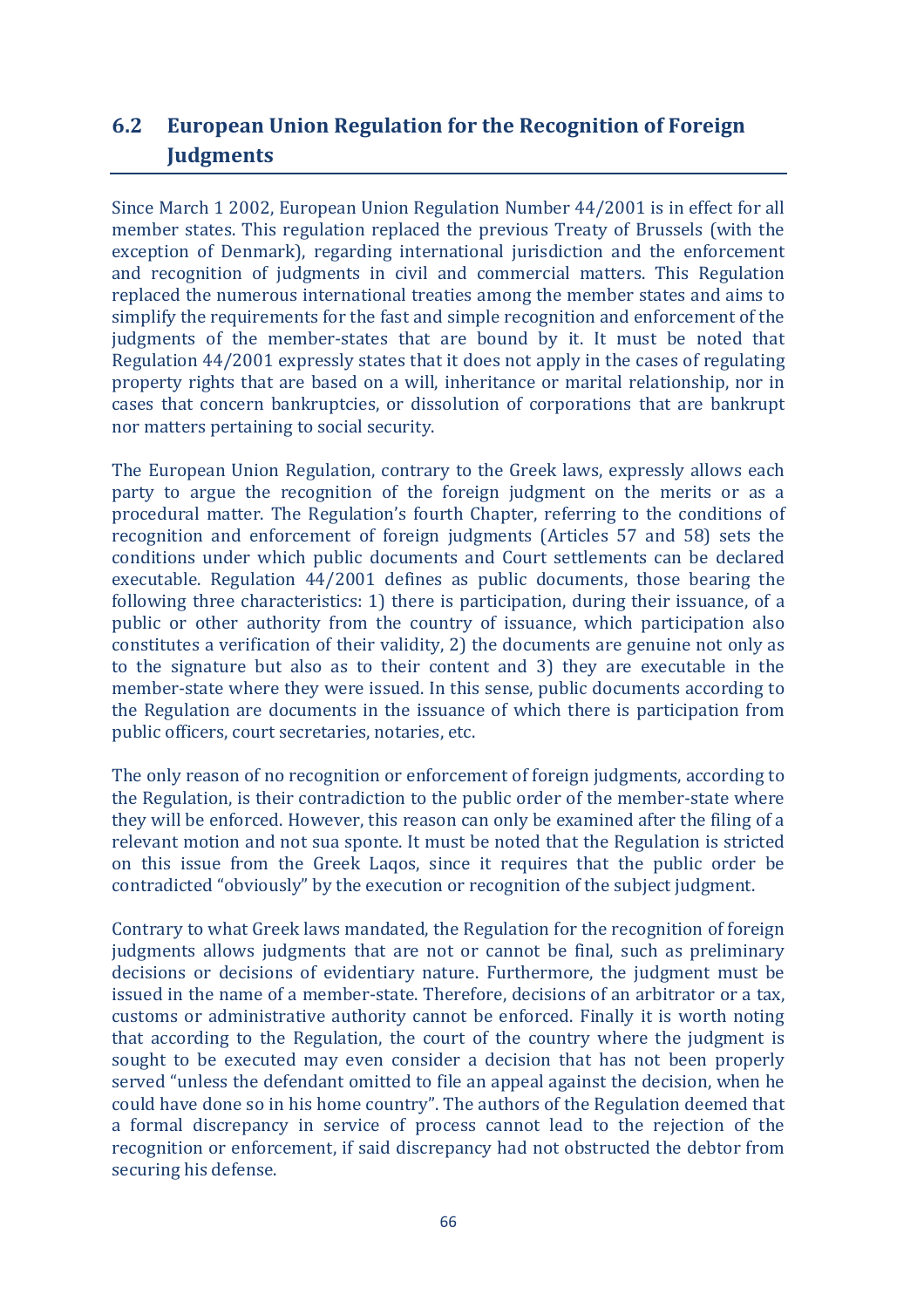It is also worth considering that the Regulation does not allow the judge of the country where enforcement is sought to check the jurisdiction of the Courts of the country *constructions* is seen to shown in *junctionary* country of origin of the foreign judgment, unlike what Geek laws mandate.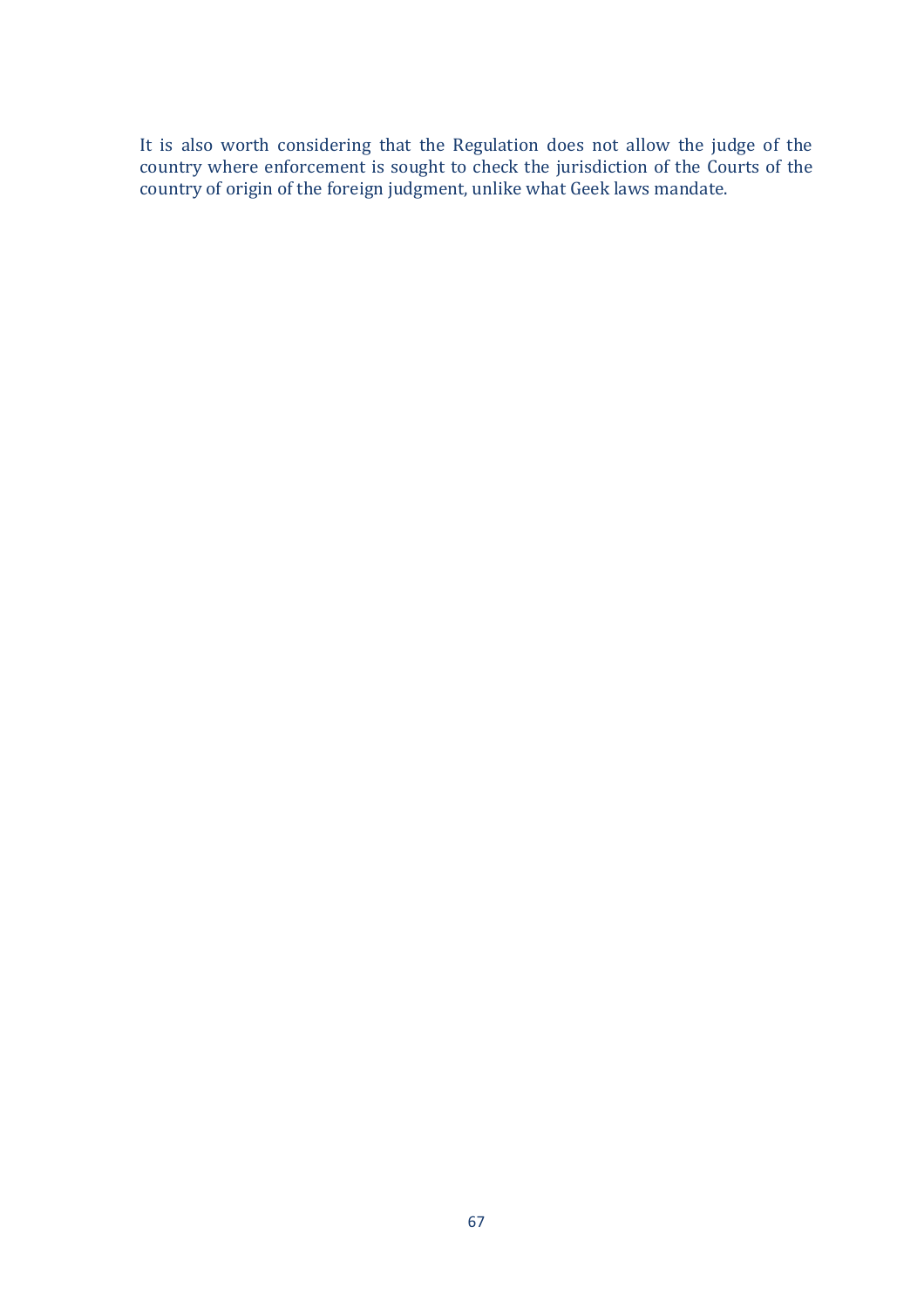# **6.3 Judicial and Extrajudicial Documents Abroad- Hague Convention**

On February 10, 1960, the International Hague Convention came into force, according to which the contracting countries regulated the process to be followed regarding service of judicial and extrajudicial documents in civil and commercial matters between parties residing in these countries. According to the Hague Convention, each contracting country is obliged to appoint a competent Authority, which will receive requests for service from other contracting countries and will implement them according to Articles 3-6 of the Hague Convention. According to Article 3 of the Hague Convention, the Authority or Court employee that issued the documents to be serviced, forwards to the competent Authority a request for service, with two copies of the document to be served attached. According to Articles 4 and 5, the competent Authority, upon receiving the relevant petition, checks it to determine whether the conditions set by the Hague Convention are met. In the event that they have not, it is under an obligation to notify the petitioner and state its objections regarding the request.

In the event, however, that the conditions are met, the competent Authority will serve the relevant document, either itself or via an authorized employee or agency a) either by following the method set by its internal Laws regarding service of documents in judicial or extrajudicial cases within the country's borders, or b) by a specific method requested by the petitioner, unless this method is contrary to the laws of the Country where the document is sent. The same conditions apply regarding service of both judicial and extrajudicial documents that have been prepared by Authorities and Court employees of one of the contracting countries.

Today, the countries that have signed or subsequently accepted the Hague Convention, are the following: Albania, Argentina, Bellarus, Belgium, Bosnia Herzegovina, Boulgaria, Canada, China, Croatia, Cyprus, Tsech Republic, Denmark, Egypt, Estonia, Finland, France, Germany, Greece, Hungary, Island, India, Irland, Israel, Italy, Japan, Korea, Latvia, Lithouania, Louxembourg, Mexiko, Monaco, The Netherlands, Norway, Polland, Portugal, Romania, Russia, Slovakia, Slovenia, Spain, Sri Lanka, Sweden, Switzerland, F.Y.R.O.M., Turkey, Ukraine, United Kingdom, U.S.A., Venezouela, Antigua, Bahamas, Barbeidos, Botswuana, Kouweit, Malawi, Pakistan, San Marino, Seyhelles, and The Grenadines.

Concurrently with the above Convention, on May 31, 2001, the European Union Regulation No. 1348/2000 of the E.U. Council came into affect for the E.U. Members, regarding service of judicial and extrajudicial documents on civil and commercial matters within the E.U. members' borders. The aforementioned Regulation includes provisions similar to those of the Hague Convention regarding the service of judicial and extrajudicial documents.

Based on these two important legislative efforts, the process of serving the relevant documents upon individuals residing abroad in a manner deemed lawful for the authorities of the State where the case is pending, has been simplified significantly.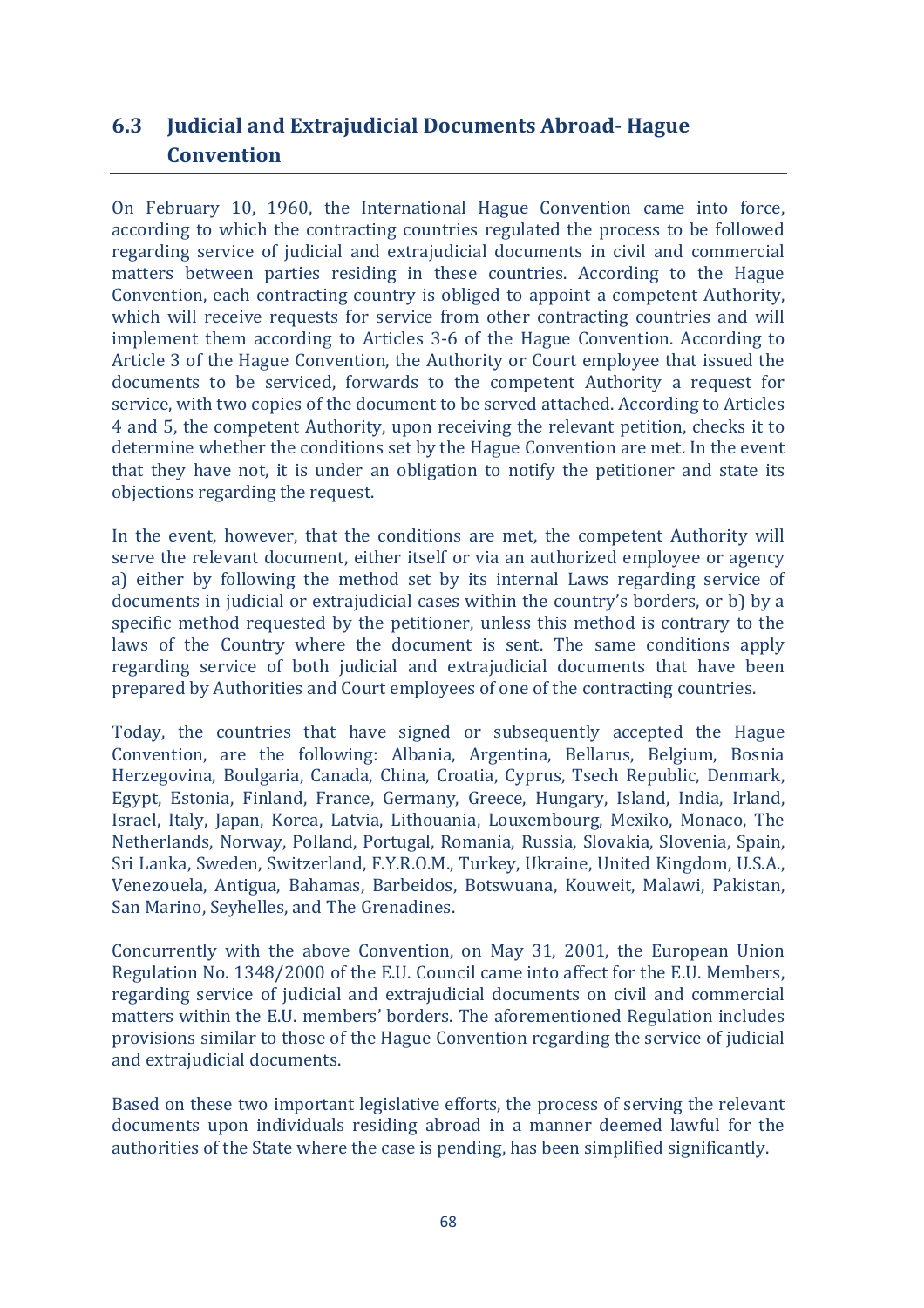## **7. Greek Citizenship – Greek Passports**

Many people of Greek origin that reside abroad are interested in acquiring Greek citizenship and procuring a Greek passport. The Greek passport allows the holder to reside and work in all the countries of the European Union. A Greek passport can be issued only for a Greek citizen who is registered with a Greek Municipality. Therefore, it is necessary that the person interested in acquiring Greek citizenship proceed first with the recognition of his/her Greek citizenship and his /her registration with a Greek Municipality; then he/she can also proceed with the issuance of a Greek passport and/or an identity card.

According to Greek Law (Article 1 of the Greek Nationality Code), the child of a Greek male or female obtains the Greek nationality at birth. By virtue of this article, every person can be registered as a Greek citizen if his/her ancestors or one of them was a Greek citizen, provided that the person requesting the Greek citizenship follows the procedure required by Greek Law in order to prove the Greek citizenship of his/her ancestors and the sequence of Greek origin (ius sanguinis).

The first step for the recognition of the Greek nationality is to locate the registration of one of the ancestors with the Greek Municipal Rolls or the Greek Male Rolls. When the person locates the registration of one of his/her ancestors, he/she should procure a relevant certificate and proceed with the application for the recognition of his nationality. All the certificates of marriages and births that took place abroad and have not been registered in Greece should be registered with the Greek Special Registry. For this purpose, original certificates are required that should be Apostilled according to the Hague Convention or in the event that the country of their issuance is not a party to the Convention, they should be authenticated by the competent Greek Consulate. In case that there is a Divorce, the relevant judgment should be recognized as valid in Greece through the relevant Greek Court procedure.

The application for the recognition of Greek nationality as well as the certificates issued by the Special Registry should be submitted to the Municipality with which the ancestor of the applicant is registered. The competent Authority for the recognition of Greek nationality is the Region (Perifereia); the region issues the decision recognizing the Greek nationality of the applicant and orders his/her registration with the Greek Municipal Rolls. Men must be registered with the Greek Male Rolls; this registration is completed after the issuance of a relevant Decision of the competent Prefecture and after the submission of additional certificates issued by the Consulate of his place of residence.

The registration with the Greek Municipal Rolls and the Greek Male Rolls concludes the procedure of the recognition of Greek nationality: the person is a Greek citizen registered with a Greek Municipality. The Municipality issues a certificate, which certifies that the person is a Greek citizen; this certificate is necessary for the issuance of a Greek identity card and/or a Greek passport.

After the registration with a Greek Municipality and the issuance of a Greek passport, the person obtains officially the Greek citizenship and all the rights of a Greek citizen. That means that the person has all the rights of a citizen of the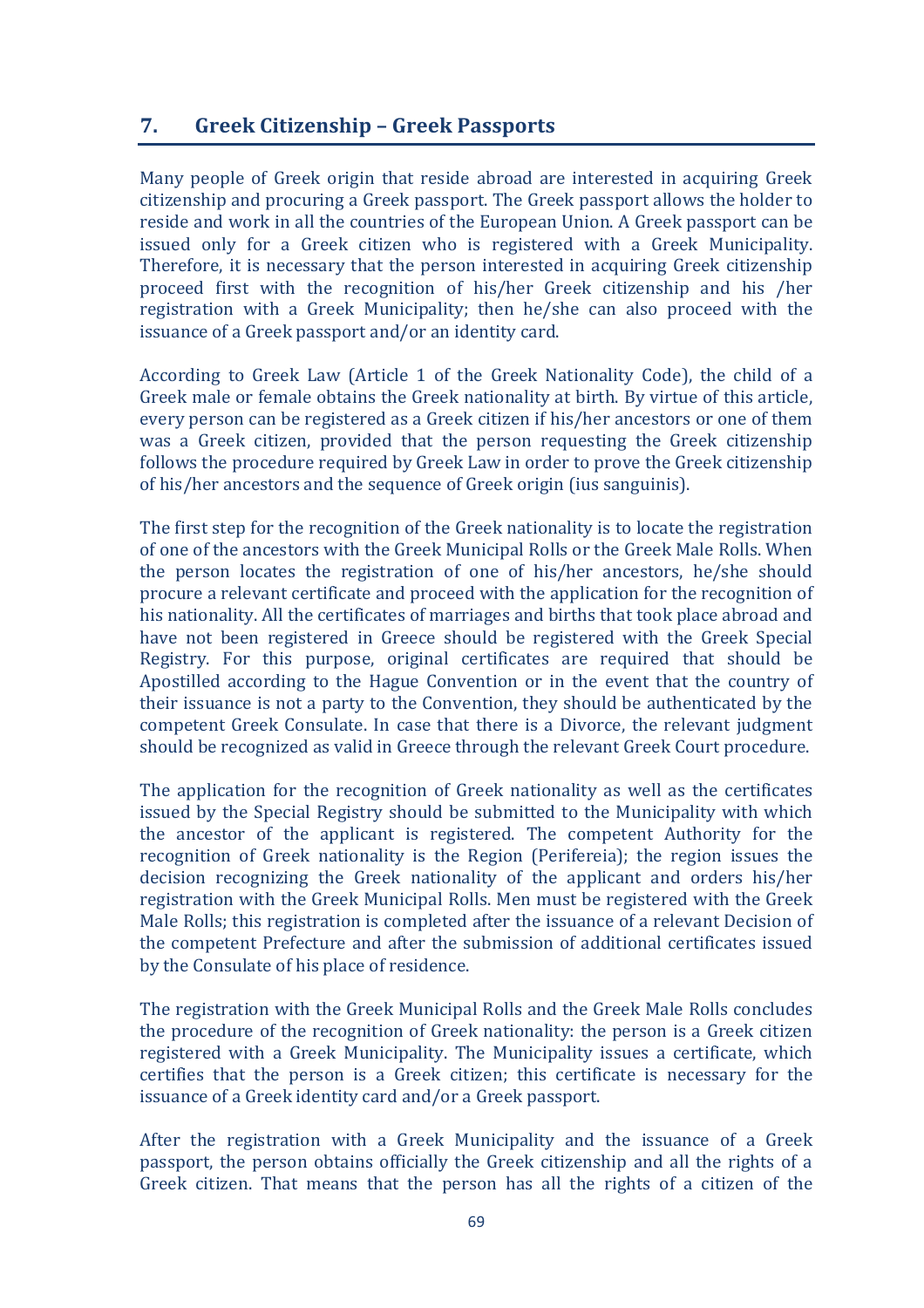European Union and he/she can enter, reside and work in all the countries of the European Union.

The procedure for the recognition of Greek nationality includes many different stages and may require different documentation and actions depending on the specific case's particulars. For the prompt and successful completion of the case, a thorough knowledge of the required procedure as well as a frequent communication with the competent Greek Authorities is required.

All the above procedures for the recognition of the Greek citizenship and the issuance of a Greek passport, can be accomplished through a limited Power of Attorney to specialized Greek lawyers, like our Greek Law Firm.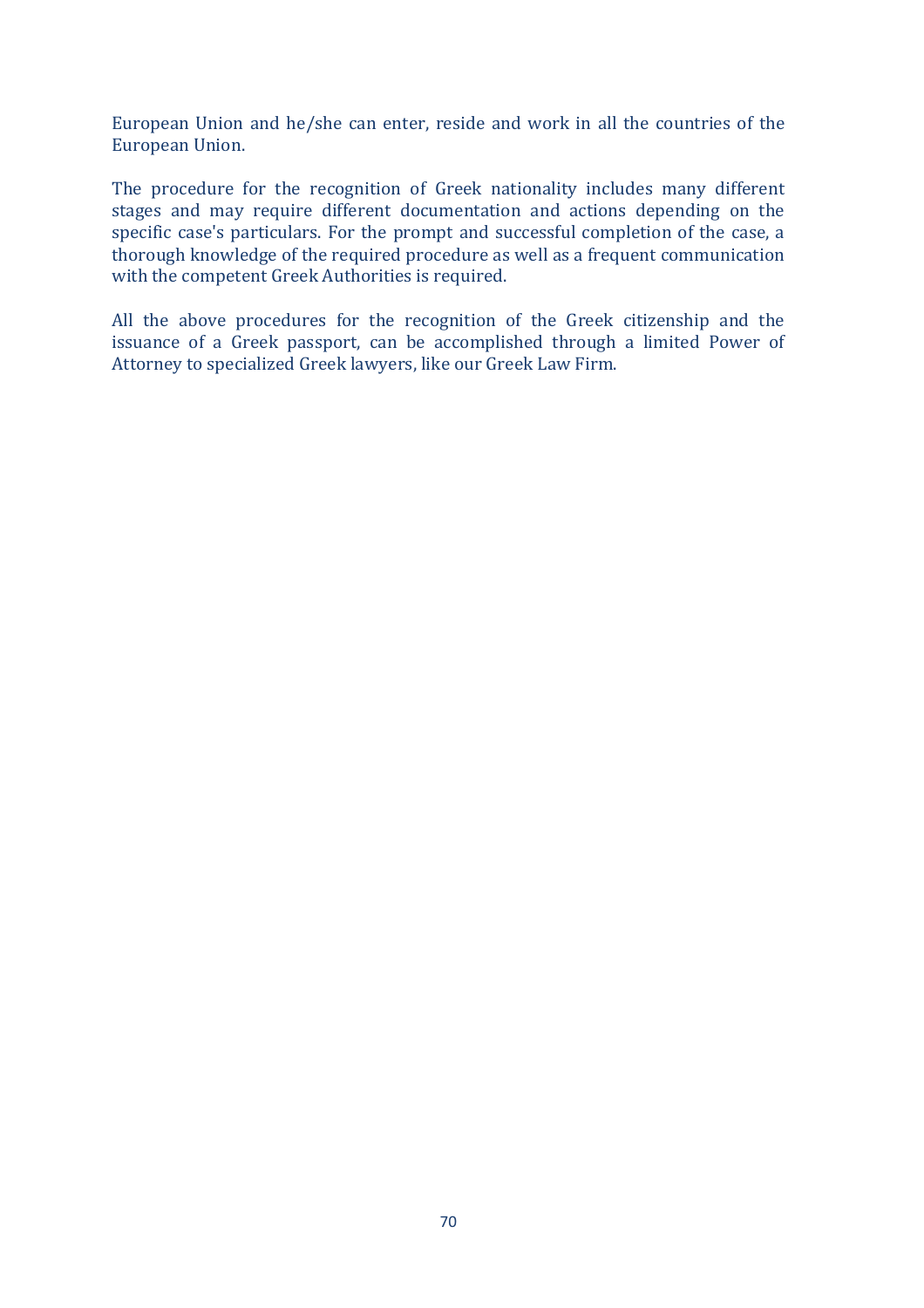## **8. Power of Attorney in Greece**

The power of attorney is the power to represent and it is conferred by the relevant legal transaction. With the power of attorney, which is based on the will of the represented, the grantee may attempt legal transactions for the grantor of the power of attorney.

The power of attorney in Greece is granted by unilateral transaction without the need of the grantee's acceptance, which is required to be addressed to the grantee. He who grants the power of attorney in Greece must have legal capacity to carry out legal transactions.

The declaration is subject to the form required for the completion of the transaction to which the power of attorney refers. This form is understood to be a notarial deed or a private document.

There is the general power of attorney and the special (limited) power of attorney. Their distinction rises from the power given to the grantee. The general power of attorney in Greece is referred to any legal transaction, whereas the special power of attorney in Greece is referred to a specific type of action.

The institution of the power of attorney aims to serve the need for convenience and speed of the transactions with the representatives, in order to protect third parties who act in good faith.

It is worth mentioning that although the power of attorney in Greece aims to serve the need for convenience, it may be at the same time a dangerous document as it gives liberty to act in any way and there is danger for the grantor to be bound by the actions of the grantee if misused.

By law, the power of attorney in Greece does not have a time bar limitation, but there may be one if the grantor expressly states it. Therefore, if the power of attorney is given for unlimited time, this power will be preserved until the occurrence of an occasion which ends the grantor's and grantee's relationship, for instance revocation or discontinuance. However, if there is a time bar, then the discontinuance occurs after the lapse of the time.

From the Article 223 of the Greek Civil Code, it is presumed that if it is concluded that the grantor's will was for the power of attorney to exist and after his death, then it is considered that the power is granted by the heirs of the grantor.

The grantor of the power of attorney may renounce it as it is a right and not an obligation.

A power of attorney in Greece may cease through revocation. The revocation occurs with a declaration to the grantee. If the power is given by a notarial deed, then it is only revoked by the same form.

Waiver from the right to revoke is void as the power of attorney's purpose is solely to serve the representative's interest.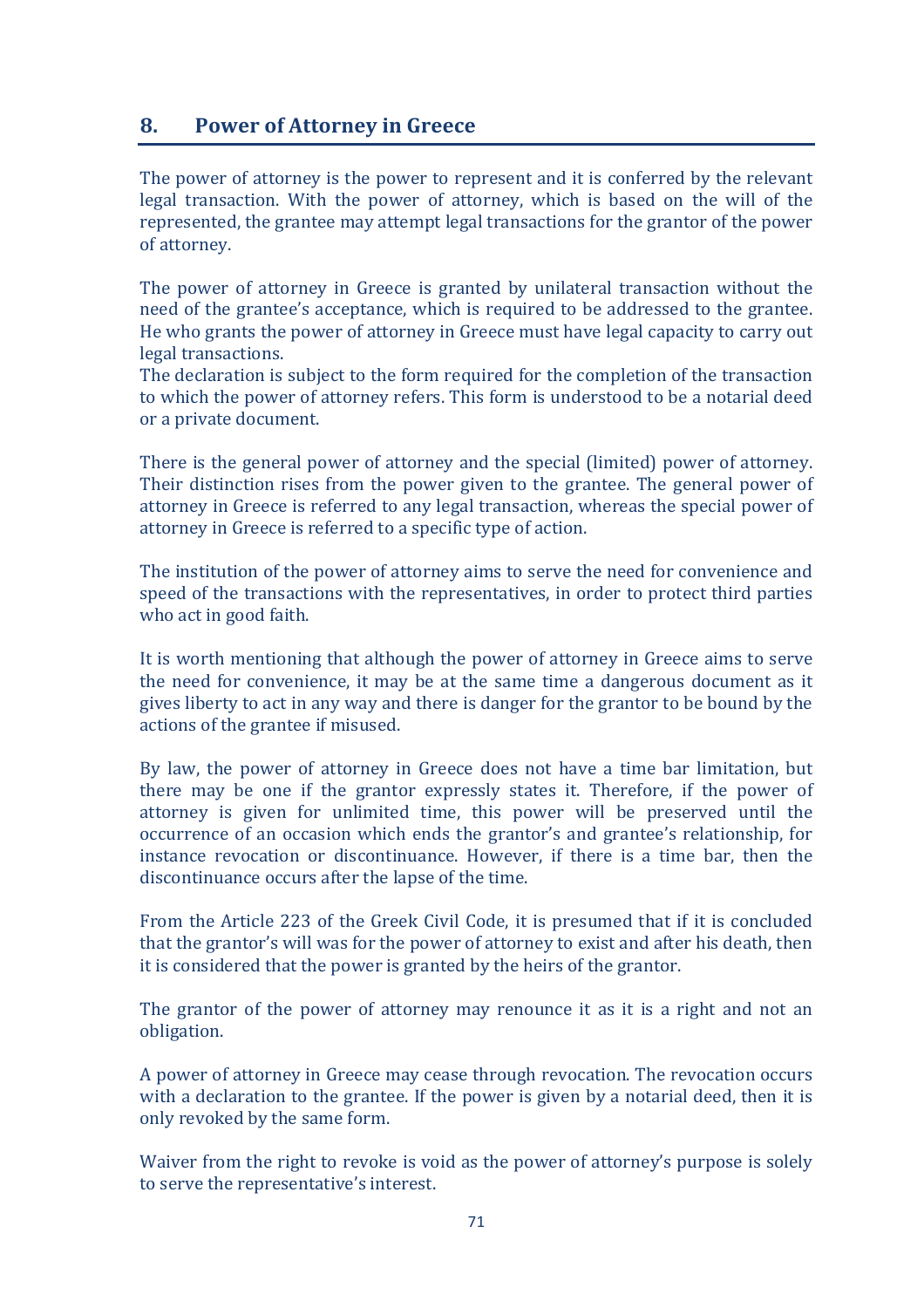The irrevocable power of attorney may be revoked if there is serious ground and it is concluded to be ceased.

The power of attorney ceases with the grantor's or the grantee's death or his lack of legal capacity to carry out legal transactions.

Article 303 of the Greek Civil Code grants the obligation to render account. Therefore, if the grantee of the power of attorney has the management of the grantor's case, so far as such management entails collection of money and payment of expenditure, he is bound to accounting.

# **The Greek Law Firm of JOHN TRIPIDAKIS & Associates**

Greek Inheritances, Estates & Real Estate Specialists



#### **Why** us

- Tradition and quality
- High skilled personnel
- Deep legal expertise
- Multi-level legal services, vet cost effectiveness and promptness
- High professionalism
- Reasonable Lawyers' Fees
- International clients

## *We can entirely assist you with all the above procedures and relevant legal issues in Greece, by contacting us in Australia.*